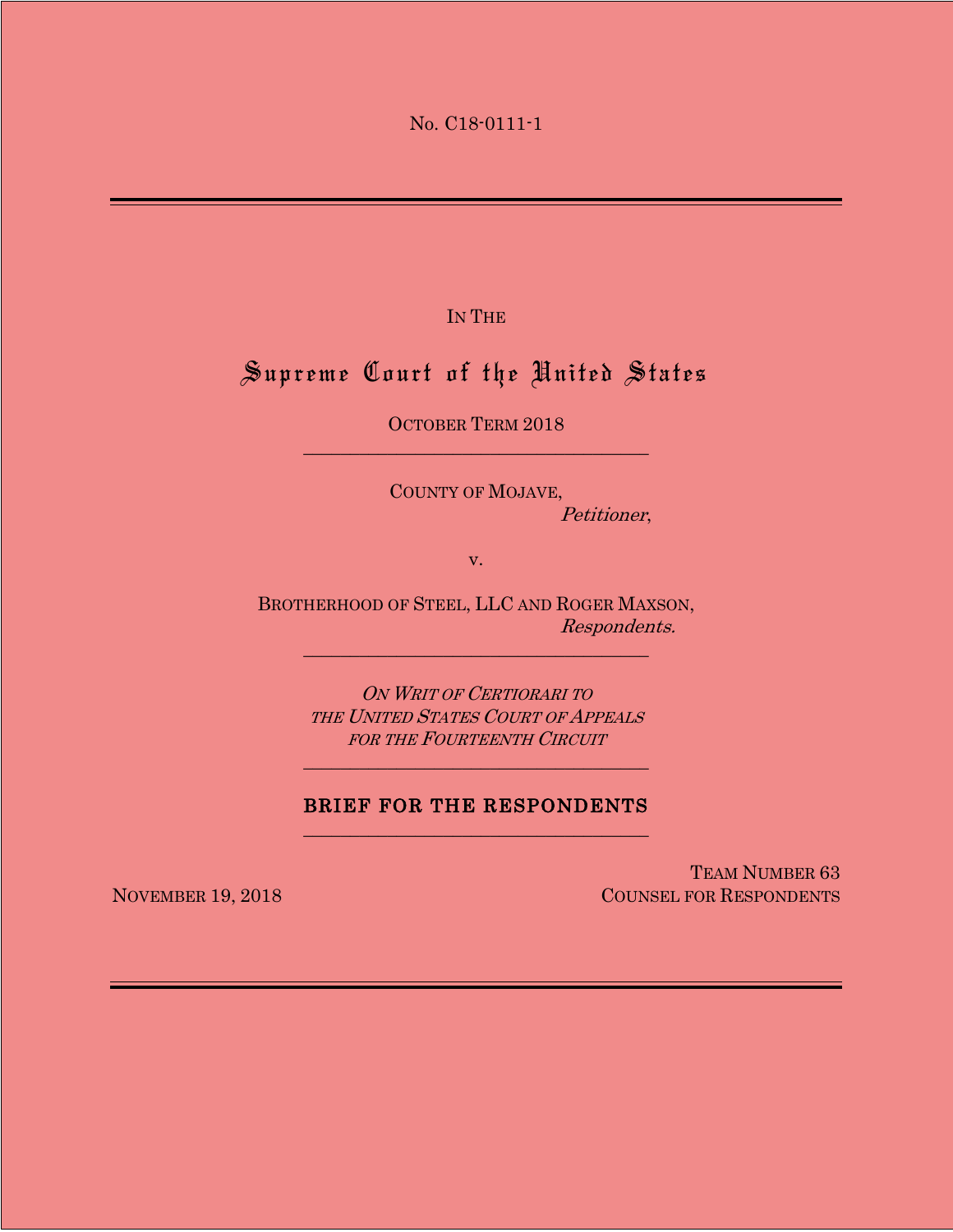## QUESTIONS PRESENTED

- I. As fundamental constitutional protections, are Second Amendment claims entitled to heightened scrutiny when suitable for means-end review?
- II. Are firearms sales, as the primary mechanism of acquiring arms, protected by the Second Amendment's guarantee of the right to keep and bear arms?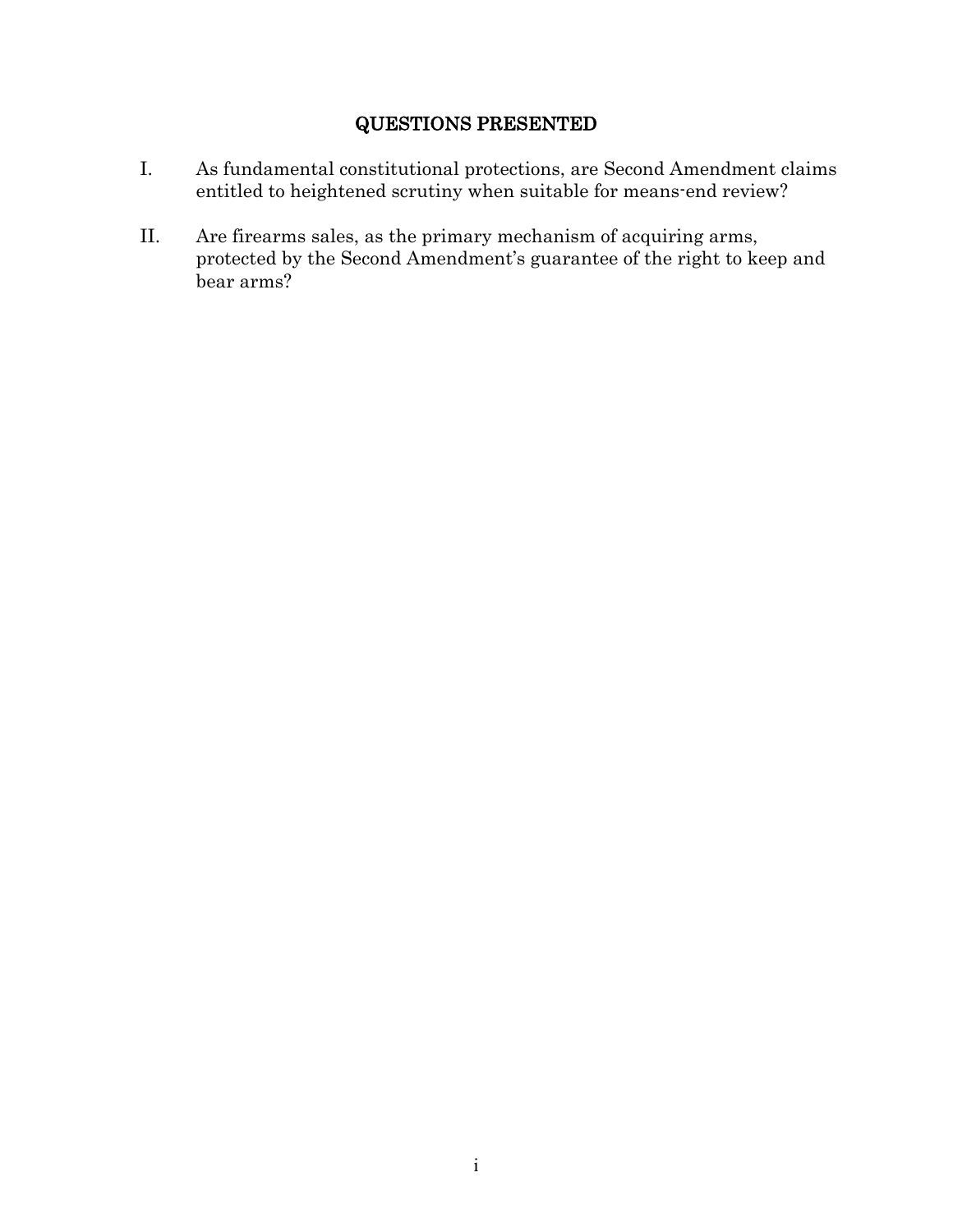## TABLE OF CONTENTS

| Maxson plans to bring his firearms experience to Hidden Valley3<br>$A$ .<br>Maxson selects a site in compliance with Mojave County ordinances. 5<br>$B_{\cdot}$<br>$\mathcal{C}$<br>D.<br>E.                                                                                                                                                                 |  |
|--------------------------------------------------------------------------------------------------------------------------------------------------------------------------------------------------------------------------------------------------------------------------------------------------------------------------------------------------------------|--|
|                                                                                                                                                                                                                                                                                                                                                              |  |
| I.<br>THE FOURTEENTH CIRCUIT CORRECTLY HELD THAT HEIGHTENED SCRUTINY<br>APPLIED TO RESPONDENTS' SECOND AMENDMENT CLAIMS, AND THAT<br>RESPONDENTS PLAUSIBLY ALLEGED THAT THE MOJAVE COUNTY ZONING<br>ORDINANCE UNCONSTITUTIONALLY BURDENED THOSE RIGHTS10<br>There is no avenue for rational basis review of Second Amendment claims<br>$\mathcal{A}_{\cdot}$ |  |
| i.<br><i>Heller</i> generally precludes rational basis review for Second Amendment<br><i>Heller's</i> pronouncement of "presumptively lawful regulatory measures"<br>ii.<br>does not preclude applying heightened review to zoning ordinances                                                                                                                |  |
| Respondents' Complaint sufficiently alleges that the Mojave Zoning<br>В.<br>The Complaint demonstrates that the Mojave County Ordinance,<br>i.                                                                                                                                                                                                               |  |
| properly analyzed under strict scrutiny, burdens the core Second                                                                                                                                                                                                                                                                                             |  |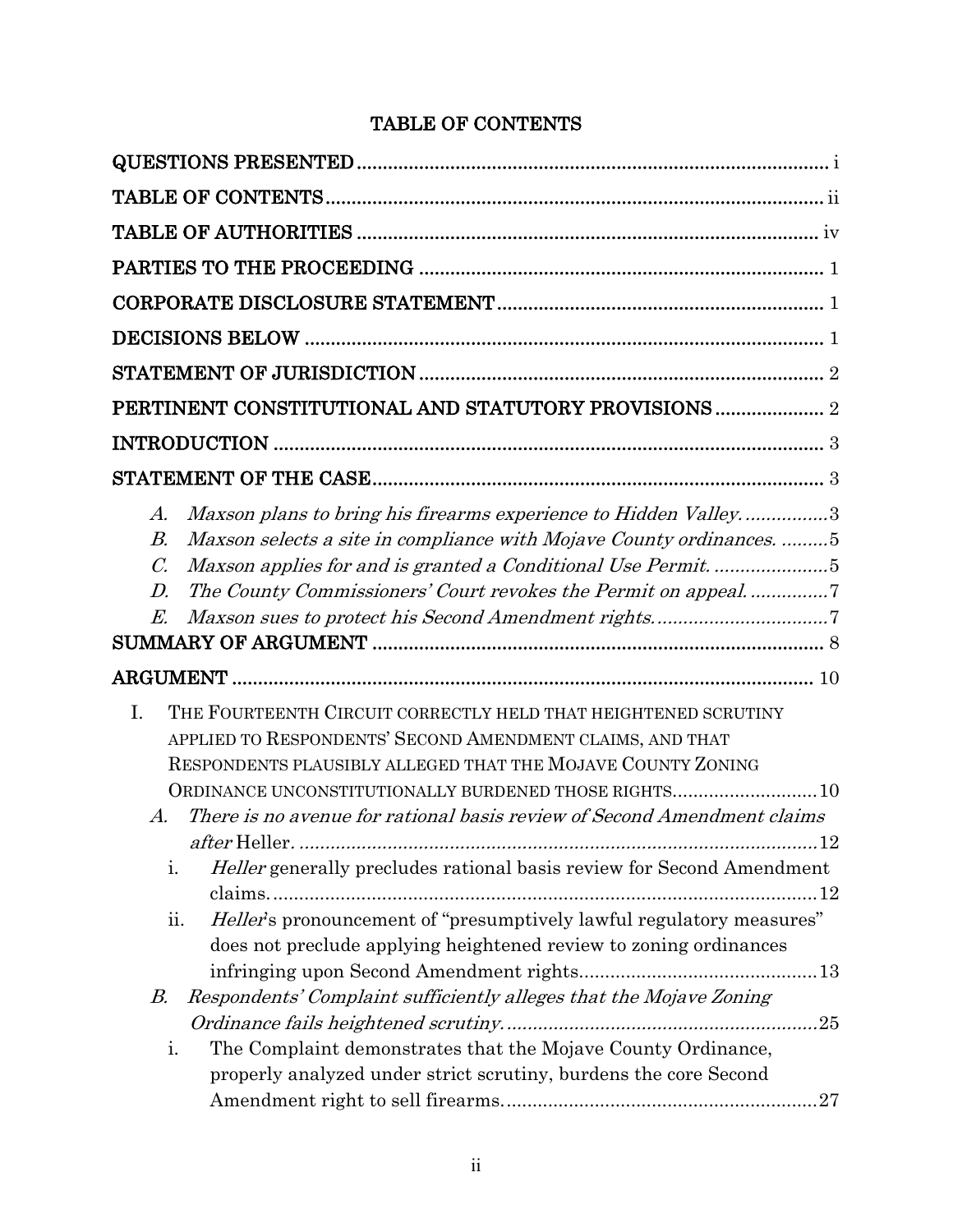| ii.<br>Even if the Ordinance only receives intermediate scrutiny review, the                           |
|--------------------------------------------------------------------------------------------------------|
| Complaint demonstrates that the law is unconstitutional both on its face                               |
|                                                                                                        |
| THE SECOND AMENDMENT PROTECTS A RIGHT TO SELL FIREARMS BOTH<br>II.                                     |
| INDEPENDENTLY FROM AND AS AN EXTENSION OF THE RIGHTS TO KEEP AND BEAR                                  |
|                                                                                                        |
| The Second Amendment secures an independent right to sell firearms38<br>А.                             |
| The Second Amendment's original context included an independent right<br>i.                            |
|                                                                                                        |
| The Second Amendment includes an independent right to sell firearms<br>ii.                             |
| in the same way that other Constitutional rights may be asserted by                                    |
|                                                                                                        |
| The Second Amendment's protections necessarily encompass the right to<br>В.                            |
| sell arms in order to effectuate the primary right to keep and bear arms. 44                           |
| i.<br>The Second Amendment encompasses a right to acquire arms.  44                                    |
| In order to acquire arms, some parties must have the subsidiary right to<br>$\overline{\mathbf{11}}$ . |
|                                                                                                        |
| Unless retailers are permitted to sell arms, the Second Amendment<br>iii.                              |
|                                                                                                        |
| The Mojave County Ordinance impermissibly burdens the ability of citizens<br>$\mathcal{C}$             |
| to exercise either their primary or subsidiary rights to sell firearms under                           |
|                                                                                                        |
|                                                                                                        |
|                                                                                                        |
|                                                                                                        |
| <b>APPENDIX</b>                                                                                        |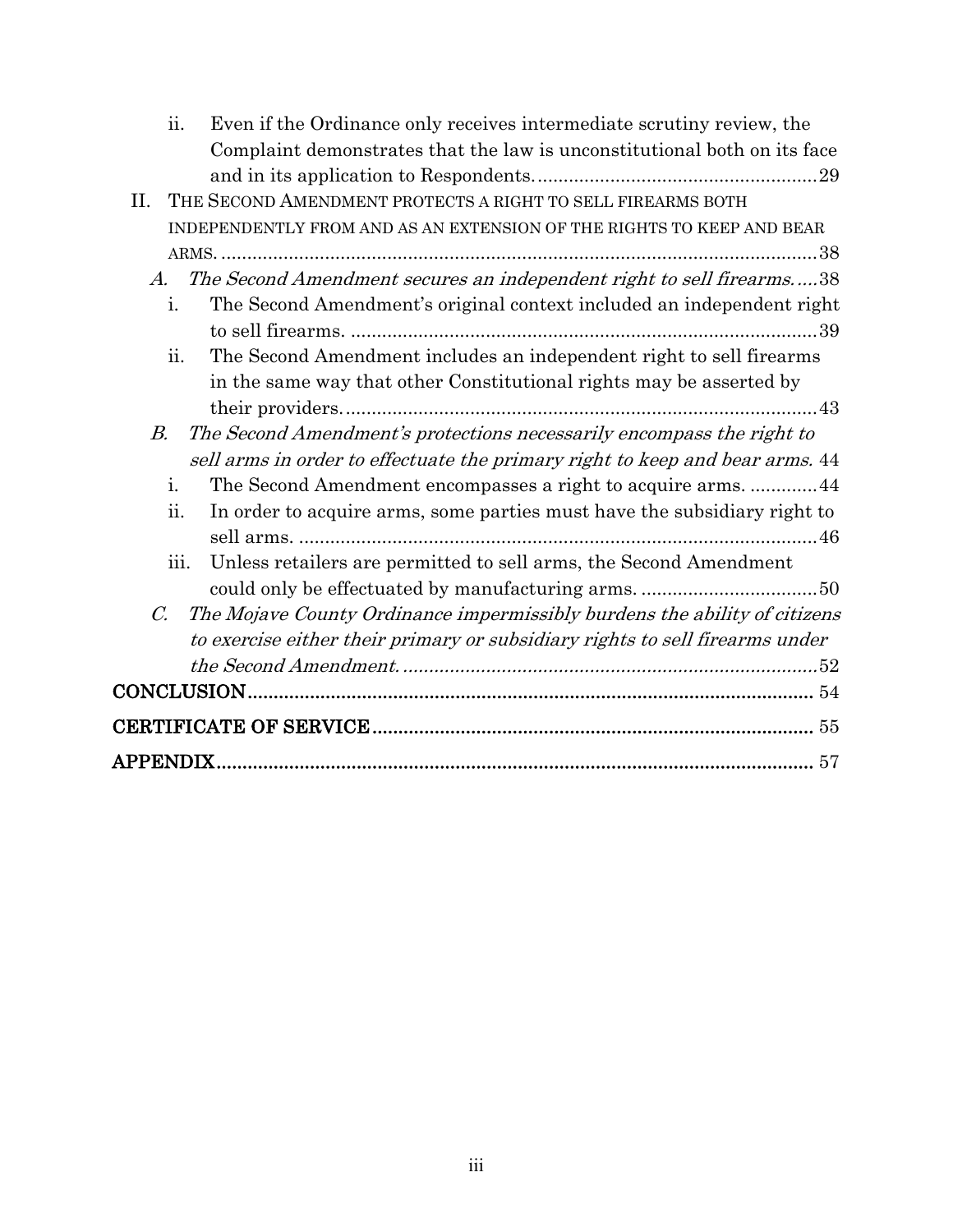## TABLE OF AUTHORITIES

## UNITED STATES SUPREME COURT CASES

## FEDERAL COURT OF APPEALS CASES

| American Booksellers Ass'n v. Hudnut, 771 F.2d 323 (7th Cir. 1985)43                              |
|---------------------------------------------------------------------------------------------------|
| Cohen v. Bd. of Trs. of the Univ. of D.C., 819 F.3d 476 (D.C. Cir. 2016)25, 35                    |
|                                                                                                   |
|                                                                                                   |
| <i>Heller v. District of Columbia</i> ( <i>Heller II</i> ), 670 F.3d 1244 (D.C. Cir. 2011) passim |
| Jackson v. City & County of San Francisco, 746 F.3d 953 (9th Cir. 2014) passim                    |
|                                                                                                   |
|                                                                                                   |
|                                                                                                   |
|                                                                                                   |
|                                                                                                   |
|                                                                                                   |
|                                                                                                   |
| Teixeira v. County of Alameda, 873 F.3d 670 (9th Cir. 2017)  45, 47, 48, 50                       |
| <i>Tyler v. Hillsdale County Sheriff's Dep't,</i> 837 F.3d 678 (6th Cir. 2016)23, 25, 36, 37      |
| United States v. Chafin, 423 F. App'x 342 (4th Cir. 2011)  47, 48, 49                             |
|                                                                                                   |
|                                                                                                   |
|                                                                                                   |
| United States v. Masciandaro, 638 F.3d 458 (4th Cir. 2012) 26, 27                                 |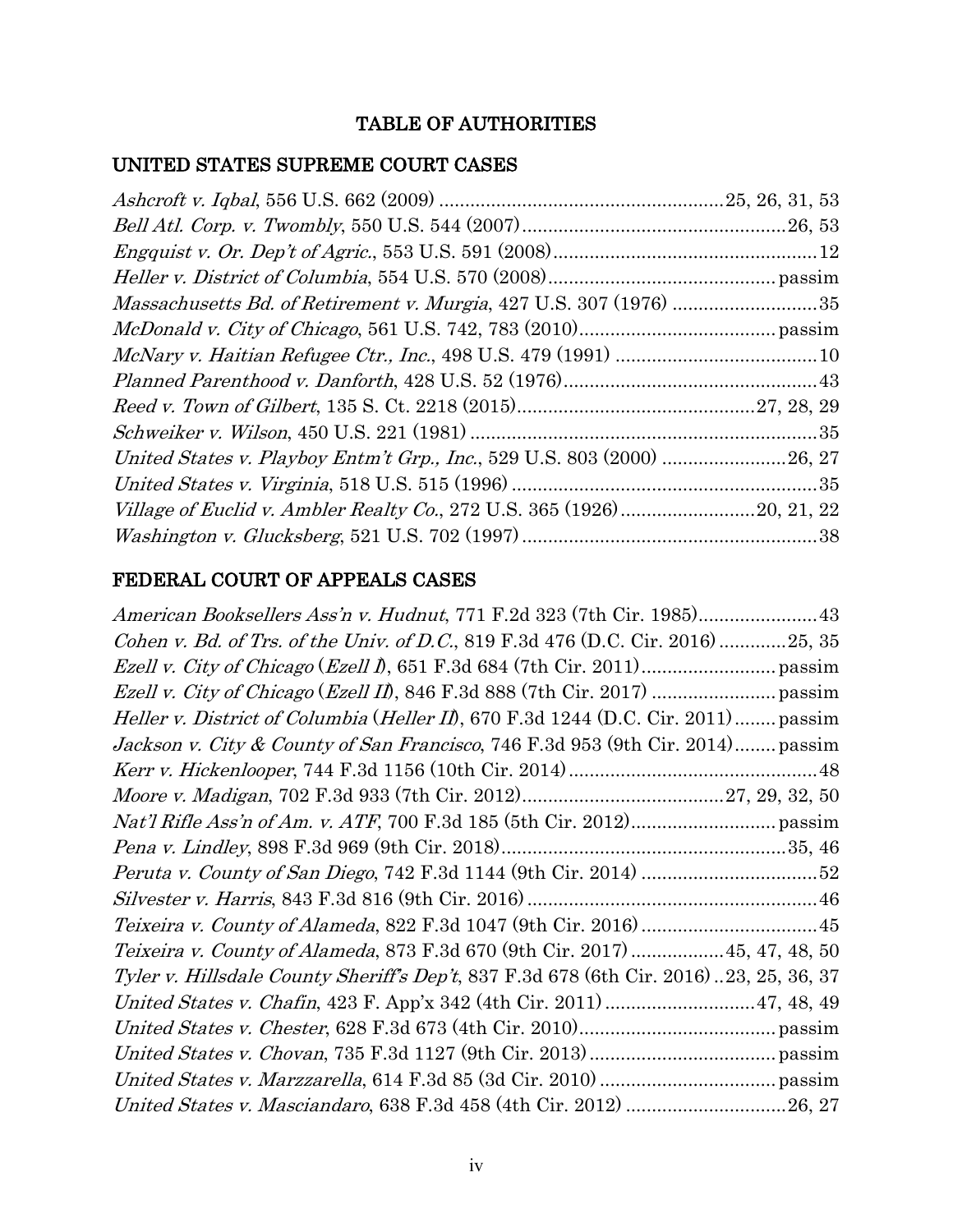## FEDERAL DISTRICT COURT CASES

| Ill. Ass'n of Firearms Retailers v. City of Chicago, 961 F. Supp. 2d 928 (N.D. Ill. |  |
|-------------------------------------------------------------------------------------|--|
|                                                                                     |  |
|                                                                                     |  |
| Second Amendment Arms v. City of Chicago, 135 F. Supp. 3d 743 (N.D. Ill. 2015). 22  |  |
|                                                                                     |  |

## STATE COURT CASES

## CONSTITUTIONAL PROVISIONS

|--|--|--|--|

## **STATUTES**

## RULES

## OTHER AUTHORITIES

| CHARLES A. WRIGHT & ARTHUR R. MILLER, FEDERAL PRACTICE AND PROCEDURE § |  |
|------------------------------------------------------------------------|--|
|                                                                        |  |
|                                                                        |  |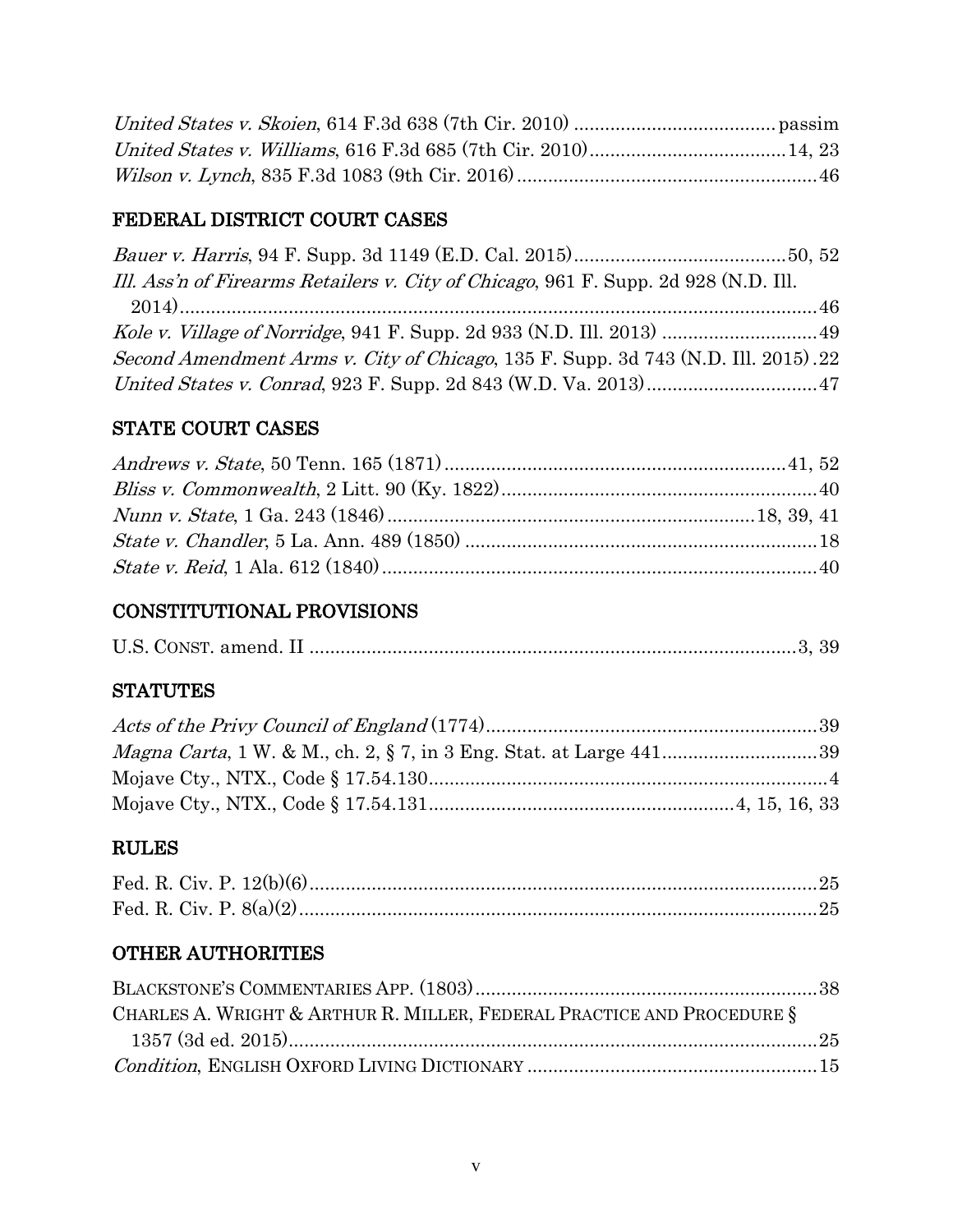| David B. Kopel, <i>Does the Second Amendment Protect Firearms Commerce</i> ?, 127      |
|----------------------------------------------------------------------------------------|
|                                                                                        |
| David B. Kopel, <i>The Federal Circuits' Second Amendment Doctrines</i> , 61 ST. LOUIS |
|                                                                                        |
| JOHN DRAYTON, MEMOIRS OF THE AMERICAN REVOLUTION FROM ITS COMMENCEMENT                 |
|                                                                                        |
| JOSEPH STORY, COMMENTARIES ON THE CONSTITUTION OF THE UNITED STATES § 1890             |
|                                                                                        |
| Josh Blackmun, The 1st Amendment, 2nd Amendment, and 3D Printed Guns, 81               |
|                                                                                        |
|                                                                                        |
|                                                                                        |
| STEPHEN P. HALBROOK, THE FOUNDERS' SECOND AMENDMENT (2008)  19                         |
|                                                                                        |
| THOMAS JEFFERSON, WRITINGS (H.A. Washington ed., 1853)  40                             |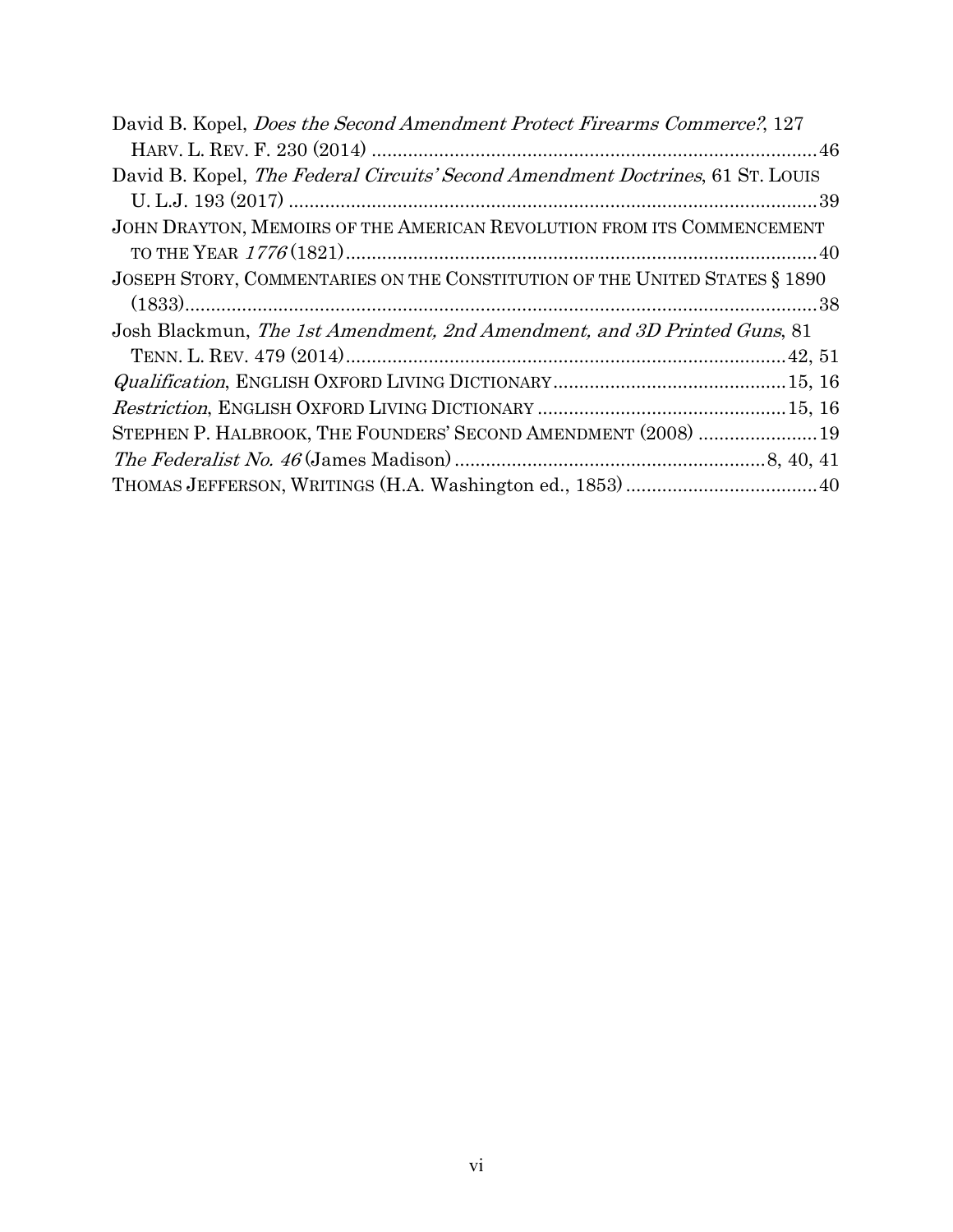### PARTIES TO THE PROCEEDING

Petitioner County of Mojave is a county in the State of New Tejas.

Respondent Brotherhood of Steel, Inc. is a small New Tejas corporation owned by Respondent Roger Maxson, an individual and citizen of New Tejas.

#### CORPORATE DISCLOSURE STATEMENT

Respondent Brotherhood of Steel, Inc. is a New Tejas corporation wholly owned by Roger Maxson. It has no parent companies, and no entity or other person has any ownership interest in it.

### DECISIONS BELOW

The Fourteenth Circuit Court of Appeals' decision is not reported, but is available at No. 18-0013-1 and reprinted at R. 2. The district court's decision is not reported and is unavailable.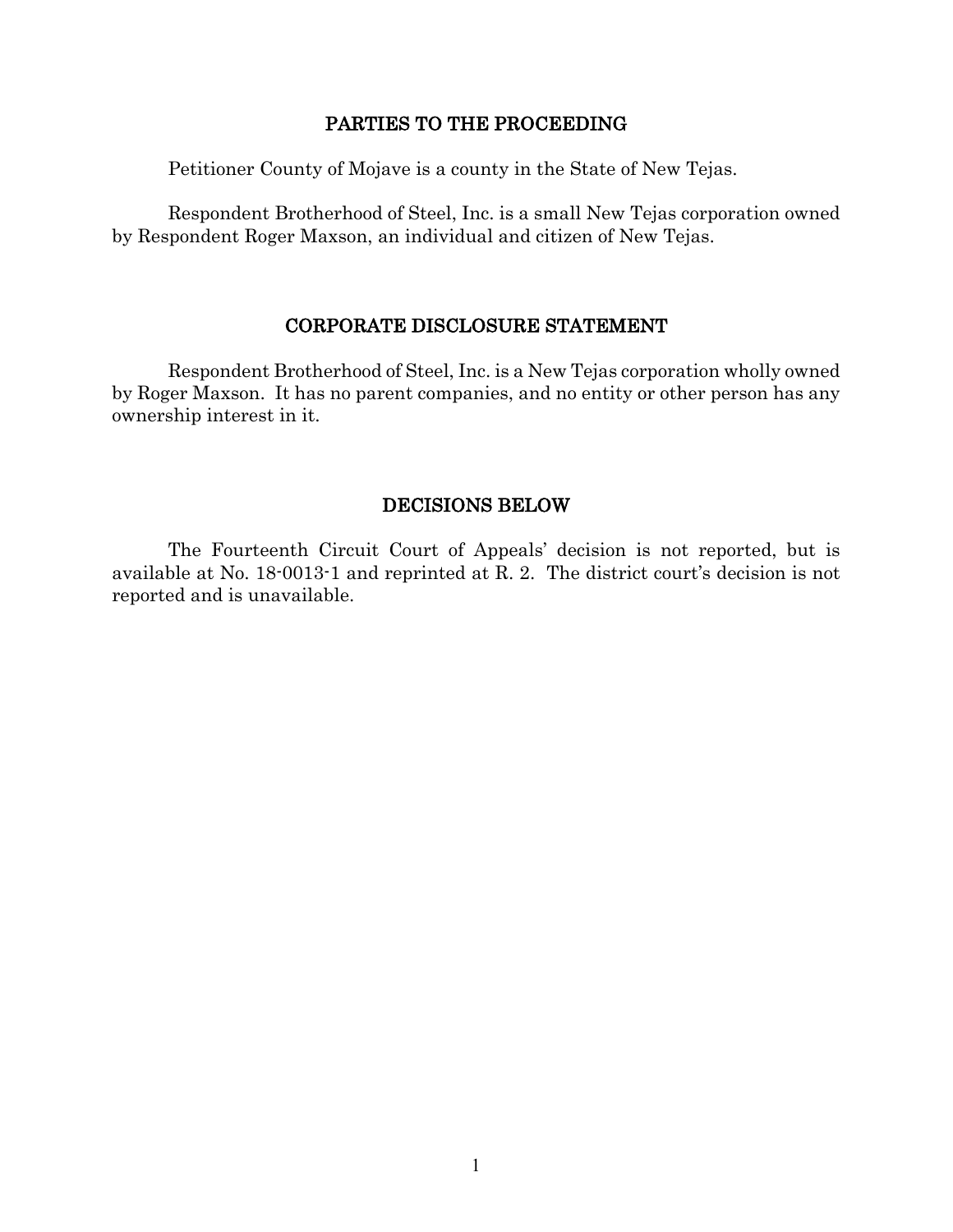#### STATEMENT OF JURISDICTION

The judgment of the court of appeals was entered on October 1, 2018. The petition was timely filed and granted. The jurisdiction of this Court is invoked under 28 U.S.C. § 1254(1).

### PERTINENT CONSTITUTIONAL AND STATUTORY PROVISIONS

Respondents brought this action under the Second and Fourteenth Amendments, claiming their rights to sell firearms were violated by Petitioners' denial of a Conditional Use Permit under the Zoning Ordinance. The relevant Mojave County Statutes are set forth at R. 19-21 and reprinted in the Appendix.

The Second Amendment provides:

A well regulated Militia, being necessary to the security of a free State, the right of the people to keep and bear Arms, shall not be infringed.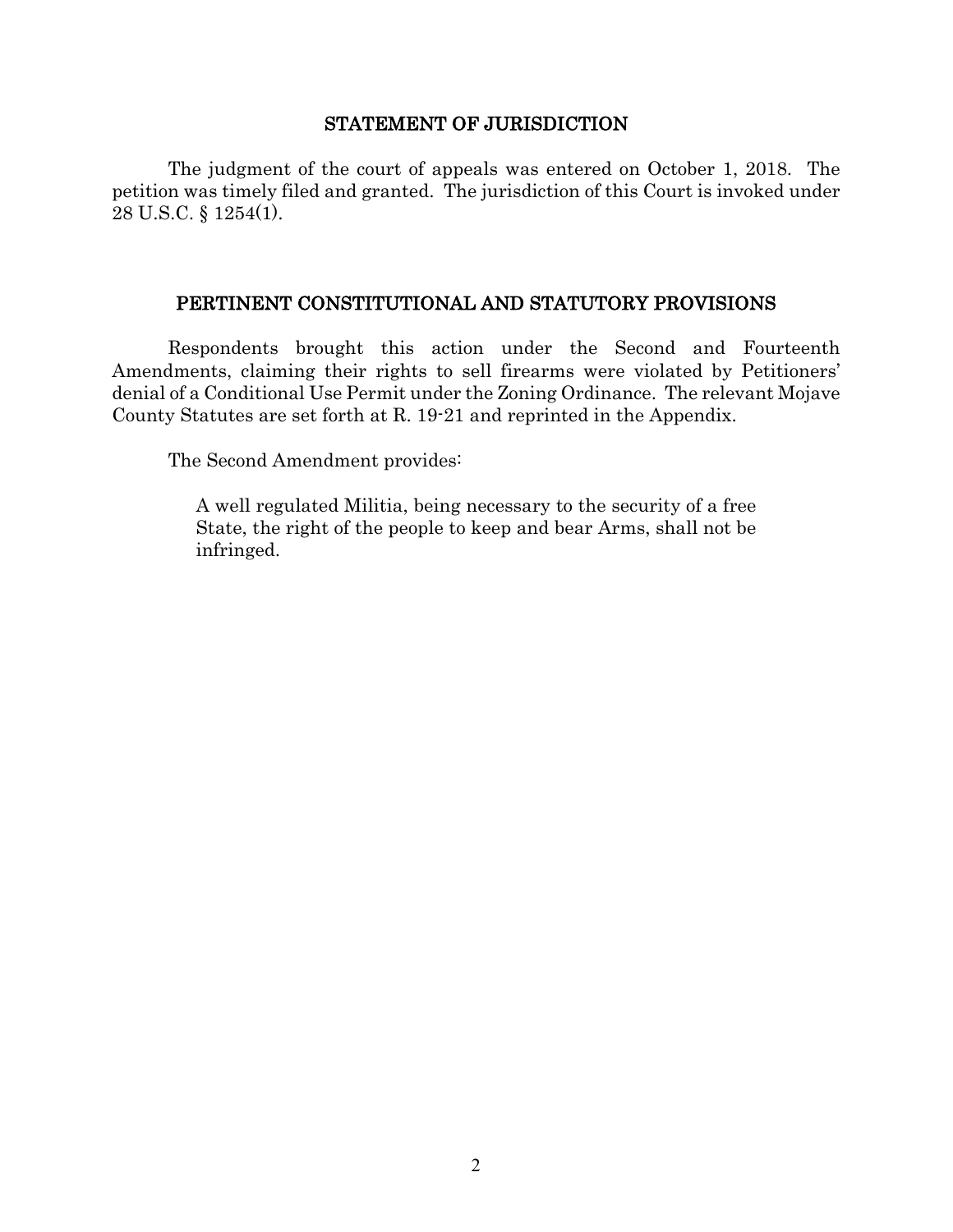#### INTRODUCTION

The Second Amendment to the United States Constitution provides that "the right of the people to keep and bear Arms, shall not be infringed." U.S. CONST. amend. II. Since its inception, the Second Amendment has secured one of the foundational rights that American citizens enjoy. The Zoning Ordinance that the County of Mojave used to deny Mr. Roger Maxson and Brotherhood of Steel's conditional use permit to establish a firearms retail establishment impinges on these foundational rights. This Court recognized in *Heller v. District of Columbia* that "there will be time enough to expound upon the historical justifications for the exceptions we have mentioned if and when those exceptions come before us." 554 U.S. 570, 635 (2008). That time is now. This Court should affirm the decision of the Fourteenth Circuit Court of Appeals and recognize both that Second Amendment claims are subject to heightened constitutional scrutiny and that the Second Amendment inherently protects the right to sell firearms.

#### STATEMENT OF THE CASE

#### A. Maxson plans to bring his firearms experience to Hidden Valley.

In 2011, Roger Maxson formed Brotherhood of Steel, Inc., intending to open a gun store and shooting range in Mojave County, New Tejas. R. at 2. Maxson also planned to offer firearms training, certification courses, and gunsmithing services at his store. R. at 2. Maxson honorably retired as a Staff Sergeant after ten years of United States Army service, during which he completed the Military Occupation Specialization of 91F – Small Arms/Artillery Repairer. R. at 2-3. Maxson worked with defense contractors and multiple weapons companies before and after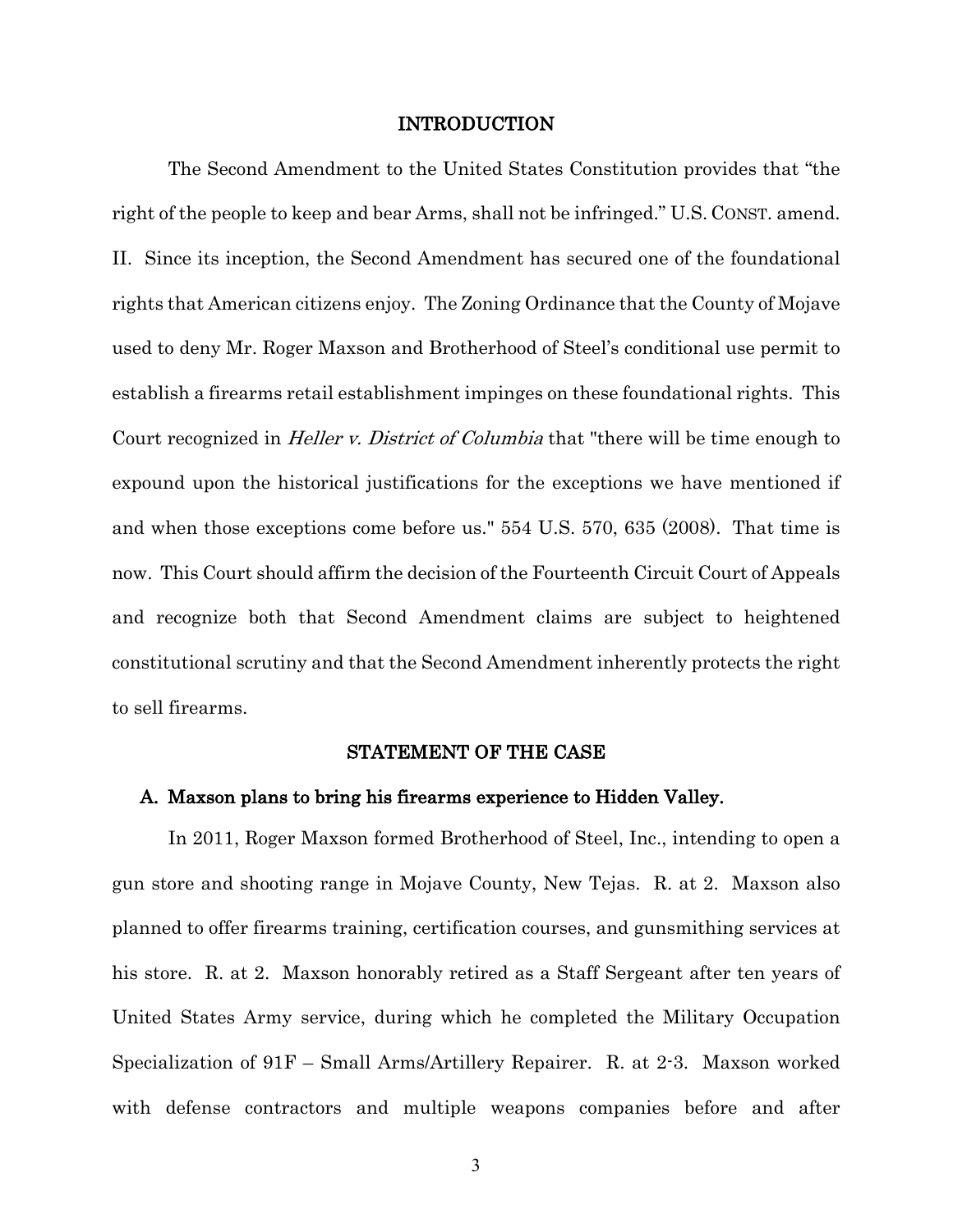retirement to develop new pistol technology before he decided to open Brotherhood of Steel. R. at 3. He is also a certified Red 888 Guns armorer and gunsmith. R. at 6.

In addition to forming a limited liability company, Maxson conducted market research and concluded that "Hidden Valley" had demand for a full-service firearms center that would showcase Maxson's expertise in firearms. R. at 3. When Maxson began researching the permits necessary to open his store in Hidden Valley, Mojave County Planning Department's Chief Clerk Gunther informed Maxson he would need to obtain a Conditional Use Permit pursuant to Mojave County Ordinance Sections 17.54.130 and 17.54.131. R. at 3. Conditional Use Permits are only granted after a special review in which the County determines whether or not the proposed business: (1) is required by public need; (2) is properly related to other land uses and transportation and service facilities in the area; (3) if permitted, will materially and adversely affect the health or safety of persons residing or working in the vicinity; and (4) will be contrary to the specific performance standards established for the area. Mojave Cty., NTX., Code § 17.54.130. The Zoning Ordinance requires that businesses selling firearms in unincorporated areas of the County be located at least 800 feet away from any of the following: schools, day care centers, liquor stores or establishments serving liquor, religious centers, other gun stores, and residentially zoned districts. *Id.* § 17.54.131. The County provided documentation to Maxson indicating the 800-foot measurement was to be made from the closest door of the proposed business location to the front door of any disqualifying property. R. at 4.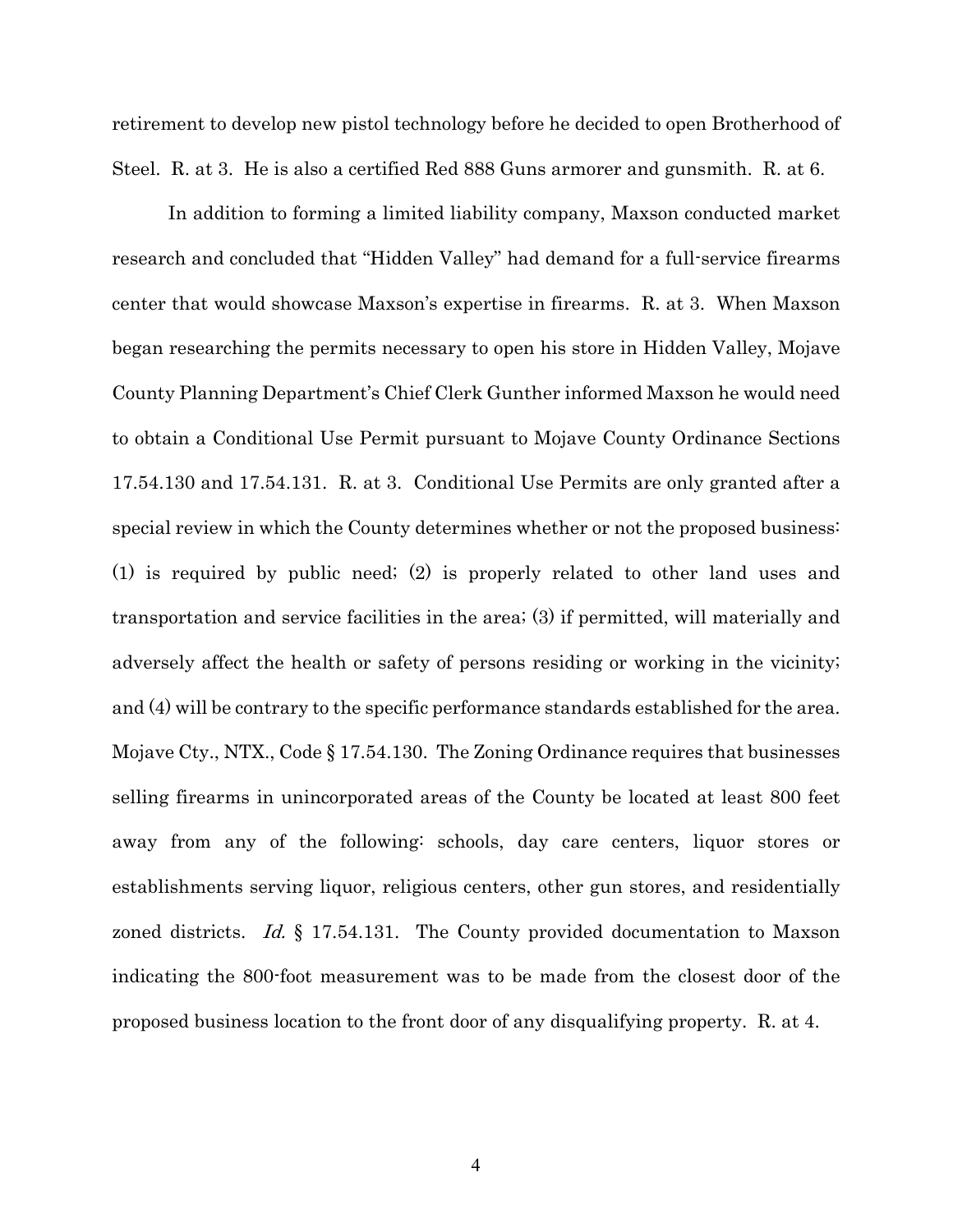#### B. Maxson selects a site in compliance with Mojave County ordinances.

Based on the information provided by the Planning Department, Maxson selected a rental property in unincorporated Mojave County and obtained a survey showing the property's front door was more than 800 feet away from any disqualifying property's front door. R. at 4. The site was 981 feet from the closest residential property, 10 miles from the nearest gun store, and over 20 miles from the nearest shooting range. R. at 4. There were also no certified Red 888 Guns armorers or gunsmiths in the Mojave area. R. at 6. The structure Maxson planned to transform into a store and range is 28,743 square feet with 3,800 square feet of retail space and another 1,000 square feet for gunsmithing and repairs. R. at 4. There is no other property in unincorporated Mojave County that satisfies the Zoning Ordinance's 800 foot rule and has the proper accessibility, location, building security, and parking for a gun shop.<sup>1</sup> R. at 7. Maxson arranged to lease the property and to make necessary improvements to comply with all state and federal regulations. R. at 4.

#### C. Maxson applies for and is granted a Conditional Use Permit.

 $\overline{a}$ 

After ensuring his property would comply with all federal, state, and local regulations – including the Zoning Ordinance – Maxson applied to the County Community Development Agency Planning Department for a Conditional Use Permit. R. at 4. Planning Department staff reviewed Maxson's application and prepared an initial report for the Zoning Board, finding (1) there was a public need

<sup>&</sup>lt;sup>1</sup> A study conducted by Mojave County concluded approximately 15% of unincorporated Mojave County acreage could comply with the 800-foot rule, but the study did not consider whether such properties would be otherwise suitable for a firearms retail center. R. at 7, n. 7.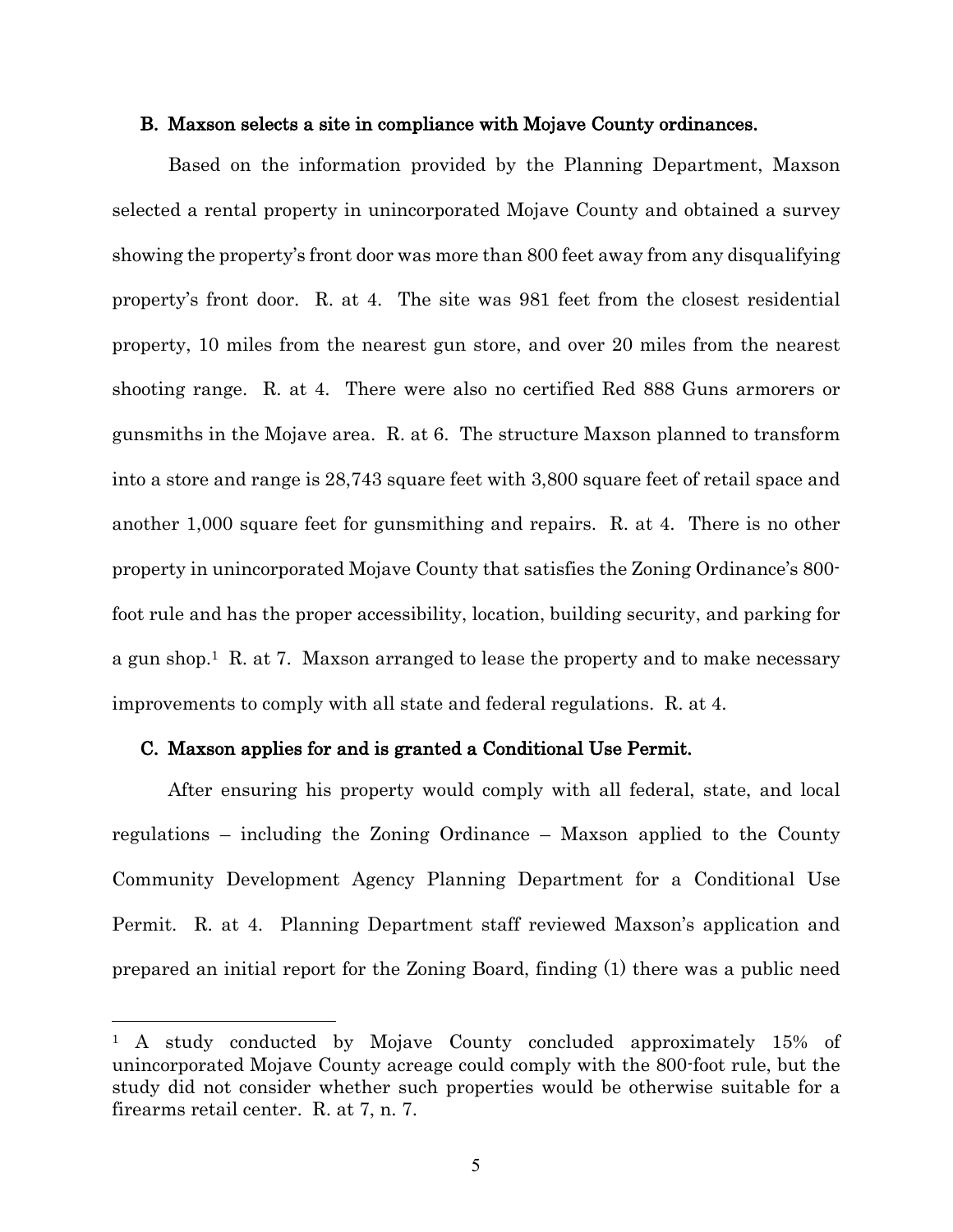for a licensed firearms dealer; (2) the proposed use was compatible with other land uses and transportation in the area; and (3) a gun shop at the proposed site would not adversely affect the health or safety of persons living or working in the vicinity. R. at 4. However, the initial report also found that Maxson's proposed site did not satisfy the Zoning Ordinance's 800-foot rule because the distance from the exterior wall of the gun shop to the property lines of an inactive church behind the property and across Interstate 76 measured 736 feet. R. at 5. Thus, the initial report recommended denial of Maxson's application. R. at 5.

At the Zoning Board's public hearing on Maxson's Conditional Use Permit application, Maxson appeared and offered testimony in support of his application. R. at 5. A majority of neighborhood residents in attendance also spoke in support of the application. R. at 5. After this hearing, Planning Department staff issued a revised report acknowledging that their measurement technique diverged from the one that the Chief Clerk conveyed to Maxson. R. at 5. Nonetheless, the Department again recommended that Maxson's application be denied because the front door of the gun shop was less than 800 feet from the property line of the inactive church. R. at 5. However, the Zoning Board concluded Maxson was entitled to a variance from the Zoning Ordinance and approved his application for a Conditional Use Permit. R. at 6. The Board concluded that Maxson's proposed gun shop "would not be detrimental to the public welfare" because Interstate 76 created a physical buffer between the site and the inactive church, warranting the variance from the 800-foot rule, and that a public need existed for a licensed firearms retailer in Hidden Valley. R. at 6.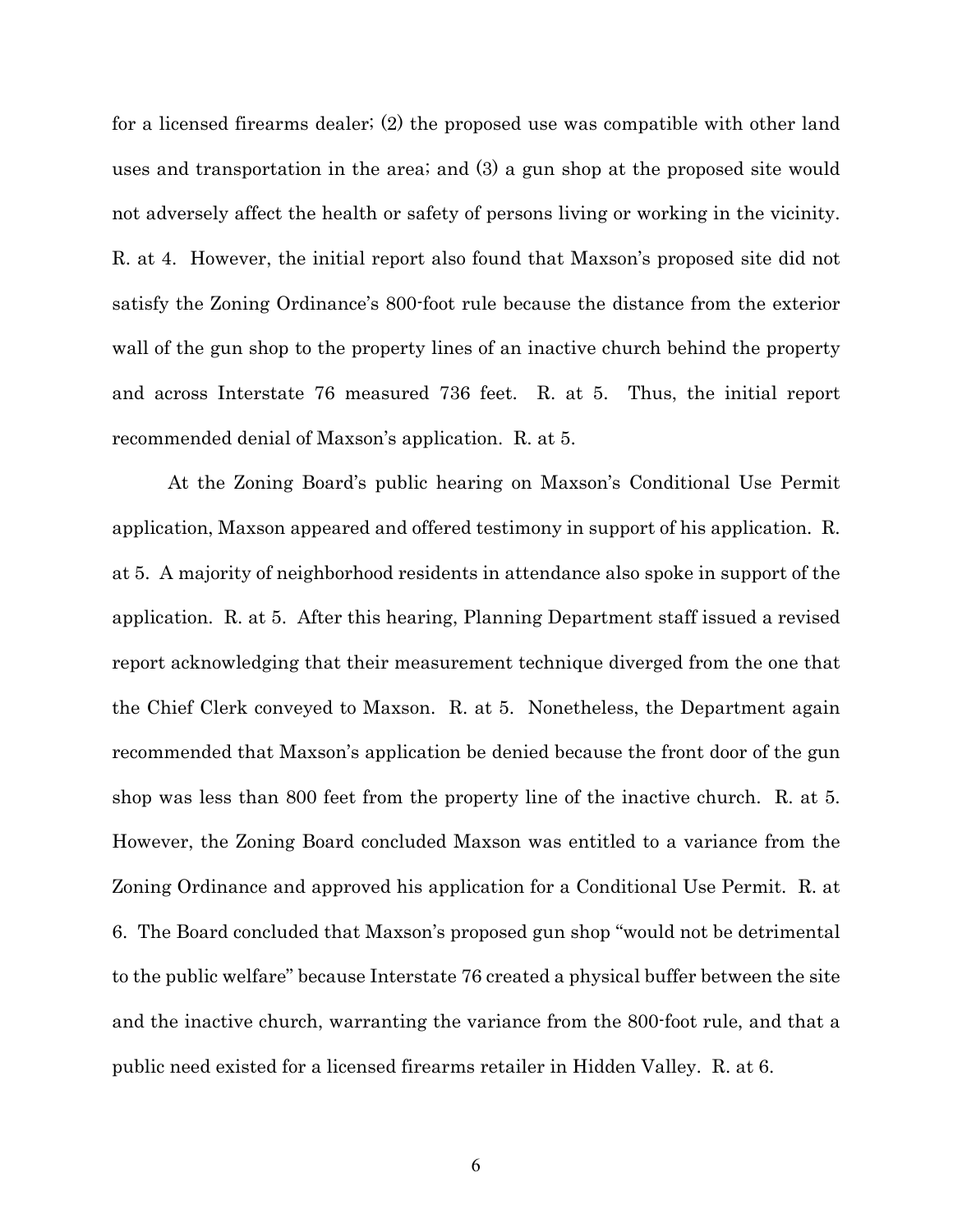#### D. The County Commissioners' Court revokes the Permit on appeal.

After Maxson was granted a Conditional Use Permit, the Shady Sands Home Owners Association filed an appeal with the County Commissioners' Court. R. at 6. The Association is comprised of five members, all of whom are members of the New Tejas Citizens Against the Second Amendment non-profit organization. R. at 6. The County Commissioners' Court – sitting with only three of its six members – voted to overturn the Zoning Board's decision and revoke Maxson's Conditional Use Permit. R. at 6. Maxson then commissioned an independent study to find a new location for his store, but the study was unable to identify an alternative property suitable for firearms retail that complied with the Zoning Ordinance. R. at 6, 7.

#### E. Maxson sues to protect his Second Amendment rights.

Maxson sued the County Commissioners' Court in the United States District Court for the Central District of New Tejas. R. at 7. He argued the Commissioners' Court violated his right to due process and denied him equal protection of the laws, and that the Zoning Ordinance was impermissible both facially and as-applied under the Second Amendment. R. at 7-8. After Maxson filed an amended complaint, the District Court granted the County's motion to dismiss under Federal Rule of Civil Procedure 12(b)(6) for failure to state a claim upon which relief could be granted. R. at 8.

Maxson appealed the dismissal to the Unites States Court of Appeals for the Fourteenth Circuit, challenging the dismissal of each count of his complaint. R. at 8. The Fourteenth Circuit held (1) Maxson's Equal Protection claims were subsumed by his Second Amendment claims, R. at 8-9; (2) the right to purchase and sell firearms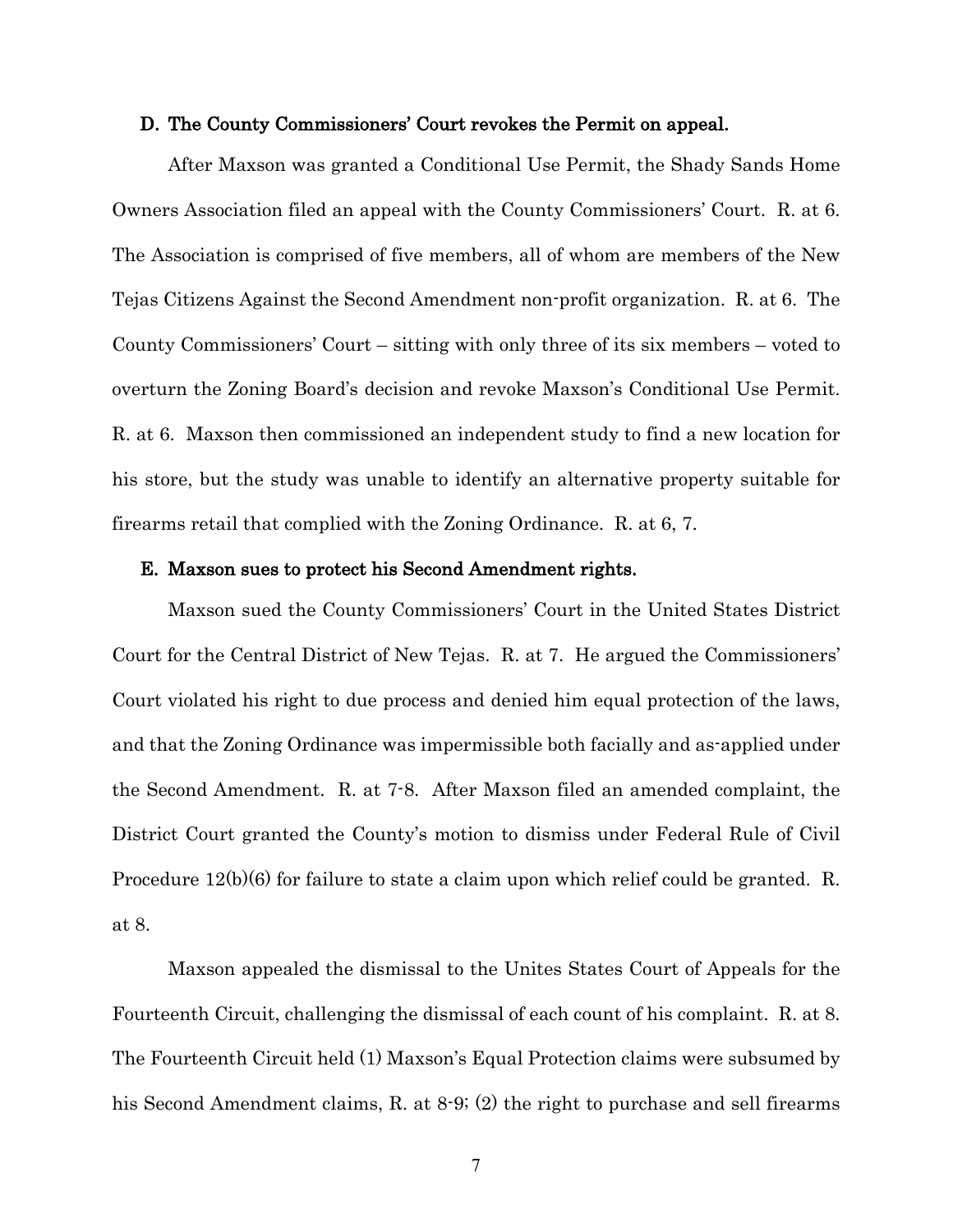is "part and parcel" of the rights protected by the Second Amendment, R. at 9-10; (3) the Zoning Ordinance would be subject to a more rigorous showing than intermediate scrutiny if Maxson demonstrated and fully developed the allegations of his complaint, R. at 13; and (4) the District Court erred in accepting the County's assertion that gun stores increase crime without subjecting that assertion to scrutiny, R. at 14. The County appealed, and this Court granted certiorari.

#### SUMMARY OF ARGUMENT

The Second Amendment is an advantage "which the Americans possess over the people of almost every other nation." The Federalist No. 46, at 148 (James Madison) (Black & White Publications ed., 2015). The rights the Second Amendment protects are fundamental to liberty, and as such have received broad protection from the outset of American history. Recent cases from this Court illustrate the proper method for protecting these fundamental rights: applying heightened scrutiny to regulations which burden Second Amendment rights. While a narrow category of "longstanding" regulations are presumed lawful, they do not evade review under heightened scrutiny. Maxson's Complaint pled facts demonstrating the Zoning Ordinance burdened core Second Amendment rights, subjecting the Ordinance to strict scrutiny. The Zoning Ordinance cannot withstand that scrutiny. Even if, however, this Court were to determine that the Zoning Ordinance should receive only some level of intermediate scrutiny, Maxson's Complaint pled facts showing the Zoning Ordinance violated even this diminished protection.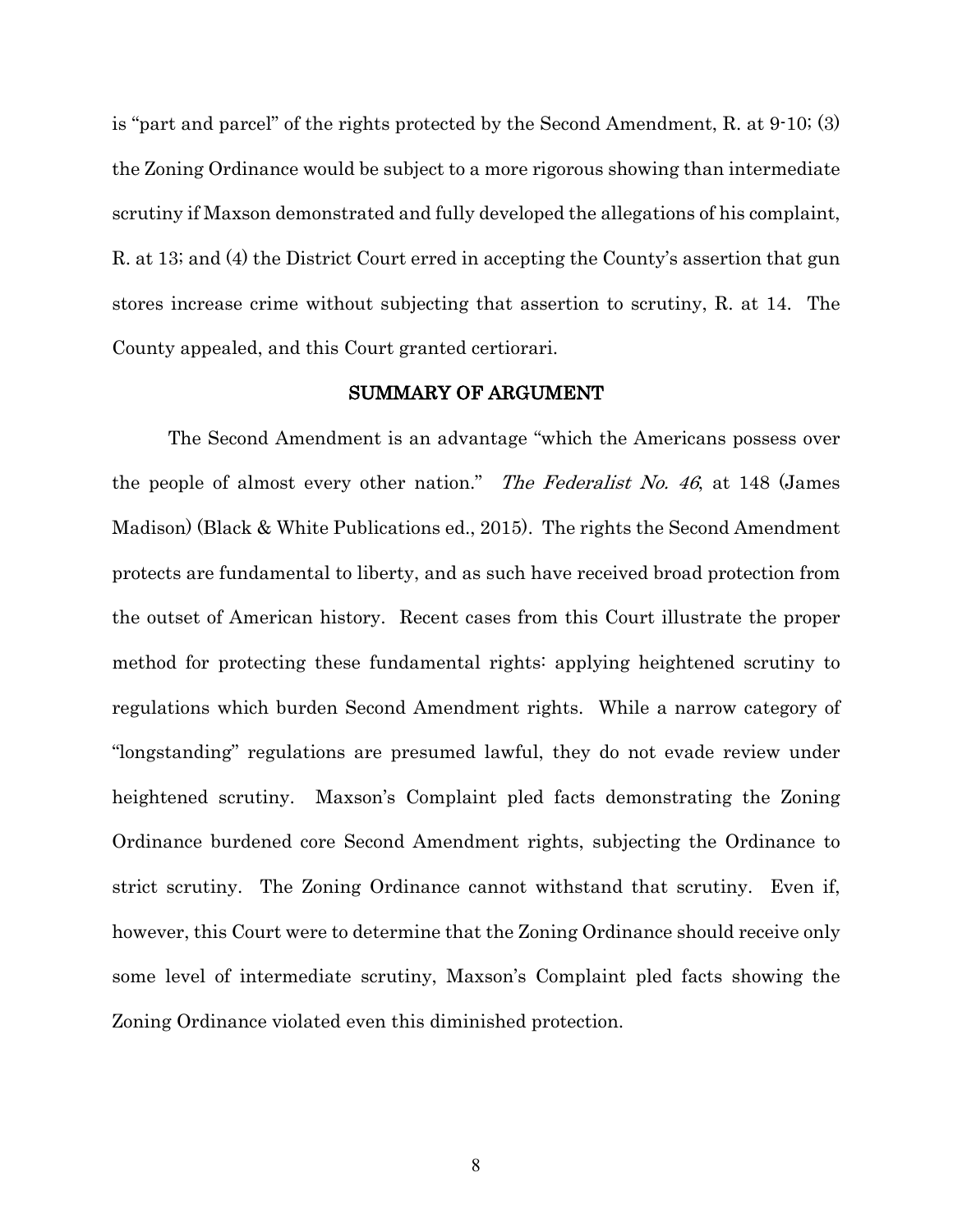The Second Amendment requires this rigorous scrutiny because it protects Maxson's right to sell firearms – both as an independent right and as an extension of the rights to keep and bear arms. This Court has focused on the drafters' understanding, as presented in founding-era documents and early court decisions, in determining the scope of the Second Amendment's protection. These sources document the founders' antipathy for restrictions on the sale of firearms and early courts' belief that the Second Amendment's broad protections extended to commerce in arms. Firearms retailers are also entitled to independent protection of their sales in the same way that bookstores are protected from restrictions on their sales and physicians are protected in their performance of abortions.

Beyond an independent protection of firearms sales, the Second Amendment also necessarily encompasses the right to sell arms in order to effectuate the primary rights to keep and bear arms. *Heller* recognized a right to acquire arms as fundamental to the Second Amendment. Because individuals must be able to purchase arms, the Second Amendment must protect the other side of the transaction – the sale of arms – unless the rights to keep and bear are to be extended only to those also able to manufacture. The Zoning Ordinance burdens both the independent and subsidiary right to sell firearms and fails any level of heightened scrutiny. Thus, Maxson and Brotherhood of Steel must be permitted to proceed on their Complaint against Petitioners.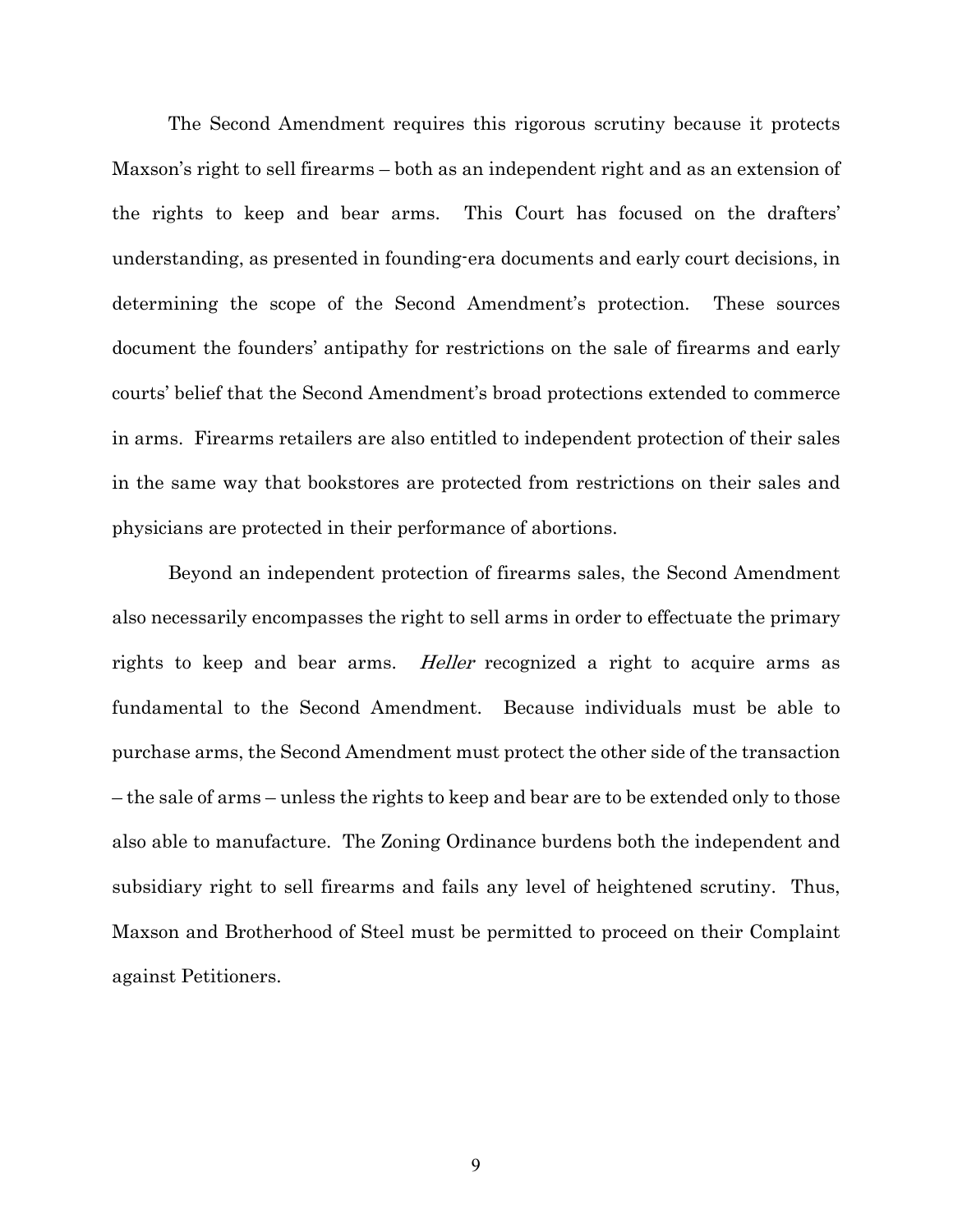#### ARGUMENT

## I. The Fourteenth Circuit correctly held that heightened scrutiny applied to Respondents' Second Amendment claims, and that Respondents plausibly alleged that the Mojave County Zoning Ordinance unconstitutionally burdened those rights.

Respondent properly stated a claim, as a matter of law, that the Mojave ordinance improperly burdens conduct central to the exercise of Second Amendment rights. Constitutional claims receive de novo review. McNary v. Haitian Refugee Ctr., Inc., 498 U.S. 479, 493 (1991). In Heller v. District of Columbia, this Court held that the Second Amendment protects the right to bear arms for self-defense. 554 U.S. 570, 630 (2008). Noting that the Second Amendment right "is not unlimited," this Court went on to point out that its opinion should not cast doubt on certain longstanding, "presumptively lawful regulatory measures." Id. at 626-27 & n.26. At the same time, this Court expressly rejected the idea that rational basis review may be appropriate in evaluating Second Amendment claims. Id. at 628 & n.27. Some form of heightened scrutiny, whether it be termed "strict scrutiny" or "intermediate scrutiny," must be utilized. See id.; see also, e.g., Ezell v. City of Chicago (Ezell  $\hat{D}$ , 651 F.3d 684, 701 (7th Cir. 2011) rev'd in part at 846 F.3d 888, 898 (7th Cir. 2017).

Accordingly, the circuits have developed a two-step analysis for determining whether a challenged law unconstitutionally burdens one's Second Amendment rights. First, a reviewing court must determine whether the conduct at issue falls within the Second Amendment's ambit. E.g., United States v. Chester, 628 F.3d 673, 679-80 (4th Cir. 2010). If it does, a secondary question considered is whether the regulation is one of those presumptively lawful measures mentioned in *Heller*; if the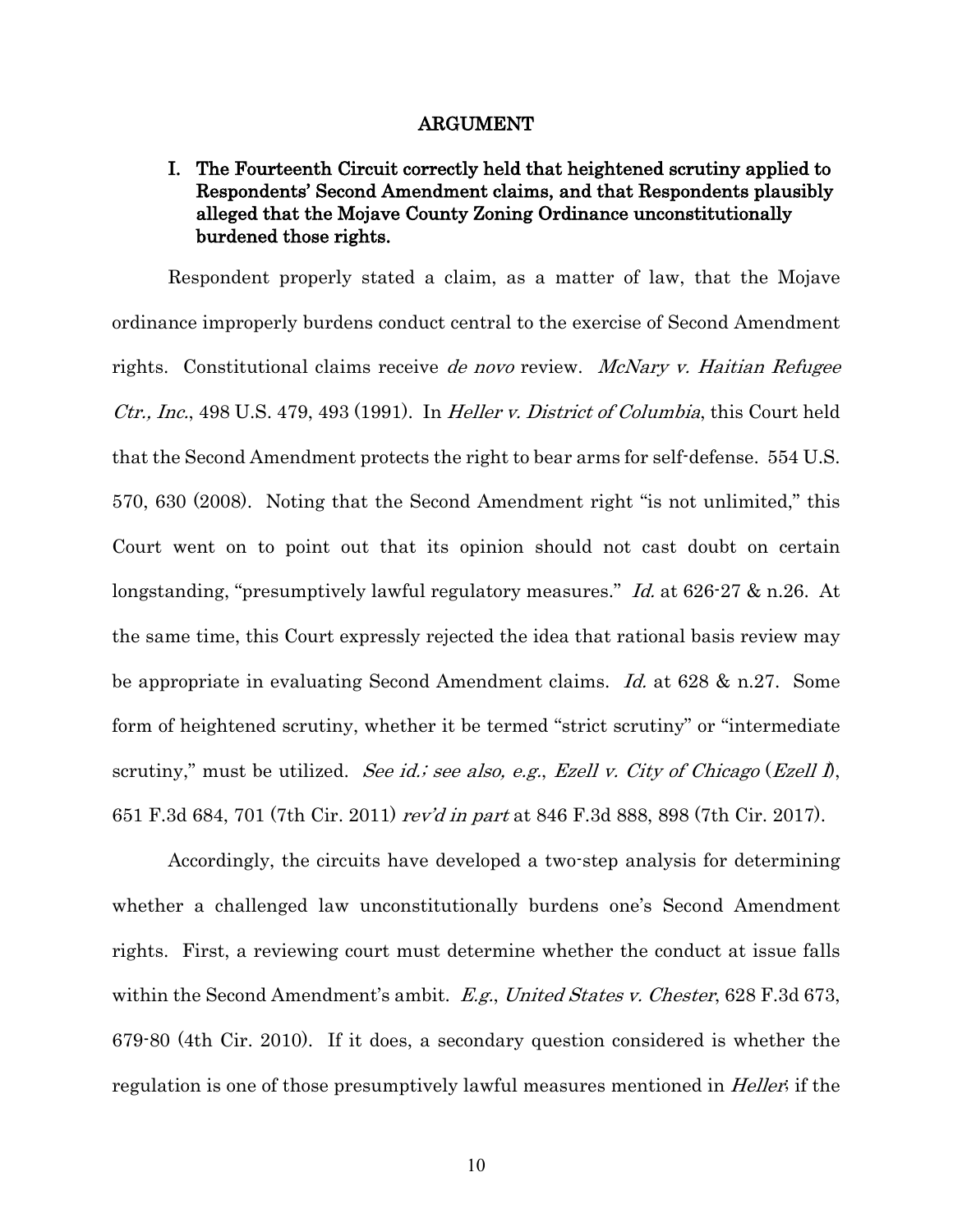law is one of those measures, it is presumed constitutional. *Heller v. District of Columbia* (*Heller II*), 670 F.3d 1244, 1253 (D.C. Cir. 2011). Whether the presumption applies or not, the court then proceeds to look at the nature of the Second Amendment right at issue and the burden on that right the challenged law presents, and determines the appropriate level of heightened scrutiny. See id.; Chester, 628 F.3d at 679-80.2

The Mojave County Zoning Ordinance unconstitutionally burdens Respondent's Second Amendment rights. Zoning ordinances do not fall within those "longstanding prohibitions" on gun ownership that are presumed lawful. Further, since rational basis review is not an appropriate means for adjudicating Second Amendment claims, this court must apply some form of heightened scrutiny, regardless of whether the Ordinances is presumptively lawful. Because the right to sell firearms is a core Second Amendment right, strict scrutiny is applicable, and Respondent's Complaint sufficiently pleads facts demonstrating that the law fails strict scrutiny. But even if this Court finds that the right to sell firearms is only tangentially related to a core Second Amendment right, Respondent's Complaint demonstrates that the law does not satisfy intermediate scrutiny.

 $\overline{a}$ 

<sup>2</sup> The traditional analysis for Second Amendment claims is to first determine whether the conduct being burdened is constitutionally protected and then determine the proper level of scrutiny. United States v. Chovan, 735 F.3d 1127, 1137 (9th Cir. 2013). However, because many courts have chosen to address the scrutiny question first and avoid defining the scope of Second Amendment constitutional protections, see Pena v. Lindley, 898 F.3d 969, 976 (9th Cir. 2018), and because this Court granted the certified questions accordingly, Respondents will address the question of scrutiny and then address the proper scope of Second Amendment protections.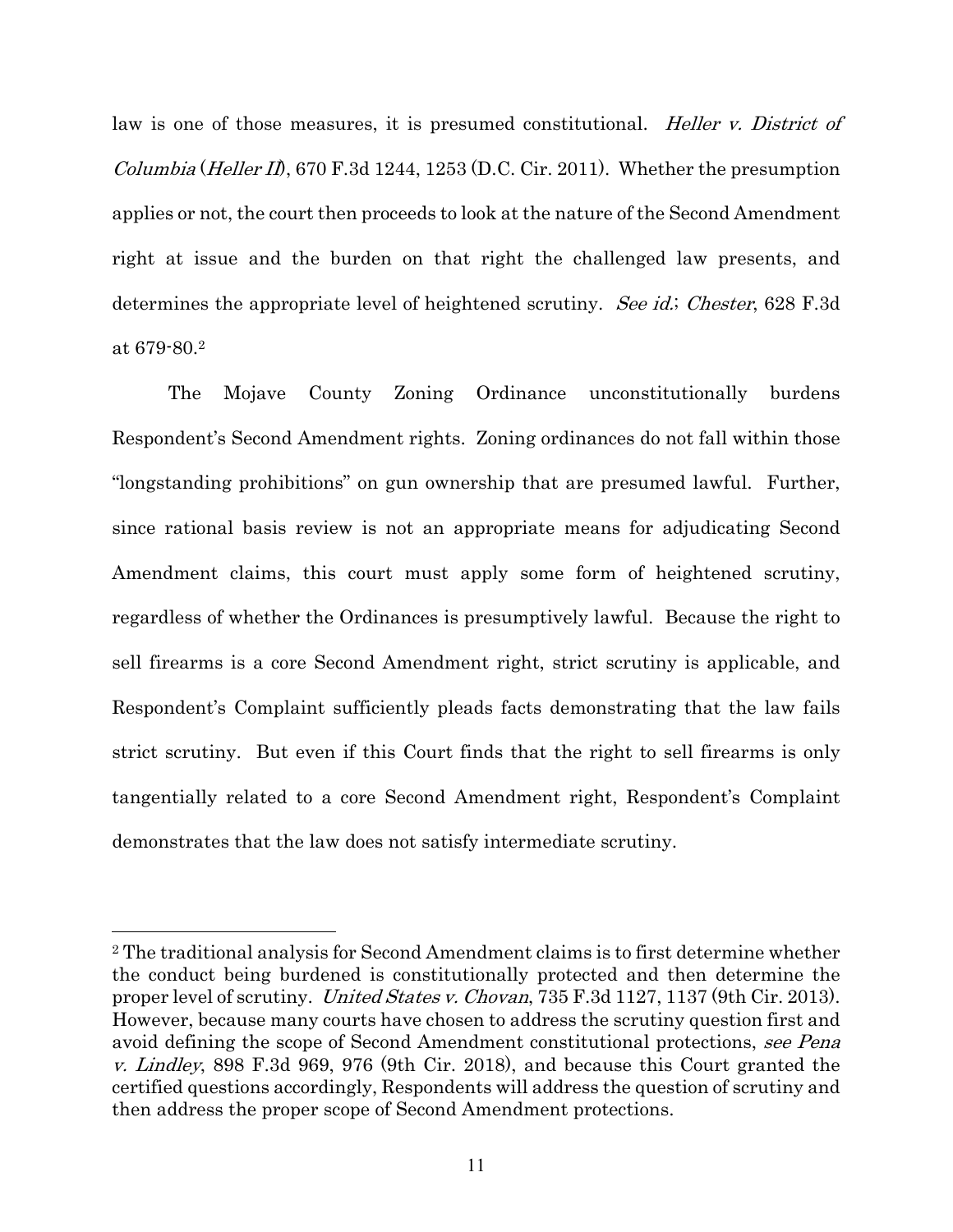### A. There is no avenue for rational basis review of Second Amendment claims after Heller.

Heightened scrutiny is the only appropriate mode of analyzing Respondent's claims. This Court noted in Heller that applying rational basis review to Second Amendment claims would render the right to bear arms meaningless, given the significant deference courts give to a legislature's judgment. 554 U.S. at 628 n.27. That principle must be reaffirmed here. The only way Petitioner can plausibly argue against heightened scrutiny is by demonstrating that zoning ordinances, as tools of restricting gun store locations, are "presumptively lawful regulatory measures" of Second Amendment rights, and that that presumption bars any constitutional scrutiny. Id. at 626-27 & n.26; see, e.g., United States v. Chovan, 735 F.3d 1127, 1137 (9th Cir. 2013); Ezell I, 651 F.3d at 702-03. Petitioner cannot make either showing.

## i. Heller generally precludes rational basis review for Second Amendment claims.

Rational basis review is not appropriate for Second Amendment claims. This Court expressly rejected the idea of applying rational basis review to Second Amendment claims in *Heller*: 554 U.S. at 628 n.27. Rational basis review, this Court noted, applies only in those cases in which "the very substance of the constitutional guarantee" is a "prohibition<sup>[]</sup> on irrational laws." Id. (citing *Engquist v. Or. Dep't of* Agric., 553 U.S. 591, 602 (2008)). Were Second Amendment claims subject to rational basis review, "the Second Amendment would be redundant . . . and would have no effect," for nearly any law scrutinized for a rational basis would pass constitutional muster. Id.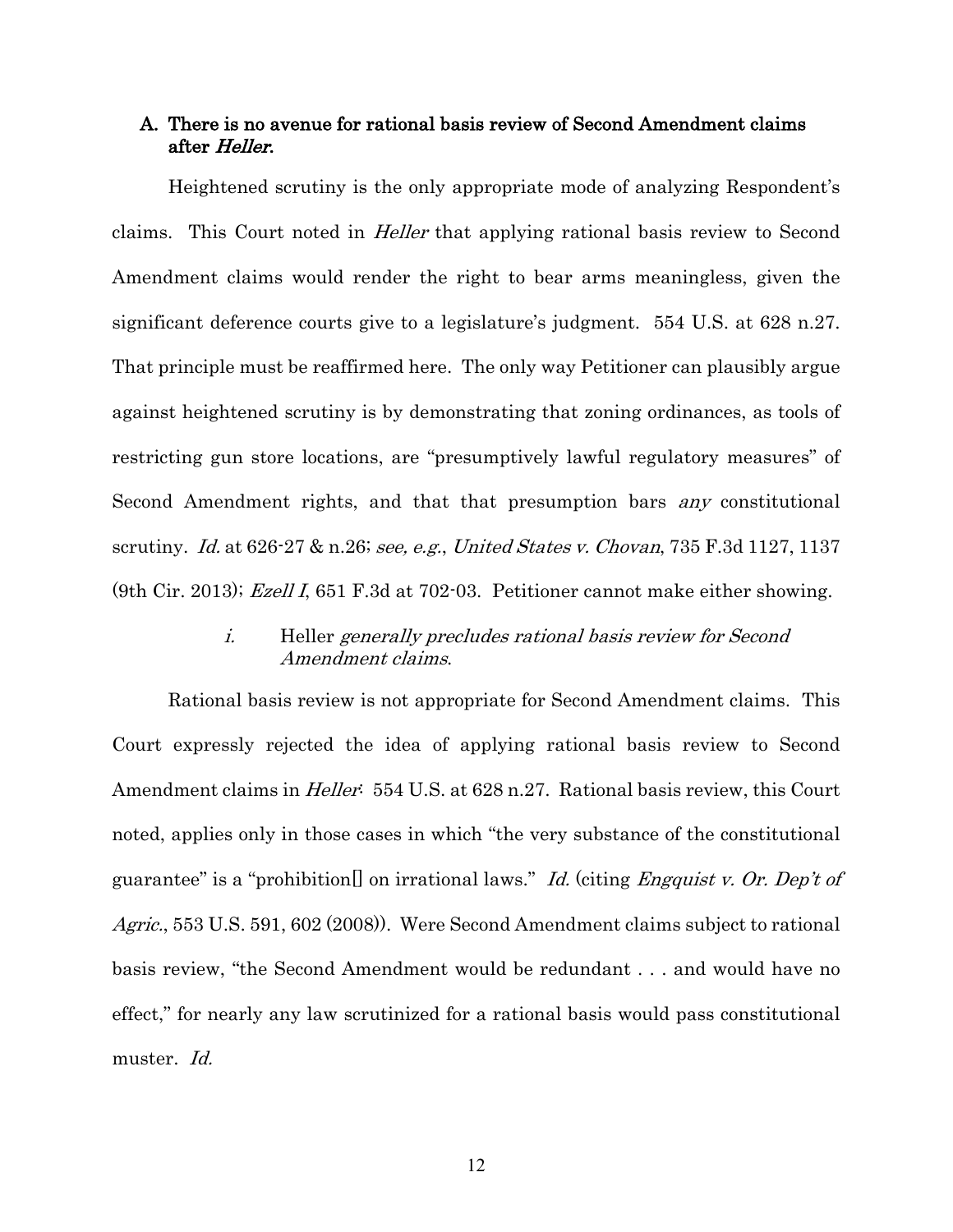Lower courts have unanimously adopted this rationale, finding that only some level of *heightened* scrutiny is appropriate. *See, e.g., Chovan*, 735 F.3d at 1137; Heller II, 670 F.3d at 1256-57; Ezell I, 651 F.3d at 701; Chester, 628 F.3d at 682; United States v. Marzzarella, 614 F.3d 85, 95-96 (3d Cir. 2010). To protect the continued viability of the Second Amendment's guarantees, this Court must reaffirm that rational basis review is not an appropriate mechanism for reviewing burdens upon conduct the Second Amendment protects. See Heller, 554 U.S. at 628 n.27.

## ii. Heller's pronouncement of "presumptively lawful regulatory measures" does not preclude applying heightened review to zoning ordinances infringing upon Second Amendment rights.

Petitioners cannot avoid *Heller's* preclusion of rational basis review for Second Amendment claims by demonstrating that its Ordinance is one of those "presumptively lawful regulatory measures" *Heller* refused to "cast doubt on." 554 U.S. at 626-27 & n.26. The Second Amendment is not an "unlimited" right, as its history demonstrates that the Framers considered some limits upon that right. Id. at 626-27. For instance, a historical tradition of prohibiting "dangerous and unusual weapons" existed at the time the Framers ratified the Second Amendment. Id. While not purporting to describe the full extent of Second Amendment rights, this Court noted that its opinion "should [not] be taken to cast doubt on longstanding prohibitions on the possession of firearms by felons and the mentally ill, or laws forbidding the carrying of firearms in sensitive places . . . or laws imposing conditions and qualifications on the commercial sale of arms," for those laws are part of a nonexhaustive list of "presumptively lawful regulatory measures." *Id.* at 626-67 & n.26; see also McDonald v. City of Chicago, 561 U.S. 742, 783 (2010) (plurality opinion)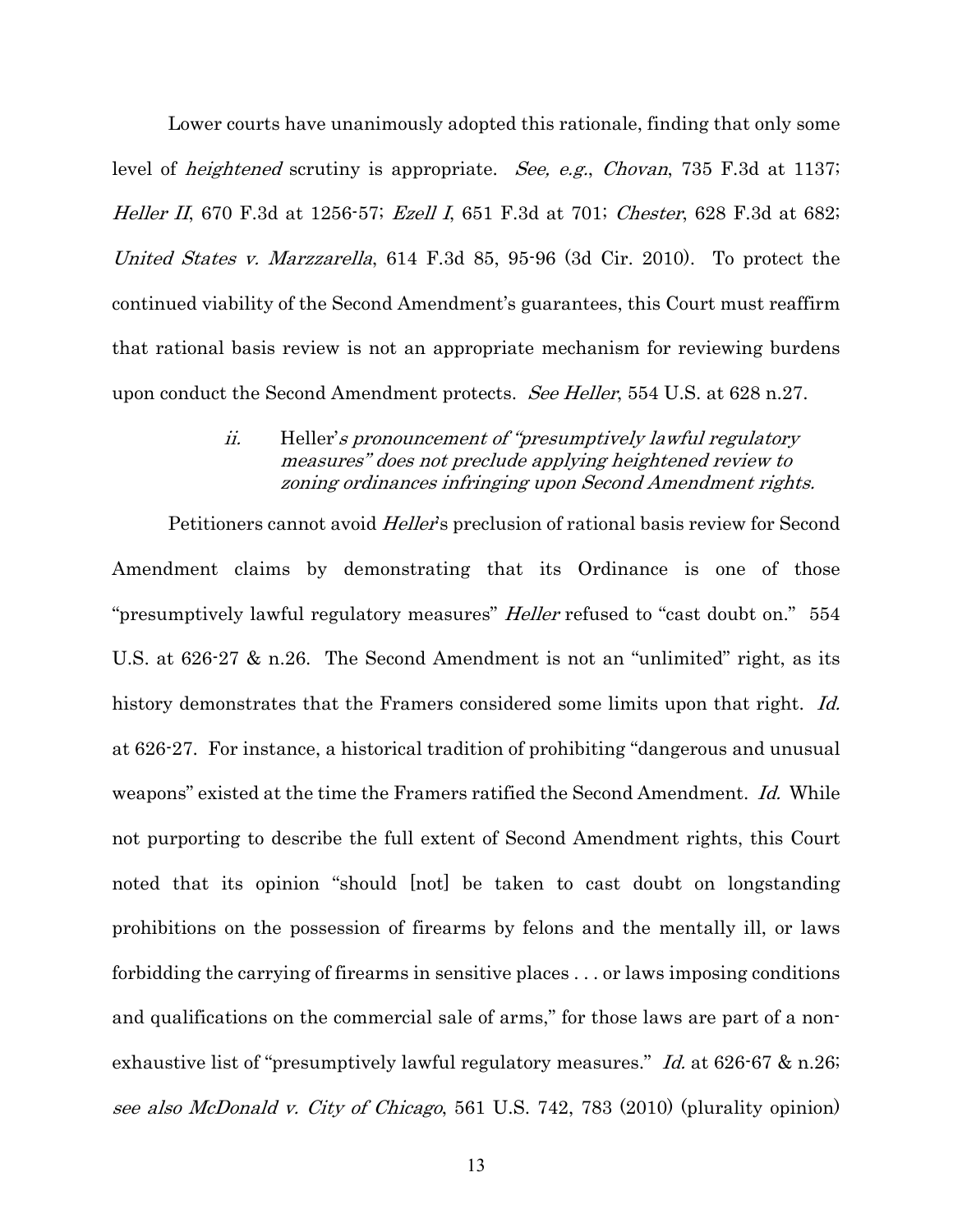(confirming that each measure Heller considered "presumptively lawful" must be "longstanding") (quoting *Heller*, 554 U.S. at  $626-27$ ).

This portion of *Heller* is of no avail to Petitioners. First, Petitioners cannot meet their burden to establish that zoning ordinances are one of those "presumptively lawful regulatory measures" that *Heller* considered. 554 U.S. at 626-27 n.26. Second, even if zoning ordinances did fall under one of those enumerated categories or constitute their own category, they are not "longstanding" ones. Id. But if Petitioners meet this burden, they still do not "get a free pass;" Petitioners must still demonstrate the law passes heightened scrutiny, "a mandate that flows from *Heller* itself." United States v. Williams, 616 F.3d 685, 692 (7th Cir. 2010); see United States v. Skoien, 614 F.3d 638, 641 (7th Cir. 2010) (en banc).

### 1. Zoning ordinances are not within one of *Heller's* categories of "presumptively lawful" measures.

Zoning ordinances are not "presumptively lawful regulatory measures" on Second Amendment rights. Despite noting that those enumerated categories were not exhaustive, this Court did not provide guidance for determining categories of other "presumptively lawful" regulations and prohibitions. See Heller, 554 U.S. at 626-27 & n.26; see also, e.g., Marzzarella, 614 F.3d at 92-93 ("The approach for identifying these additional restrictions is also unsettled."). Petitioner holds the burden to demonstrate that zoning ordinances are a longstanding, presumptively lawful regulation on Second Amendment rights. Chovan, 735 F.3d at 1137; Ezell I, 651 F.3d at 702-03.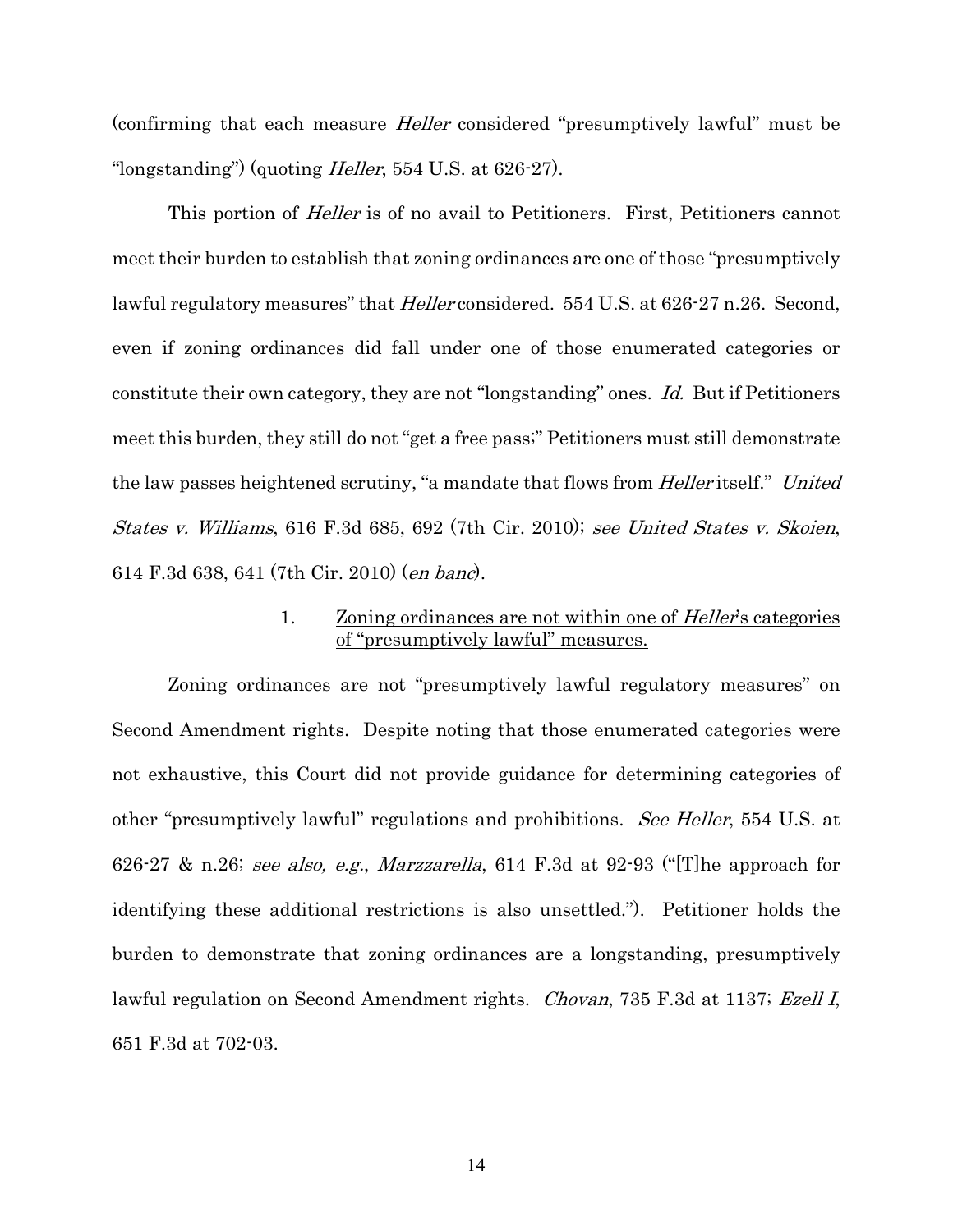First, Petitioners cannot show that zoning ordinances fall within the plain meaning of any of *Heller's* enumerated categories of presumptively lawful measures. The Ordinance at issue does not prohibit possession by felons or the mentally ill, see Mojave Cty., NTX., Code § 17.54.131, nor does it forbid the carrying of weapons in sensitive places, see Ezell v. City of Chicago (Ezell II), 846 F.3d 888, 895 (7th Cir. 2017) (rejecting outright the notion that zoning ordinances fall under *Heller's* "sensitive places" category).

Nor is the Ordinance a "condition" or "qualification" on firearms sales. A "condition" is typically defined as "[a] situation that must exist before something else is possible or permitted." Condition, ENGLISH OXFORD LIVING DICTIONARY, https://en.oxforddictionaries.com/definition/condition (last visited Nov. 17, 2018). A "qualification" is similarly defined as "[a] condition that must be fulfilled before a right can be acquired; an official requirement." *Qualification*, ENGLISH OXFORD LIVING DICTIONARY, https://en.oxforddictionaries.com/definition/ qualification (last visited Nov. 17, 2018).

The Ordinance here is not a mere "condition that must be fulfilled" before one can open a gun store. See id. Rather, the Ordinance is a *restriction* on that right; it places a "limiting condition or measure" on where one may open his gun store in Mojave County. Restriction, ENGLISH OXFORD LIVING DICTIONARY, https://en.oxforddictionaries.com/definition/ restriction (last visited Nov. 17, 2018). If Mr. Maxson cannot demonstrate that his proposed location is at least 800 feet from a disqualifying location, then he is restricted from opening his gun shop there, just as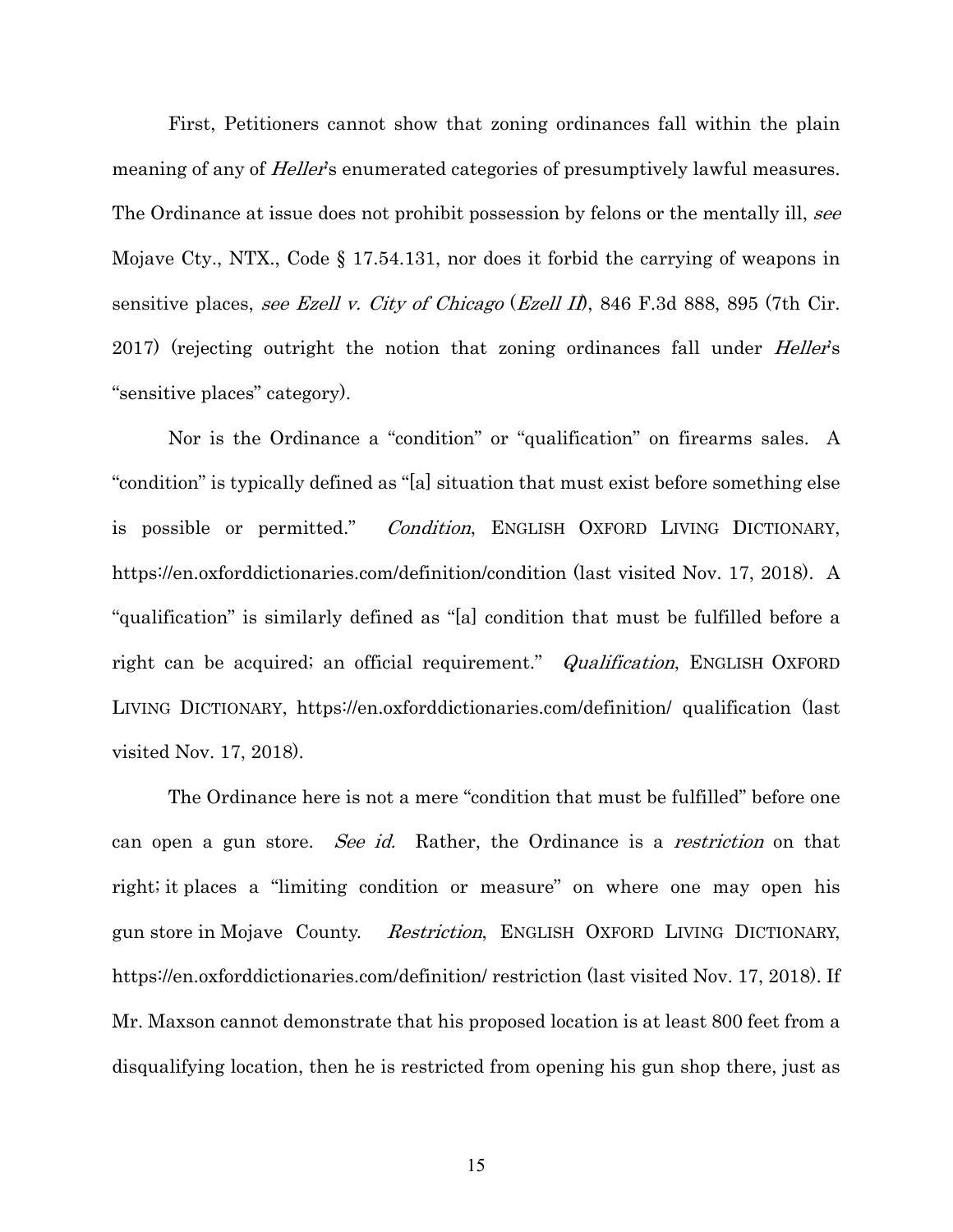the County Commissioners have done. See id.; Mojave Cty., NTX., Code § 17.54.131(B); R. at 6.

This reading is further bolstered by the text of the statute itself. Every other subsection of the statute sets out the necessary *qualifications*, or "official requirement[s]," for obtaining a Conditional Use Permit. *Qualification*, ENGLISH OXFORD LIVING DICTIONARY, supra; see Mojave Cty., NTX., Code § 17.54.131(C) (possession of all firearms dealer licenses "required by federal and state law (emphasis added)); id.  $\S 17.54.131(D)$  (applicant must be informed that he is "*required* to obtain a firearms dealer license issued by the County of Mojave" (emphasis added)); *id.* § 17.54.131(E) ("That the subject premises is in full compliance with the requirements of the applicable building codes, fire codes, and other technical codes and regulations . . . ." (emphasis added)); id. § 17.54.131(F) (applicant must provide detail regarding "the intended compliance with the Penal Code *requirements* for safe storage of firearms and ammunition" (emphasis added)). The text of Mojave County Code section 17.54.131(B), as compared with its corresponding subsections, demonstrates that the 800-foot rule is a qualitatively different kind of regulatory measure. It is a restriction on a gun store's location, not a condition on its approval. It therefore cannot be considered a presumptively lawful regulation "imposing conditions and qualifications on the commercial sale of arms." *Heller*, 554 U.S. at 626-27 & n.26.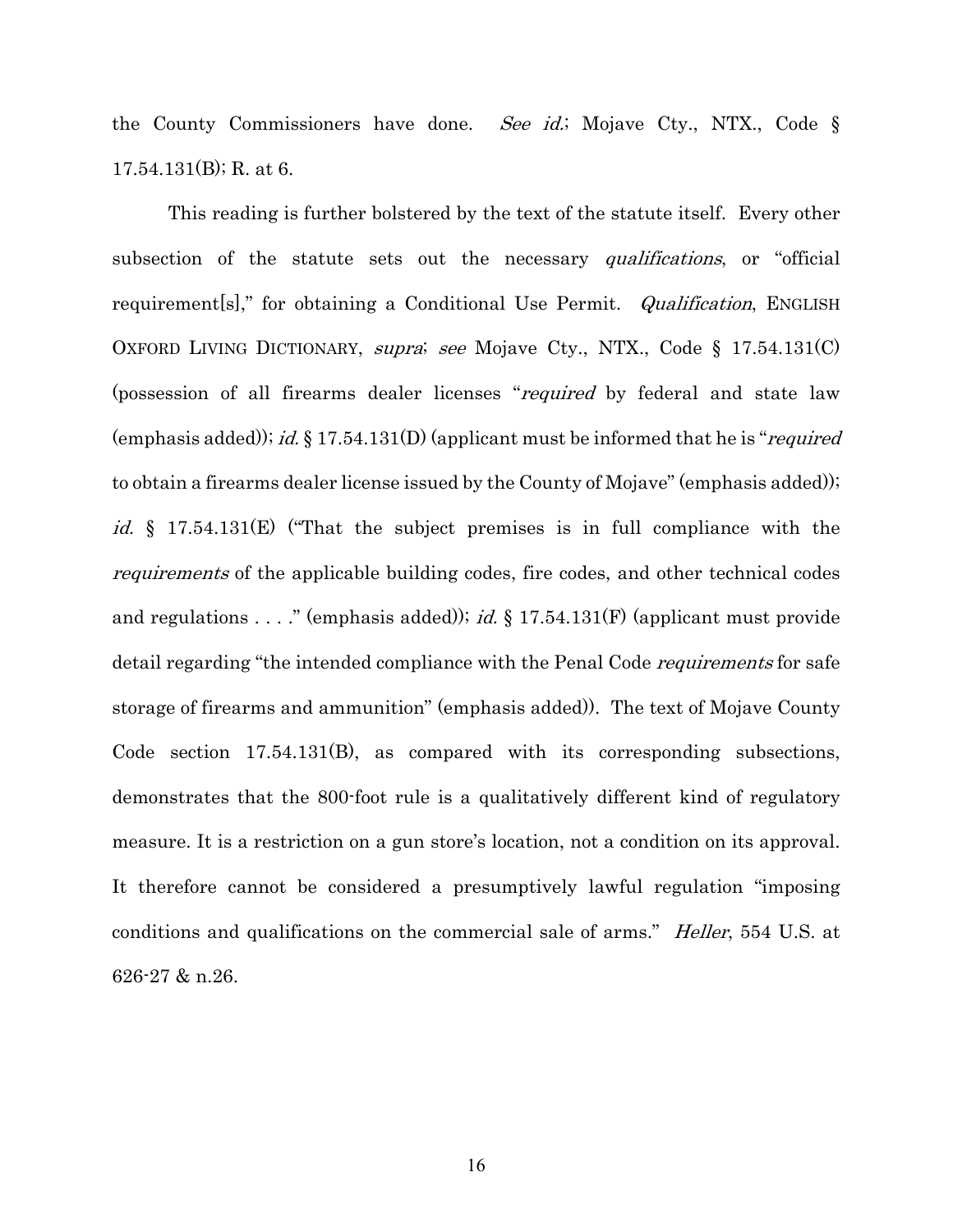### 2. Zoning ordinances are not "longstanding" regulations upon Second Amendment rights.

Even assuming that a zoning ordinance is a condition or qualification on firearm sales, or that a zoning ordinance is one of those unenumerated categories of presumptively lawful measures, Mojave County cannot demonstrate that zoning ordinances, as applied to gun shops, are longstanding measures. Heller also did not provide guidance in determining which laws falling under a "presumptively lawful" category are "longstanding." See 554 U.S. at 626-27; Skoien, 614 F.3d at 640-41. Lower courts disagree on how to determine whether a measure is longstanding. Some courts find that the relevant inquiry is whether the challenged law burdens conduct outside the scope of the Second Amendment at the time of ratification (or, if analyzing a state law, the Fourteenth Amendment's ratification). Ezell I, 651 F.3d at 702-03. Other courts find that the "longstanding" inquiry "need not mirror limits that were on the books in 1791." Skoien, 614 F.3d at 641; see also Nat'l Rifle Ass'n of Am. v. ATF, 700 F.3d 185, 196 (5th Cir. 2012).

First, the Seventh Circuit's reading of "longstanding" as measured according to how the ratifiers of the Fourteenth Amendment would have read the text is the proper interpretation. Ezell I, 651 F.3d at 702-03. This reading is the most faithful to the manner in which this Court, in both *Heller* and *McDonald*, determined the scope of the Second Amendment's core protections. *See McDonald*, 561 U.S. at 770-78; Heller, 554 U.S. at 580-85, 592-94, 605-19. While Heller focused on the understanding of the right to bear arms when the Second Amendment was ratified, e.g., 554 U.S. at 580-85, McDonald instructs courts to shift that focus to when the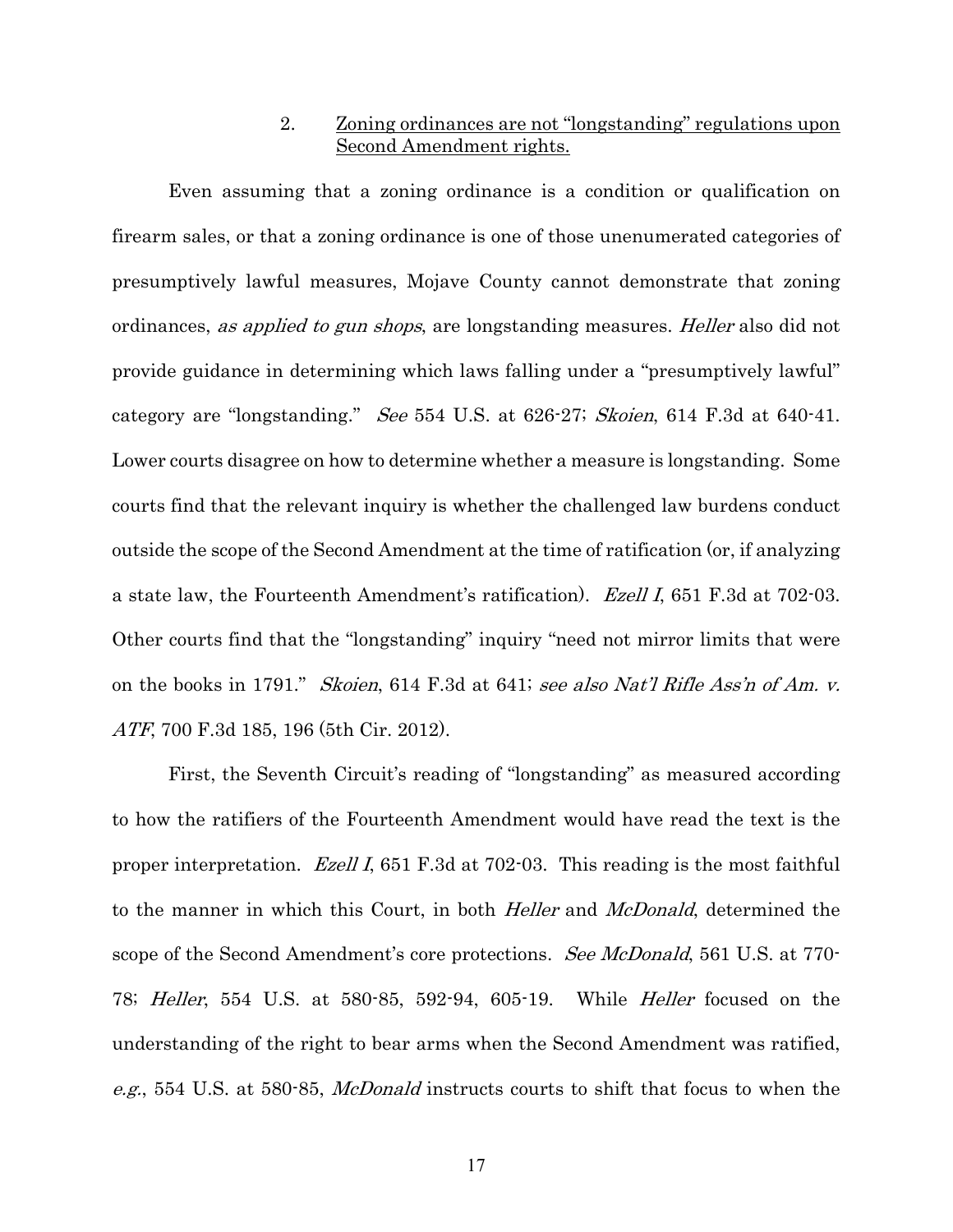Fourteenth Amendment was adopted when considering a state or local law, 561 U.S. at 770-78.

Considering those laws that "cannot boast a precise founding-era analogue," Nat'l Rifle Ass'n, 700 F.3d at 196, as "longstanding" prohibitions improperly expands the analysis beyond what *Heller* and *McDonald* intended. First, it is important to consider the context in which the "longstanding prohibition" discussion occurred. That "longstanding prohibition" language is embedded in a discussion of historical limitations on the Second Amendment that existed "[f]rom Blackstone through the 19th-century." Heller, 554 U.S. at 626. As a demonstrative example, the Court positively cited a number of state court decisions from the nineteenth century upholding restrictions upon carrying concealed weapons. Id. And while those decisions came after the Second Amendment's ratification, they both rely on an understanding of the Second Amendment at the time it was ratified. See State v. Chandler, 5 La. Ann. 489, 490 (1850) (finding that the right to bear arms provided only the right "to a manly and noble defence of themselves, if necessary, and of their country," but not for concealing weapons for committing murder); Nunn v. State, 1 Ga. 243, 249-51 (1846) (upholding Georgia's concealed carry ban, in part, based on the existence of laws prohibiting the concealed carry of swords and guns in Britain prior to this country's founding).

Indeed, the discussion immediately following *Heller's* carve-out for longstanding prohibitions focuses on the Second Amendment's scope at the time of ratification, specifically in the context of military grade rifles. *Heller*, 554 U.S. at

18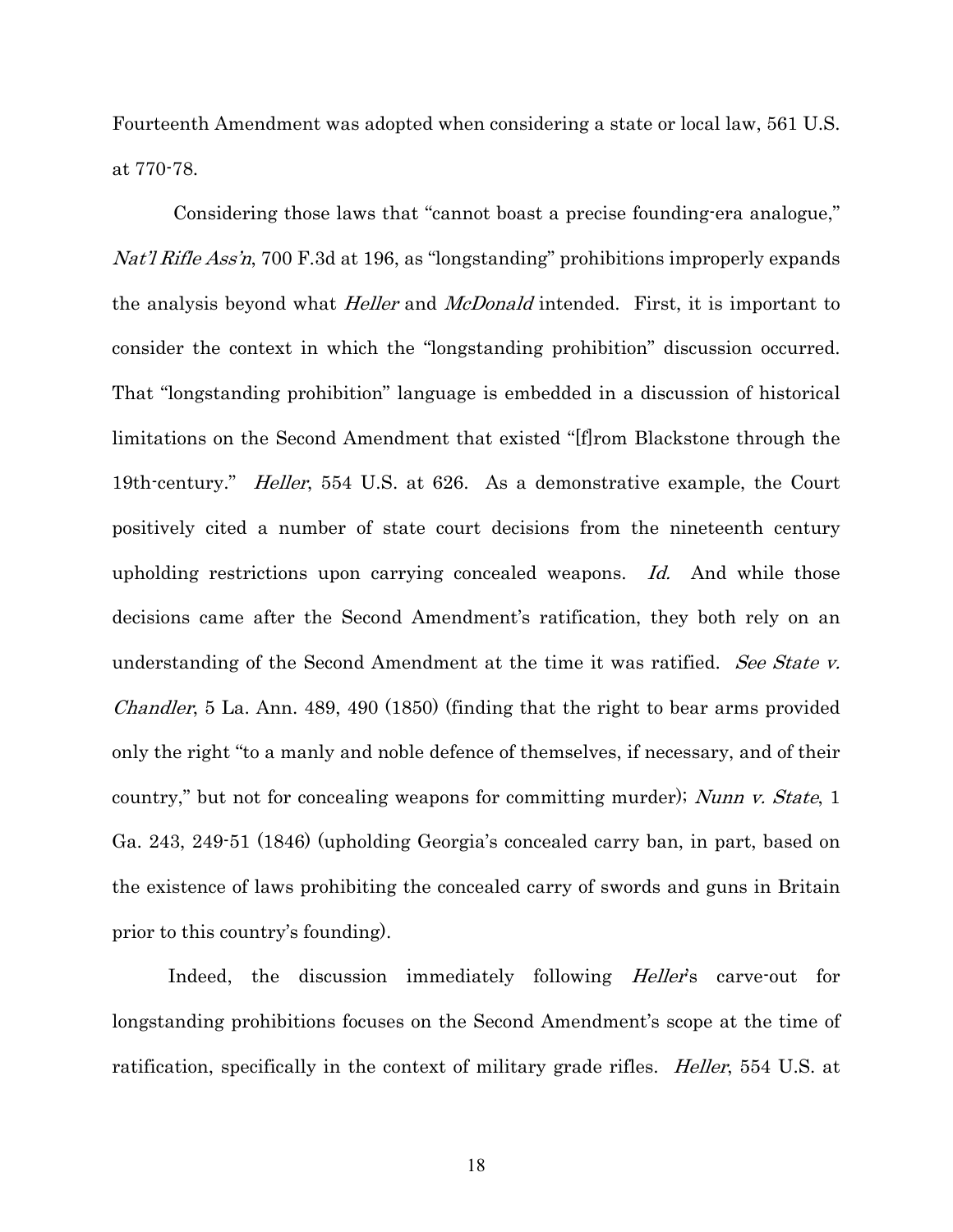627. The Court, citing both pre- and post-ratification sources, found that the Second Amendment considered a limitation on the carrying of "dangerous and unusual weapons," such as "M-16 rifles and the like." *Id.* Though the weapons necessary for a militia in the eighteenth century would not be nearly sufficient for those same purposes today, the Court nonetheless emphasized that "the fact that modern developments have limited the degree of fit between [the Second Amendment's] prefatory clause and the protected right cannot change our interpretation of the right." Id. at 627-28.

Judge Easterbrook, writing for an en banc Seventh Circuit in *Skoien*, chastised this approach. 614 F.3d at 640-41. Judge Easterbrook focused on the fact that the types of "longstanding" prohibitions this Court mentioned in *Heller* – such as bans on felons' possession of firearms – did not exist until 1938, demonstrating that a prohibition "need not mirror limits that were on the books in 1791" to be "longstanding" under Heller. Skoien, 614 F.3d at 640-41.

This reasoning mischaracterizes the framework of analysis for whether a prohibition is longstanding. Heller demonstrates that a law is not "longstanding" merely because it was enacted a long time ago. See 554 U.S. at 626-28. Rather, a law is "longstanding" because it is a type of regulation upon the right to bear arms that the Framers envisioned. See id.; see also STEPHEN P. HALBROOK, THE FOUNDERS' SECOND AMENDMENT 273 (2008) (finding that the Framers did not envision the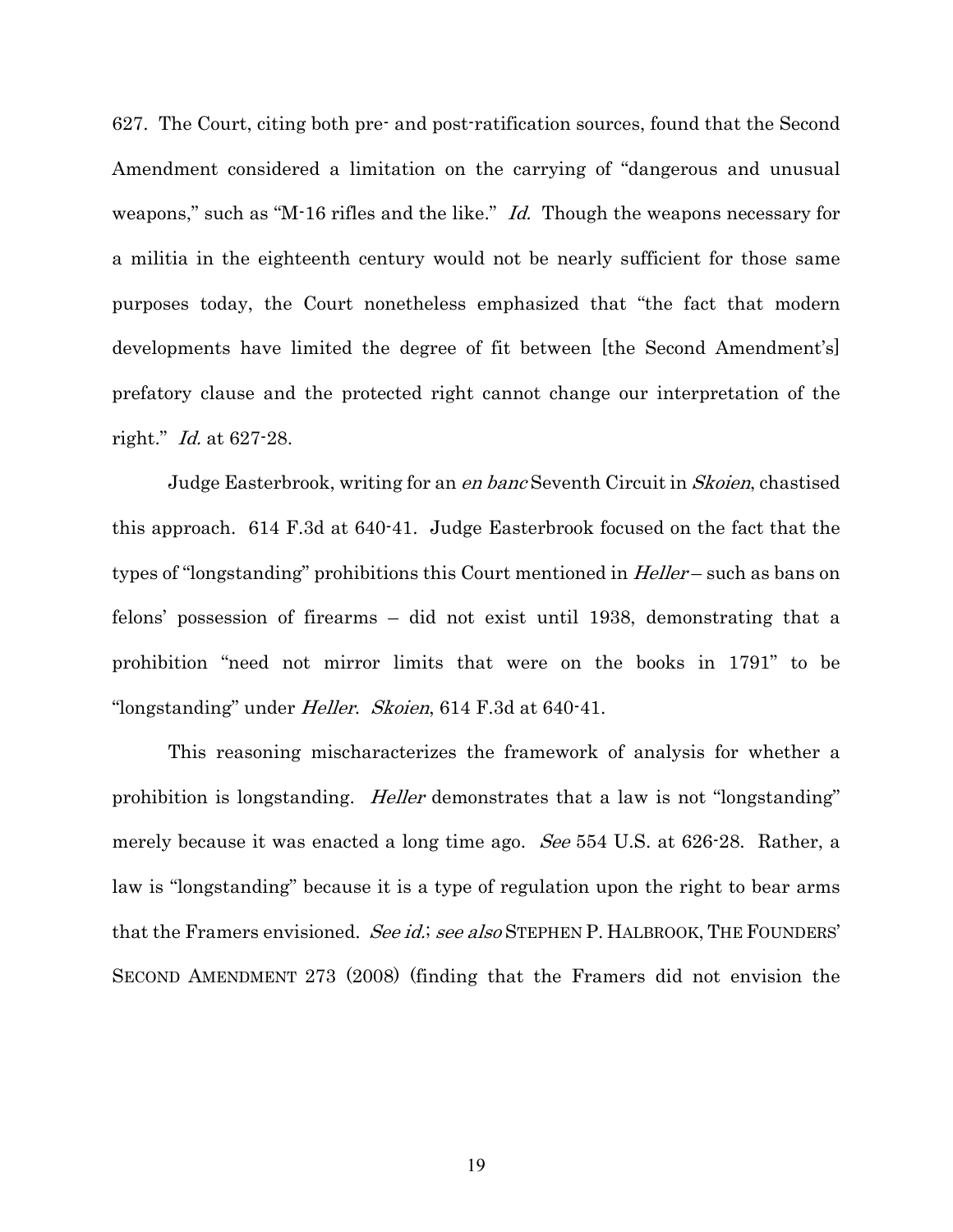Second Amendment encompassing a convicted felon's right to bear arms).3 Indeed, unmooring the definition of "longstanding" from these historical considerations, and instead focusing on what year the prohibition came into being, results in the precise types of inconsistencies Judge Easterbrook found "weird" – perhaps a law enacted in 1938 is "longstanding" and a law enacted in 1968 is not, but there is no workable standard for determining why that is. See Skoien, 614 F.3d at 640-41.

Accordingly, the most reasonable reading of *Heller* and *McDonald* together, is exactly that which the Fourteenth Circuit employed below: whether a state law falling under one of *Heller's* categories of "presumptively lawful" prohibitions is "longstanding" must be considered with regard to the scope of the Second Amendment when the Fourteenth Amendment was ratified. See McDonald, 561 U.S. at 754, 786, 791; Heller, 554 U.S. at 626-28; R. at 11.

Mojave County cannot demonstrate that zoning ordinances, as applied to gun stores, are longstanding conditions on firearms sales. The framers of the Fourteenth Amendment, the Fourteenth Circuit correctly recognized, could not have envisioned zoning ordinances as limiting the scope of Second Amendment rights. R. at 11. As this Court noted in the seminal case *Village of Euclid v. Ambler Realty Co.*, zoning ordinances did not appear until the early 1900s. 272 U.S. 365, 386 (1926). They

 $\overline{a}$ 

<sup>3</sup> Some courts cast doubt on the historical evidence regarding whether the Second Amendment protected convicted felons' right to bear arms. See, e.g., Chester, 628 F.3d at 679. However, this question is not presently before the Court. As this Court recognized in *Heller*, future cases will provide the opportunity to expand on its enumerated exceptions, but this case is not the vehicle for that discussion. 554 U.S. at 635. It is enough here to recognize that *Heller* looked to whether the Framers considered the Second Amendment to protect a felon's right to bear arms.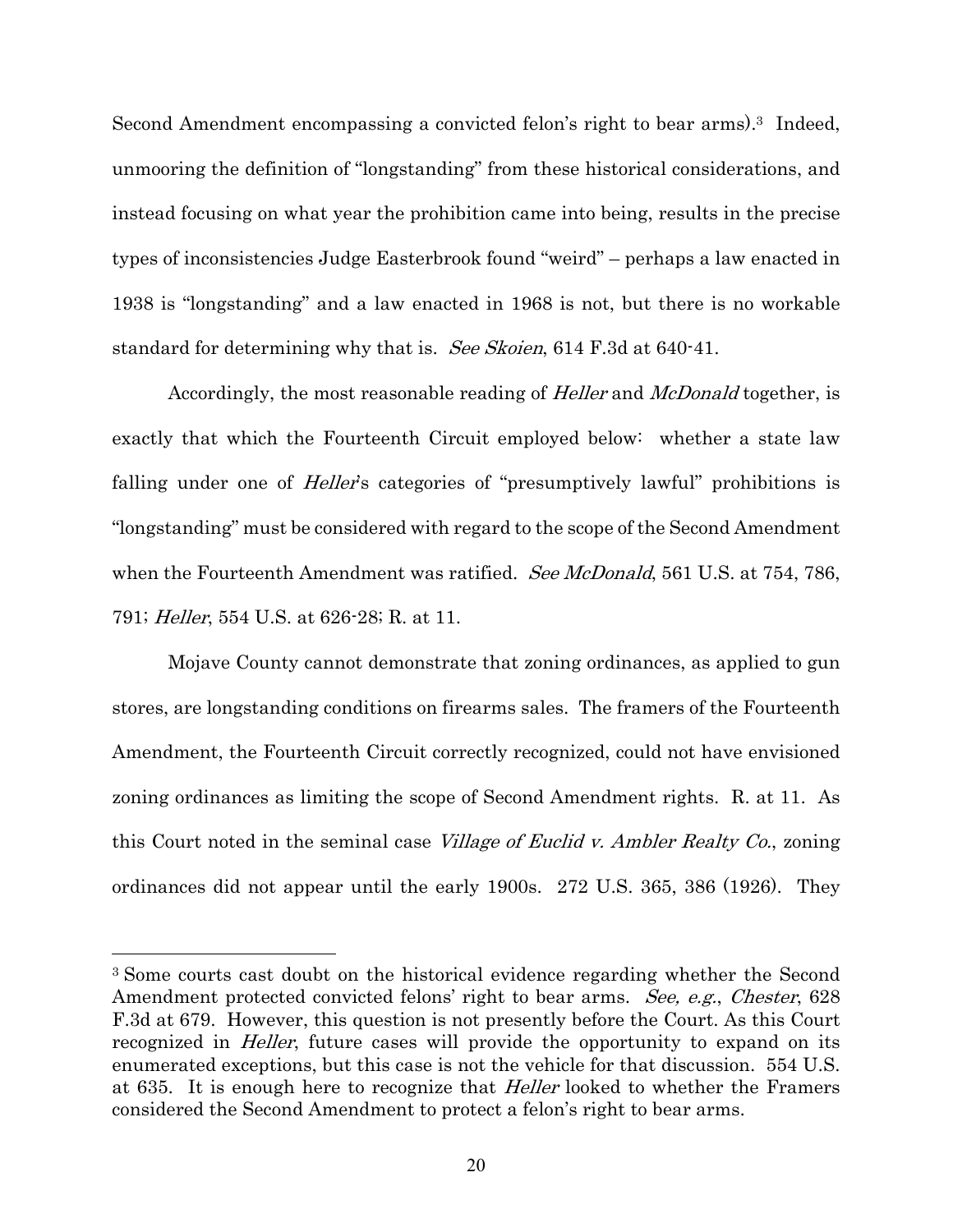resulted from the rapidly changing nature of urban society; cities and towns needed to place some limits and restrictions on the use of private land in cities, given the vast rise in population and the advent of new modes of transportation, such as the railcar and automobile. Id. at 386-87. Because the framers of the Fourteenth Amendment could not have considered zoning laws and their potential impact on Second Amendment rights, zoning laws cannot be considered a "longstanding prohibition." on Second Amendment rights that is presumptively valid under *Heller. See* McDonald, 561 U.S. at 770-78, 786, 791; Heller, 554 U.S. at 626-28.

Even if this Court rejects a historical interpretation of "longstanding," Mojave County still fails to demonstrate that its zoning law is a longstanding condition on firearms sales. Courts analyzing the overall historical record to determine if a law limiting Second Amendment rights is longstanding make clear that the *specific* type of regulation or prohibition at issue must be longstanding. See Chovan, 735 F.3d at 1137; Chester, 628 F.3d at 681-82.

For instance, in *Chovan*, a criminal defendant brought a Second Amendment challenge to a federal law restricting those convicted of domestic violence misdemeanor offenses from -owning firearms. 735 F.3d at 1130-31. In considering whether the law at issue was a presumptively valid measure, the Ninth Circuit emphasized that while federal law prevented violent offenders from owning guns since 1938, "the government [did] not provel] that *domestic violence misdemeanants* in particular have historically been restricted from bearing arms." Id. at 1137. Thus,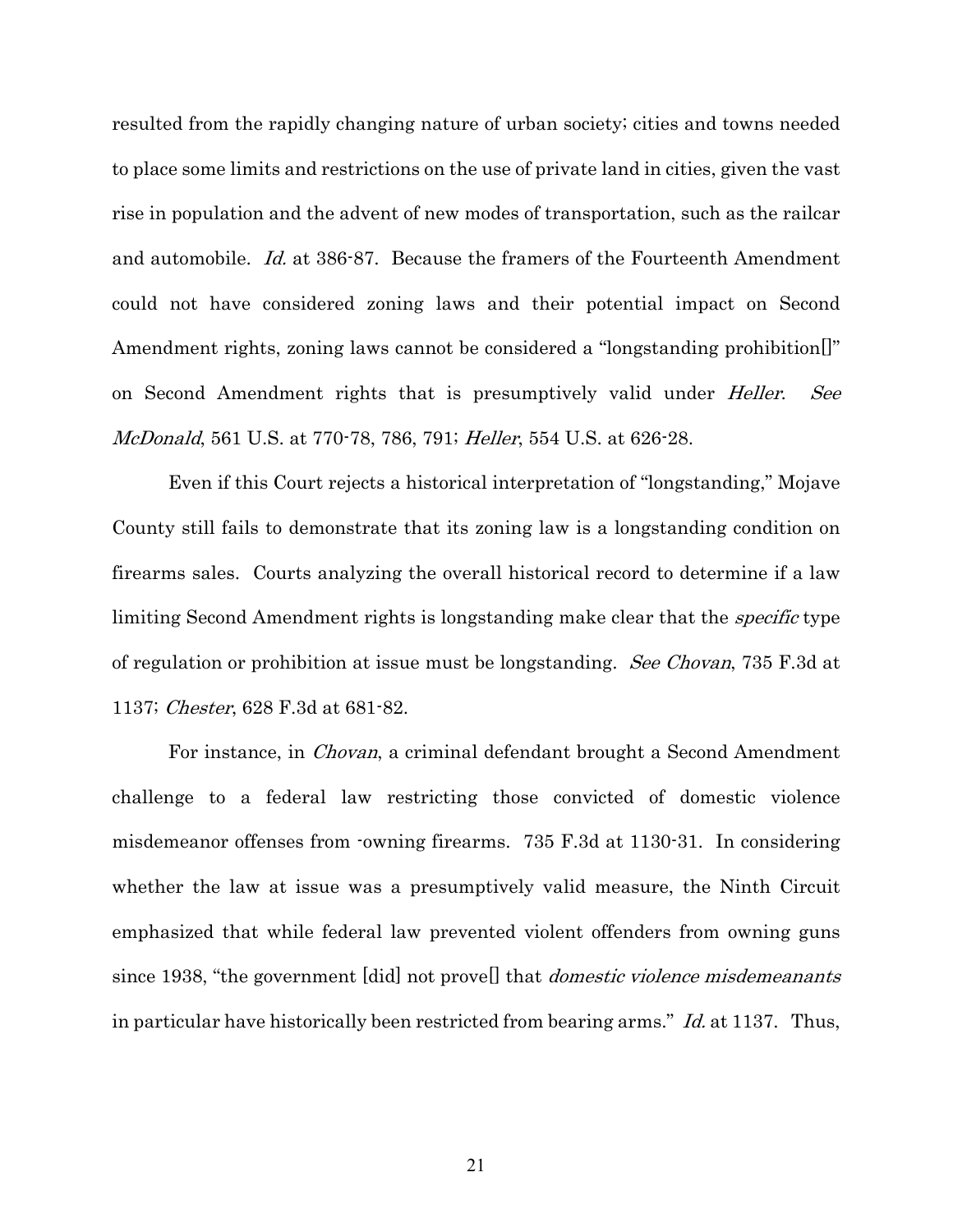the Ninth Circuit held that the law was not presumptively valid, and proceeded to apply heightened scrutiny. Id.; accord Chester, 628 F.3d at 681-82.

The same reasoning applies here. While zoning laws themselves may be longstanding, see Ambler Realty, 272 U.S. at 386-87, zoning laws for the specific purpose of restricting where one may sell guns are not longstanding, see Chovan, 735 F.3d at 1137. Cities first implementing zoning laws did not seek sequester gun stores into segregated sectors of communities; instead, zoning ordinances' longstanding purpose has been, and continues to be, for addressing the issues arising from urbanization. See Ambler Realty, 272 U.S. at 386-87. Indeed, zoning ordinances regulating the location of gun stores appear to be a new phenomenon. One of the first, if not the first, challenge to a zoning ordinance restricting where a gun store may conduct business did not come until 2014, when Chicago passed such a zoning ordinance after this Court's ruling in *McDonald* invalidated its city ordinance banning handgun possession within city limits. See Second Amendment Arms v. City of Chicago, 135 F. Supp. 3d 743, 746-47 (N.D. Ill. 2015).

Thus, because Mojave County has provided no evidence demonstrating that zoning ordinances specifically restricting where a gun store may reside are longstanding, Mojave County's Zoning Ordinance cannot be considered "presumptively valid" and must therefore be subject to heightened scrutiny.

### 3. Heller's "presumptively lawful" measures are not per se constitutional.

Finally, even if this Court does find that the Mojave County Zoning Ordinance is a "presumptively valid" law under *Heller*, the law must nonetheless pass some sort

22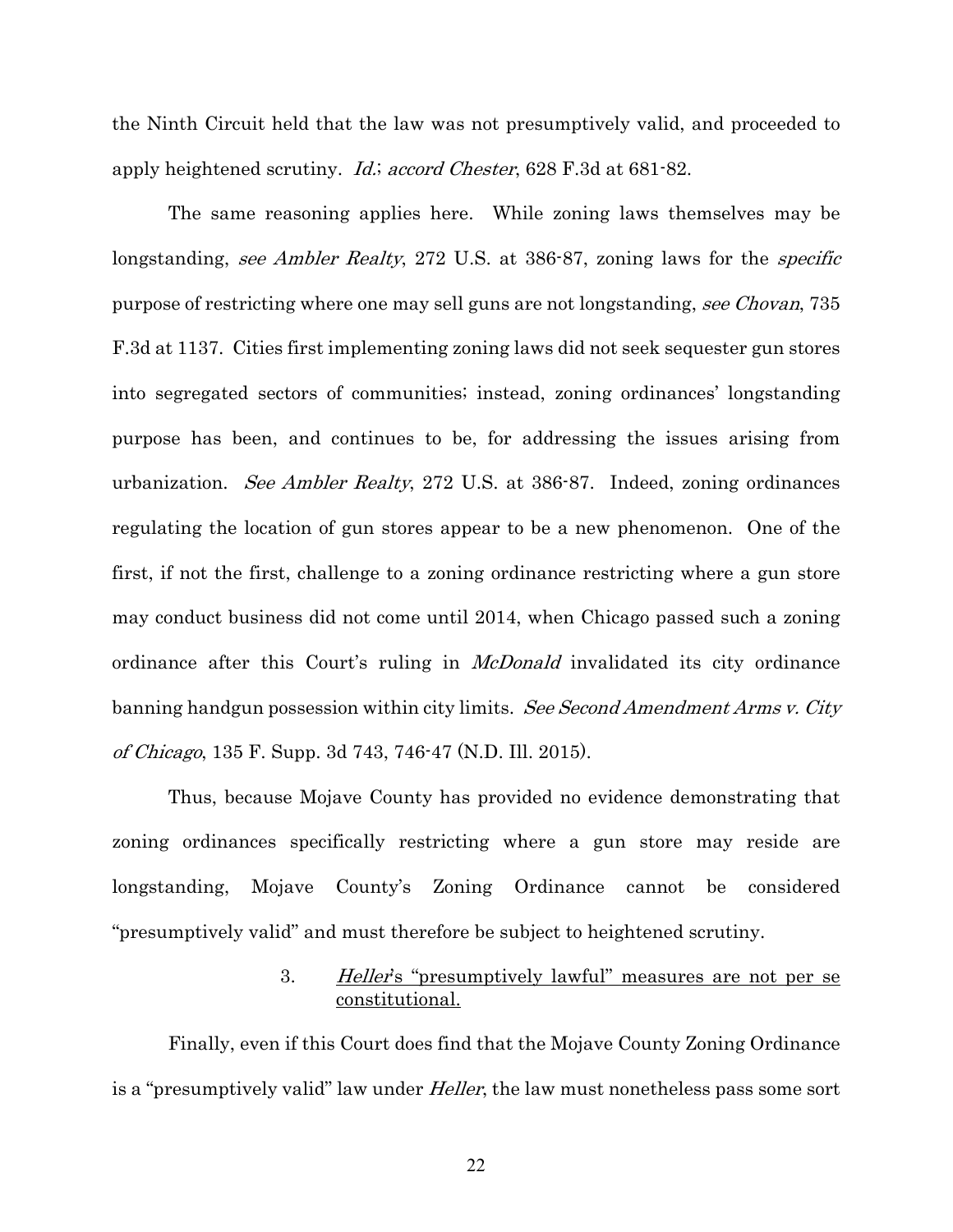of heightened scrutiny. At least one lower court has considered *Heller's* list of "presumptively valid" laws as "exceptions to the Second Amendment guarantee," thus requiring no constitutional scrutiny. Marzzarella, 614 F.3d at 91-92. However, the majority of courts treat *Heller's* list of presumptively valid laws as establishing a presumption that the measure, on its face, does not offend the Second Amendment, but could face heightened scrutiny if shown to burden conduct protected by the Second Amendment in an as-applied challenge. See Tyler v. Hillsdale County Sheriff's Dep't, 837 F.3d 678, 686-88 (6th Cir. 2016) (en banc); Heller II, 670 F.3d at 1253; Chester, 628 F.3d at 679-80; Williams, 616 F.3d at 692; Skoien, 614 F.3d at 641-42.

Importantly, Heller did not say that longstanding measures such as conditions and qualifications on firearms sales are valid; rather, those measures are "*presumptively* valid." 554 U.S. at  $626\cdot27$  & n.26 (emphasis added). The qualifier "presumptively" has meaning – it "means that there must exist the possibility that the ban could be unconstitutional in the face of an as applied challenge." Williams, 616 F.3d at 692; accord Tyler, 837 F.3d at 687; Chester, 628 F.3d at 679. "The mere fact that [the legislature] created a categorical ban does not give the government a free pass; it must still be shown that the presumption applies in the instant case." Tyler, 837 F.3d at 687 (citing *Williams*, 616 F.3d at 692); see also Skoien, 614 F.3d at 641-42.

The Third Circuit disagrees. *See Marzzarella*, 614 F.3d at 91. According to the court, because *Heller's* discussion of dangerous weapons falling outside the

23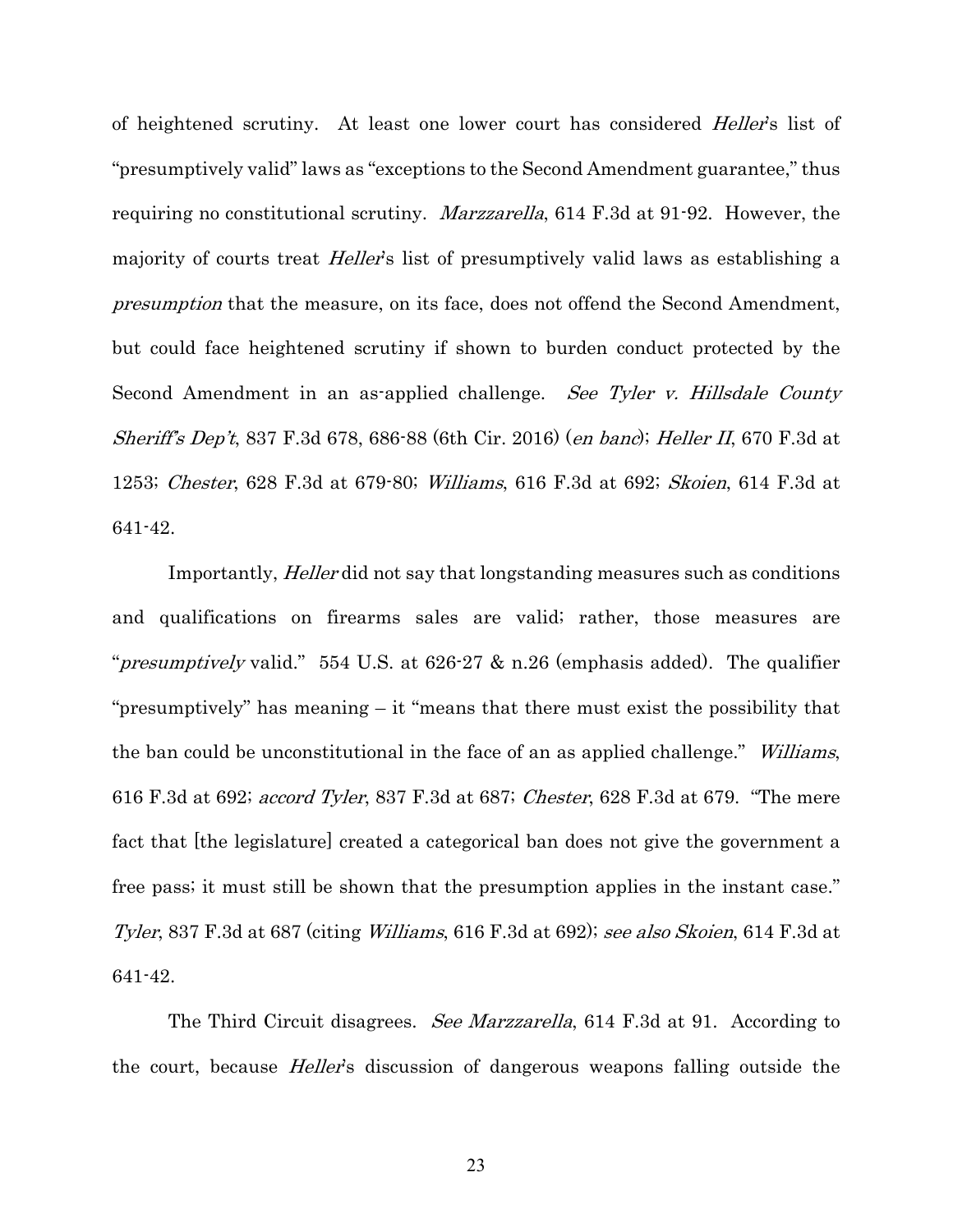Second Amendment came immediately after the list of presumptively lawful regulations, *Heller* "intended to treat them equivalently – as exceptions to the Second Amendment guarantee." *Marzzarella*, 614 F.3d at 91. As such, all presumptively lawful regulations would receive no constitutional scrutiny. Id. The court, however, immediately restricted this holding in a footnote, stating that commercial regulations on the sale of firearms "do not fall outside the scope of the Second Amendment." Id. at 91-92 & n.8. The Third Circuit found that such a result would be "untenable under Heller," despite this Court considering those types of measures presumptively lawful. *Marzzarella*, 614 F.3d at 91-92 & n.8; *see Heller*, 554 U.S. at 626-27 & n.26.

The Third Circuit's line of reasoning is flawed. Construing *Heller's* list of presumptively valid measures as being subject to no constitutional scrutiny flies in the face of *Heller* itself. *See, e.g., Chester*, 628 F.3d at 679; *Skoien*, 614 F.3d at 641-42. While the Framers may have envisioned those types of regulations on Second Amendment rights at the time of ratification, *Heller*, 554 U.S. at 626-27 & n.26, Heller made equally clear that rational basis review of laws infringing on conduct protected by the Second Amendment was wholly improper, id. at 628, n.27. As long a challenger alleges that the regulation has "more than a de minimis effect" upon his Second Amendment rights, the law must be subject to heightened scrutiny. *Heller* II, 670 F.3d at 1253.

Respondent has made such an allegation here. Respondent alleges that the Mojave County Zoning Ordinance's 800-foot rule, "as applied, amounts to a complete ban on gun stores." R. at 13. Respondent further alleges that other federal firearm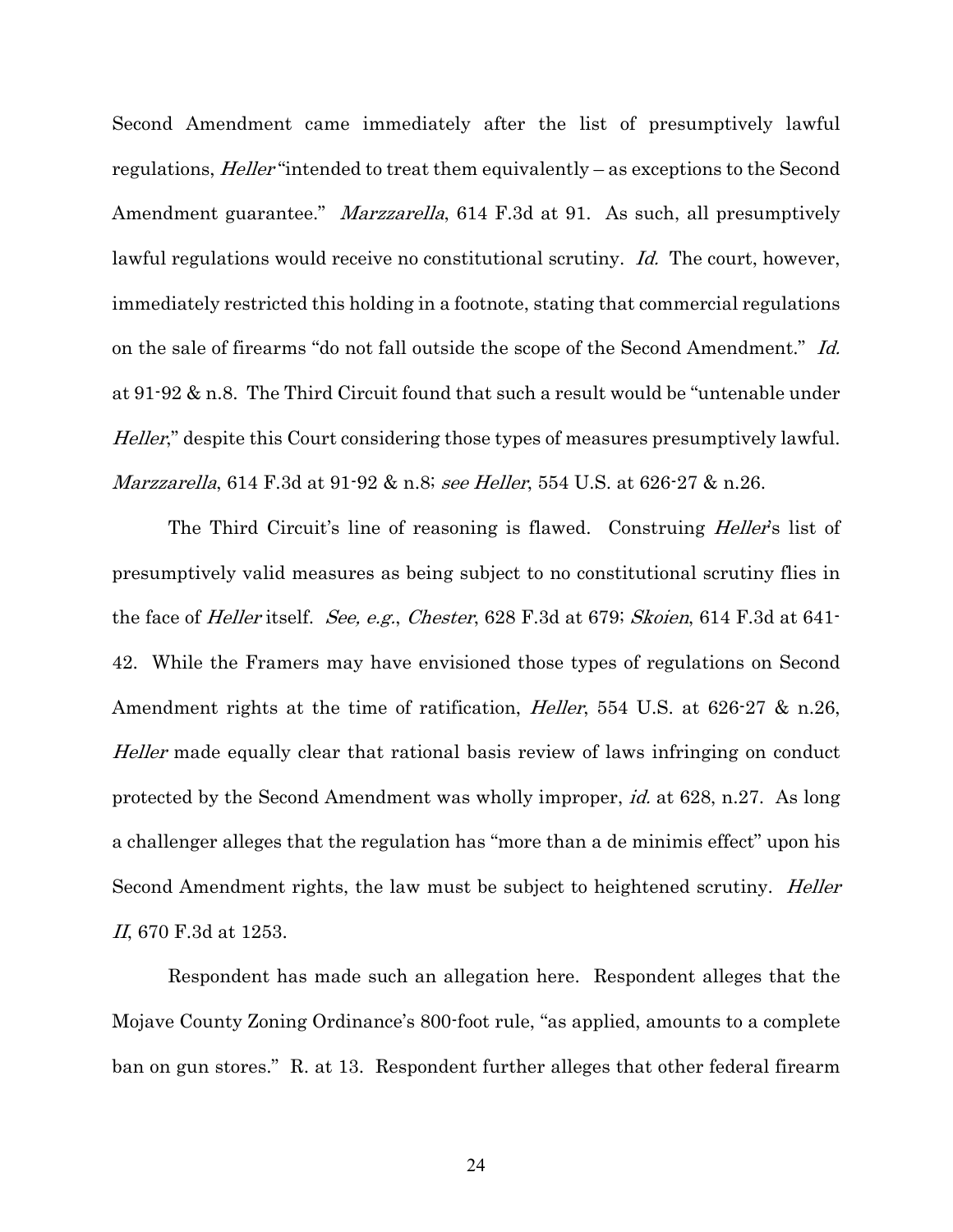licenses in Mojave County did not have to comply with the Ordinance. Id. Even if the Ordinance is presumptively valid, these allegations "call[] into question the applicability of Heller's presumption of lawfulness to [Respondents'] Second Amendment claim." *Tyler*, 837 F.3d at 688 (finding the presumption of lawfulness vitiated in claim that a federal law's lifetime ban on gun ownership for one prior involuntary commitment for mental health reasons violated the petitioner's Second Amendment rights). Accordingly, Petitioners cannot demonstrate any plausible means for this Court to perform a rational basis review of the Mojave County Zoning Ordinance.

## B. Respondents' Complaint sufficiently alleges that the Mojave Zoning Ordinance fails heightened scrutiny.

Respondent's Complaint adequately pleads a claim that the Mojave County Zoning Ordinance is unconstitutional under heightened scrutiny. Complaints filed in federal court must provide "a short and plain statement of the claim showing that the pleader is entitled to relief." Fed. R. Civ. P. 8(a)(2). A defendant may move to dismiss a plaintiff's complaint for failure to properly state a claim. Fed. R. Civ. P. 12(b)(6). Every federal court places upon the moving party – here, the Petitioner – the burden to demonstrate that the plaintiff's complaint fails to state a claim for relief. Cohen v. Bd. of Trs. of the Univ. of D.C., 819 F.3d 476, 481 (D.C. Cir. 2016) (quoting 5B CHARLES A. WRIGHT & ARTHUR R. MILLER, FEDERAL PRACTICE AND PROCEDURE § 1357 (3d ed. 2015)). Whether a complaint pleads facts sufficient to satisfy Rule 8 is an abstract question of law that this Court reviews *de novo.* See Ashcroft v. Iqbal, 556 U.S. 662, 674-75 (2009).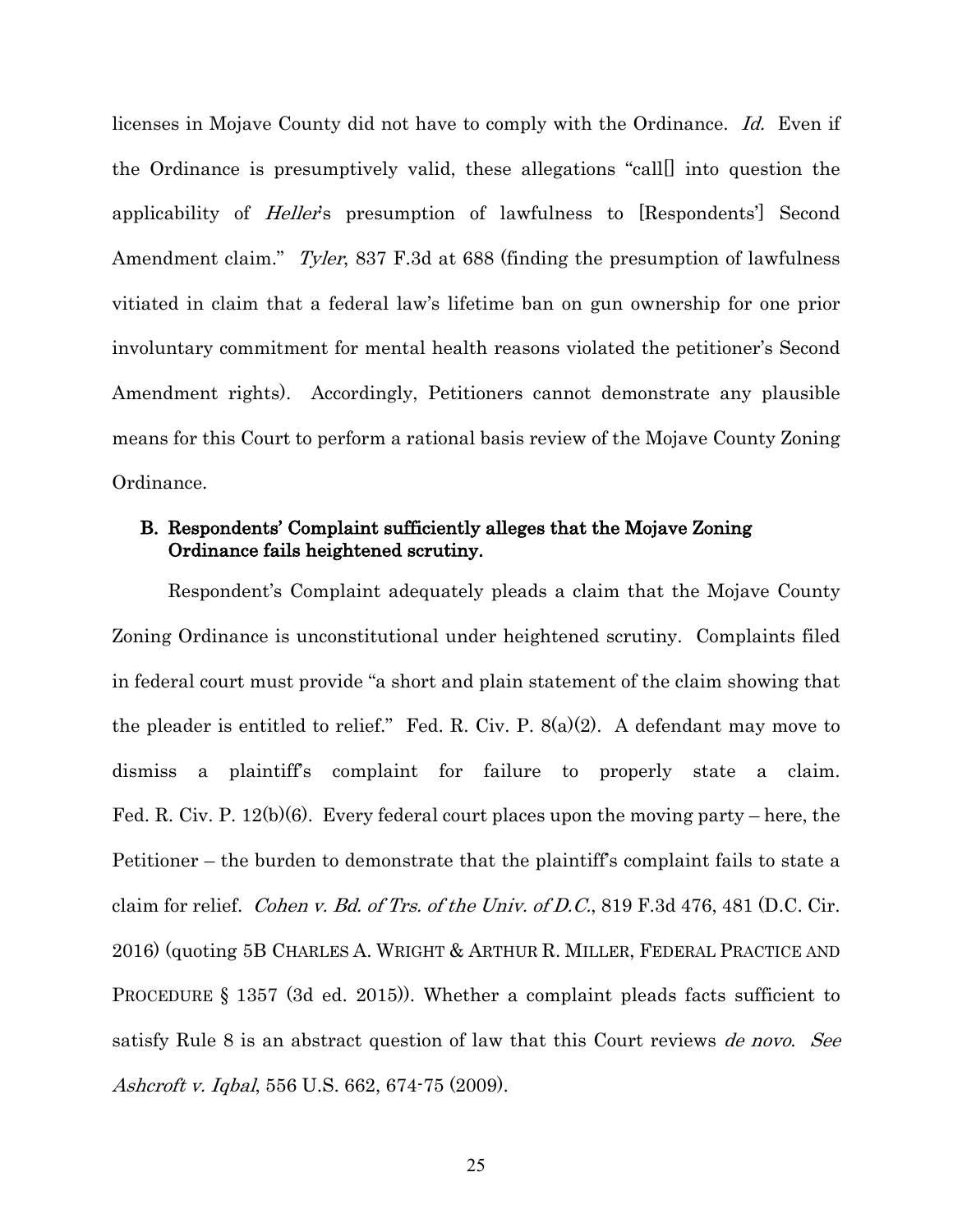This Court employs a two-step process in analyzing whether a complaint sufficiently pleads a cause of action. First, this Court reviews the complaint for, and disregards, conclusory allegations. *Bell Atl. Corp. v. Twombly*, 550 U.S. 544, 555 (2007); see Iqbal, 556 U.S. at 679. Next, this Court looks to the remaining factual allegations and assumes that all of them are true, "even if doubtful in fact." Twombly, 550 U.S. at 555-56. Those factual allegations must provide sufficient facts to "nudg[e]" a plaintiff's claims "across the line from conceivable to plausible." Iqbal, 556 U.S. at 680 (quoting Twombly, 550 U.S. at 570).

Courts across the country apply a framework analogous to the First Amendment context to determine the proper level of scrutiny to apply to a claimed Second Amendment violation. See, e.g., Ezell I, 651 F.3d at 706-09; Chester, 628 F.3d at 682; Marzzarella, 614 F.3d at 89 n.4. This is because this Court in Heller "repeatedly invoke[d] the First Amendment in establishing principles governing the Second Amendment." Marzzarella, 614 F.3d at 89 n.4 (citing Heller, 554 U.S. at 582, 595, 635); *accord Ezell I*, 651 F.3d at 706-07.

In applying that framework, first, courts look to "the nature of the conduct being regulated and the degree to which the challenged law burdens the right." E.g., Heller II, 670 F.3d at 1257 (quoting *Chester*, 628 F.3d at 682). If the law burdens a core Second Amendment right, the law is subject to strict scrutiny review." United States v. Masciandaro, 638 F.3d 458, 470 (4th Cir. 2012) (citing United States v. *Playboy Entm't Grp., Inc.*, 529 U.S. 803, 813 (2000). Laws that implicate, but do not substantially burden, a core Second Amendment right, receive intermediate scrutiny.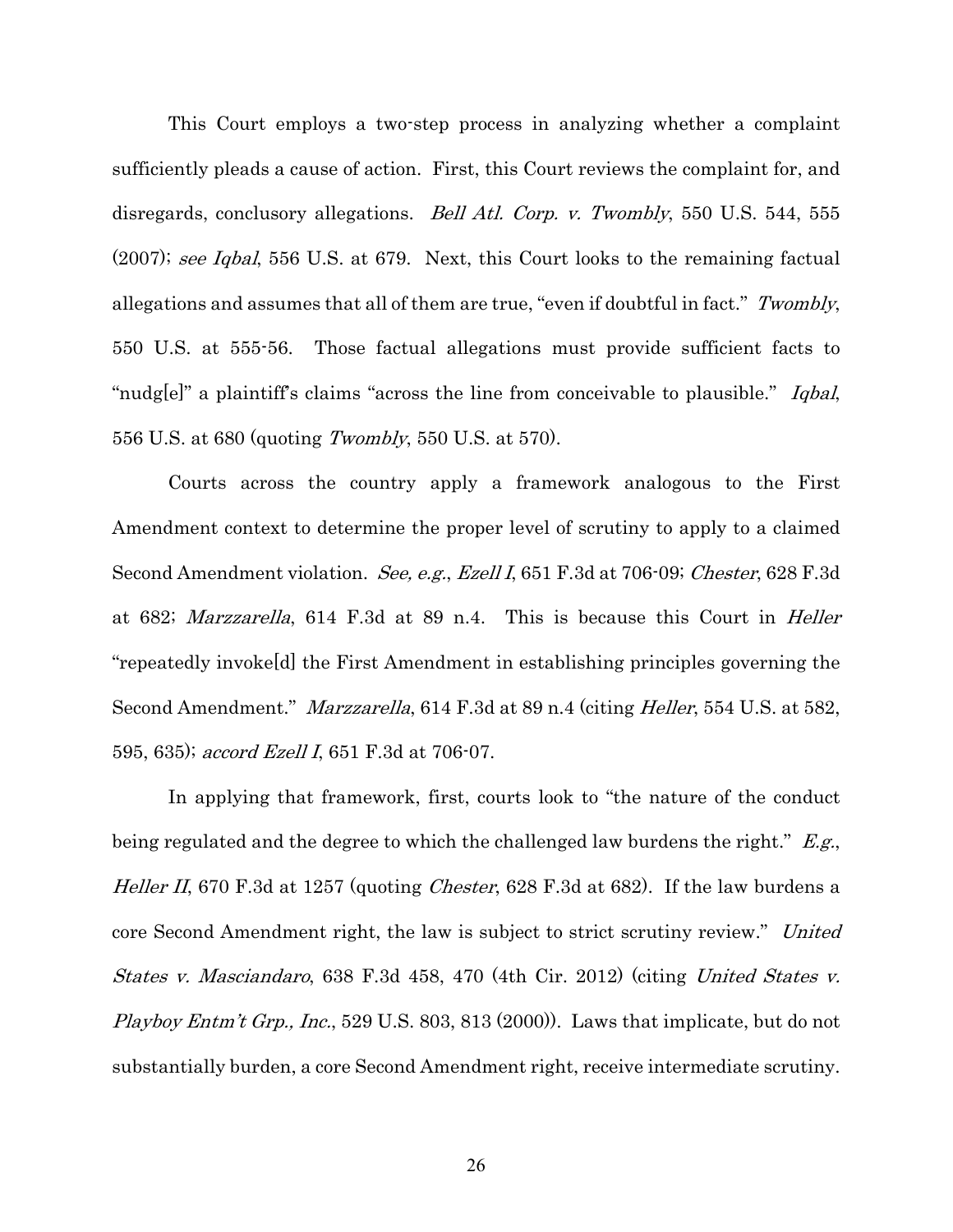E.g., Jackson v. City & County of San Francisco, 746 F.3d 953, 965 (9th Cir. 2014). However, laws that impose a "severe burden" on a core Second Amendment right receive a more stringent version of intermediate scrutiny. *Ezell I*, 651 F.3d at 708; see also Moore v. Madigan, 702 F.3d 933, 940 (7th Cir. 2012).

Respondents properly state a claim that the Mojave County Zoning Ordinance is unconstitutional. First, because the Ordinance burdens a core Second Amendment right – the right to sell firearms – it fails strict scrutiny review. But even if the Ordinance burdens only a corollary right to one's Second Amendment right to bear arms, that burden is significant, and the law accordingly fails intermediate scrutiny.

## i. The Complaint demonstrates that the Mojave County Ordinance, properly analyzed under strict scrutiny, burdens the core Second Amendment right to sell firearms.

The Mojave County Zoning Ordinance is subject to strict scrutiny review. As this Court's ruling in Heller suggests, First Amendment jurisprudence offers a helpful analogue in determining how to analyze Second Amendment claims. See Marzzarella, 614 F.3d at 89 n.4 (citing *Heller*, 554 U.S. at 582, 595, 635). In the First Amendment context, the "core" protection is the content of speech; as such, contentbased speech regulations are "presumptively invalid," and justifiable only if they satisfy strict scrutiny. Reed v. Town of Gilbert,  $135$  S. Ct.  $2218$ ,  $2226$  (2015). Analogously, laws that burden "fundamental" conduct central to the Second Amendment's guarantees receive strict scrutiny. *Masciandaro*, 638 F.3d at 470 (citing  $Playboy$ , 529 U.S. at 813).

Here, Respondents' Complaint contains well-pleaded facts demonstrating that the Mojave County Zoning Ordinance significantly burdens a core right of the Second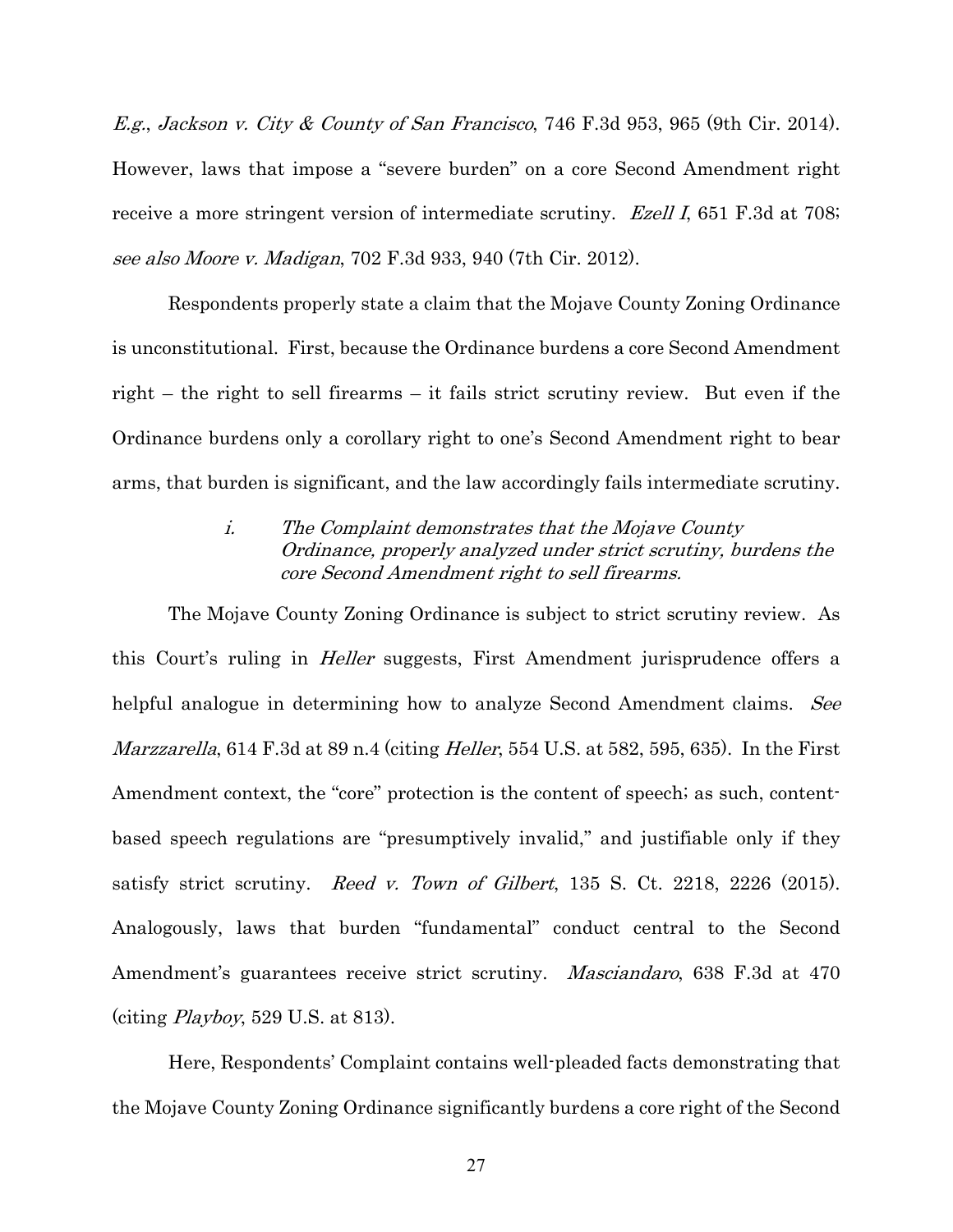Amendment – the right to sell firearms. See infra part II. The law does not merely burden the "manner in which persons may exercise their Second Amendment right[]" to sell firearms. *Chovan*, 735 F.3d at 1138; see also Jackson, 746 F.3d at 964 (finding that a law requiring that handguns be stored in either a locked safe or with a trigger lock burdened the "manner" that one exercises the Second Amendment right to bear arms for self-defense). Instead, Respondents allege facts demonstrating that the Ordinance's 800-foot rule functions as a categorical ban on firearms sales, for it leaves no suitable parcel of land for opening a gun shop "in terms of location, accessibility, building security, and parking." R. at 7. Further, though there are other gun stores operating in Mojave County, Respondents allege that those stores did not have to comply with the Ordinance's 800-foot rule. R. at 13, 15. Respondents have therefore adequately alleged that the Ordinance functions as a categorical ban on the core Second Amendment right to sell firearms, requiring that this Court apply strict scrutiny.

Applying strict scrutiny, Mojave County cannot satisfy its burden to demonstrate that Respondents have failed to state a claim for relief. See Reed, 135 S. Ct. at 2231. Even assuming that the interests Mojave County purports are compelling – which Respondents do not concede – the County cannot demonstrate that the law is narrowly tailored to achieve those interests. As the Zoning Board found, Respondents' proposed gun store location "would not be detrimental to the public welfare," despite the fact that it failed to comply with the 800-foot rule. R. at 6. That rule, however, was the only requirement Maxson's proposal could not meet,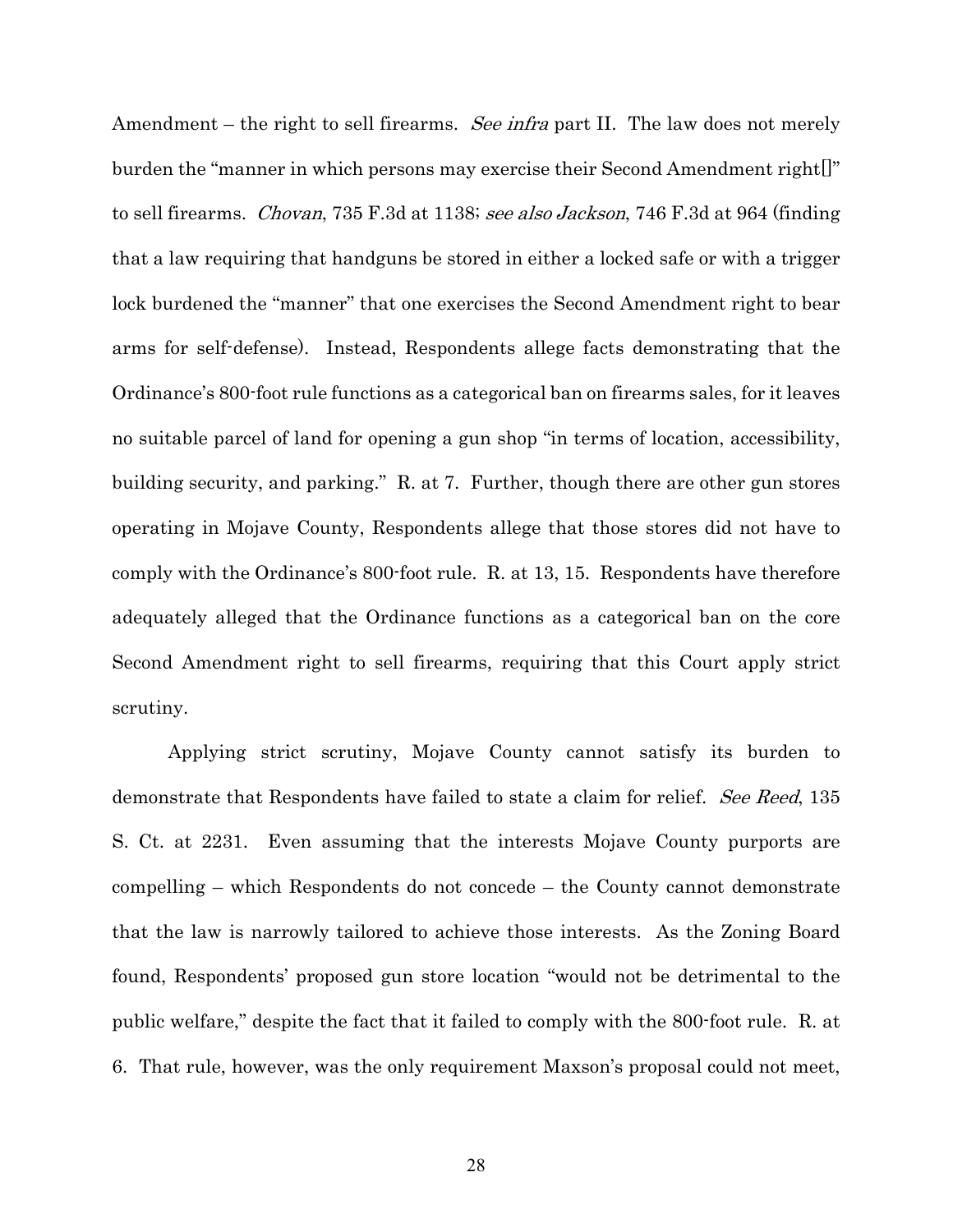as the proposed location was approximately 736 feet from a (now defunct) church. R. at 4-5 & n.2. Because Respondents allege facts demonstrating that the 800-foot rule is unconstitutionally over inclusive by burdening Second Amendment conduct that does not trigger the state's purported interests, the Ordinance plausibly fails strict scrutiny. *See Reed*, 135 S. Ct. at 2231.

> ii. Even if the Ordinance only receives intermediate scrutiny review, the Complaint demonstrates that the law is unconstitutional both on its face and in its application to Respondents.

Even if this Court finds that strict scrutiny is inappropriate, Respondents have stated a claim that the Ordinance fails intermediate scrutiny. While the formulation of the standard varies slightly by court, most courts "require (1) the government's stated objective to be significant, substantial, or important; and (2) a reasonable fit between the challenged regulation and the asserted objective." Id. (quoting Chovan, 735 F.3d at 1139). However, laws that impose a "severe burden" on a core Second Amendment right receive a more stringent version of intermediate scrutiny, which "require[s] an extremely strong public-interest justification and a close fit between the government's means and its end." Ezell I, 651 F.3d at 708; see also Moore, 702 F.3d at 940.

### 1. The facts of this case warrant a more stringent version of intermediate scrutiny.

This Court should utilize a more stringent form of intermediate scrutiny in reviewing the Mojave County Zoning Ordinance. For this inquiry, the Seventh Circuit's decision in *Ezell II* is particularly on point. There, the Seventh Circuit reviewed cross-appeals from a district court judge's mixed rulings on cross-motions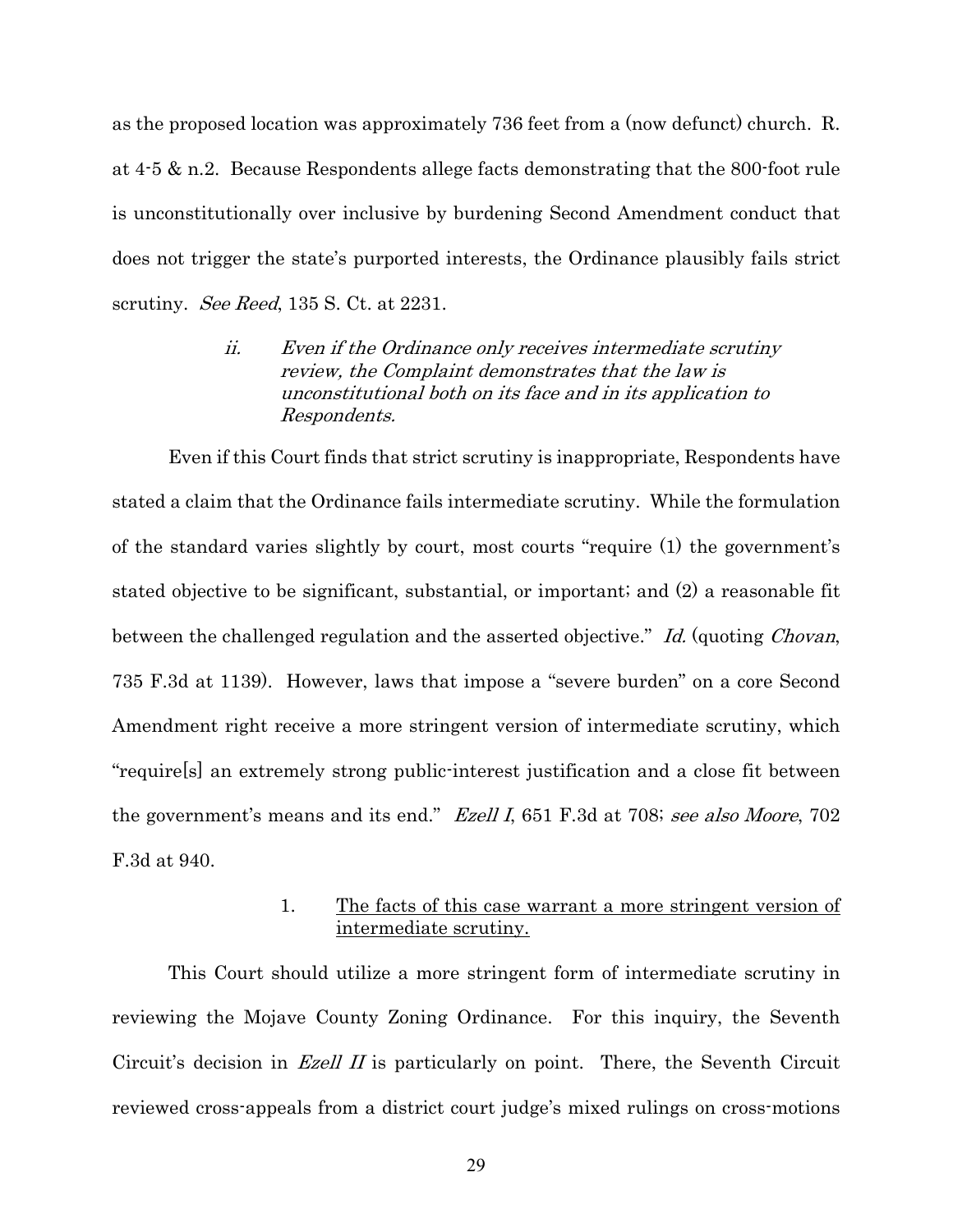for summary judgment. *Ezell II*, 846 F.3d at 891. The plaintiffs challenged, *inter* alia, Chicago's newly passed zoning ordinances, which barred shooting ranges within 100 feet of another range, or within 500 feet of any district zoned for a wide variety of purposes, including (but not limited to) land for "residential use or planned residential use, [a] preexisting school, [a] day-care facility, [or a] place of worship." Id. After reaffirming that the core right to bear arms for self-defense included a right to acquire firearms training and maintain proficiency in their use, the Seventh Circuit held in *Ezell II* that zoning ordinance at issue constituted a "sever[e]" restriction on that corresponding right. 846 F.3d at 892-94 (citing *Ezell I*, 651 F.3d at 704). Though the ordinance was "not an outright ban on shooting ranges throughout [Chicago]," the court found that the effect of the ordinance left "only about 2.2% of the city's total acreage even theoretically available to site a shooting range (10.6% of the total acreage currently zoned for business, commercial, and manufacturing use)." Id. The court made these conclusions at the summary judgment stage, despite it being "unclear how many of these parcels [were] commercially suitable" for shooting ranges. Id. at 894.

Whether this Court terms the right to sell firearms as a core Second Amendment right, see infra part  $II(A)$ , or a corollary to the right to bear arms, see *infra* part  $II(B)$ , the Complaint demonstrates that the burden on either right is severe. Mojave County's study found that the Ordinance left only fifteen percent of unincorporated Mojave County's acreage compliant with the 800 foot rule, and was further "silent as to whether any of the acreage was suitable for a firearm retail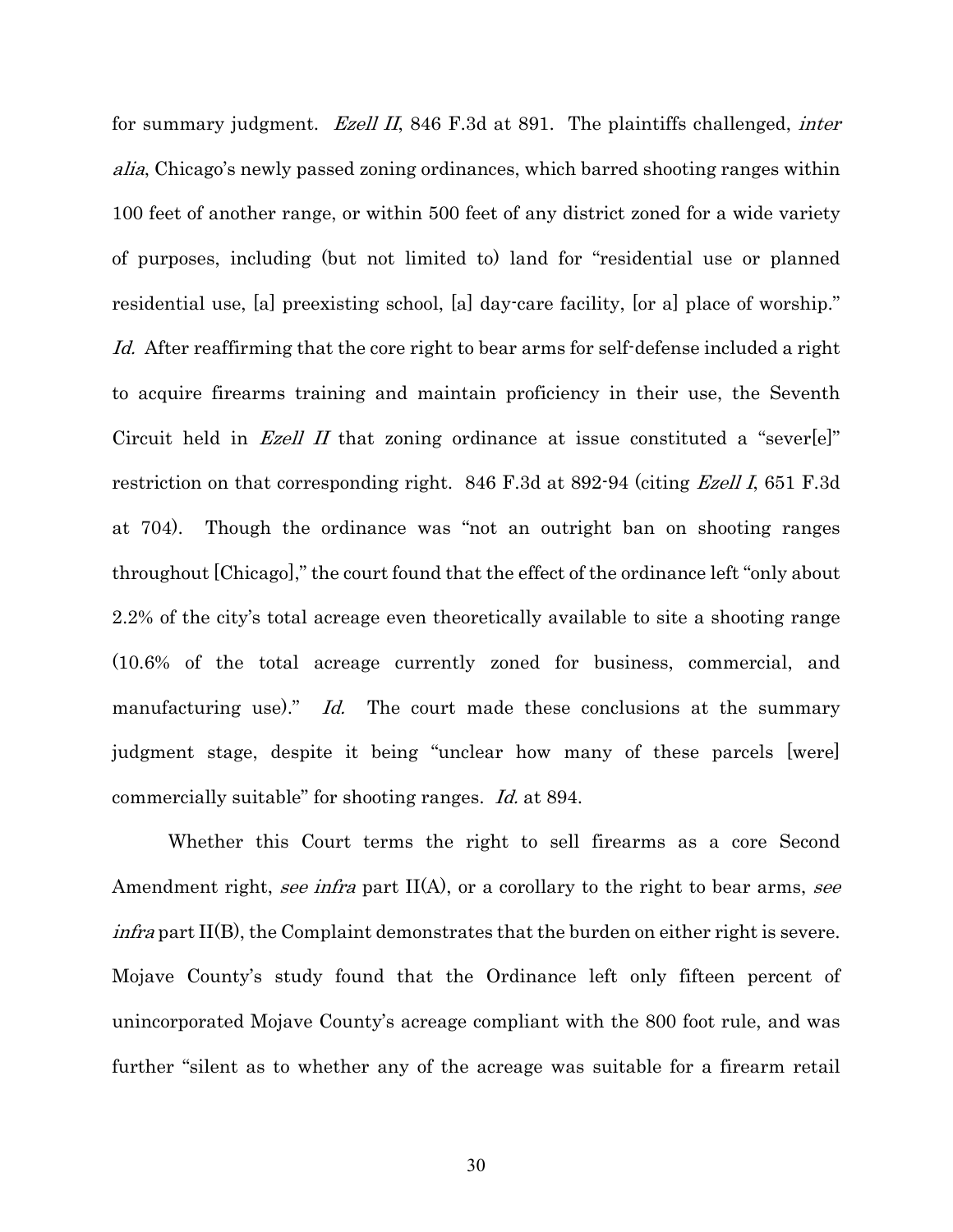center." R. at 7 n.7. The Complaint alleges, pursuant to a study Respondents launched prior to filing, that the Ordinance's 800 foot requirement leaves no property within unincorporated Mojave County suitable for opening a gun store. R. at 7. Though there are at least three gun stores in Mojave County, the closest to Respondents' proposed location is ten miles away, and "none of these stores opened after the Zoning Ordinance was passed." R. at 6, 15 & n.8. Indeed, the Complaint alleges that other federal firearm licensees currently operating in the county either are not retailers or were otherwise "not required" to comply with the Ordinance. R. at 13. While those numbers may vary slightly from those in *Ezell II, see* 846 F.3d at 893-94, their significant similarities – combined with all of the other well-pleaded facts – further indicate that Respondents' claims plausibly allege that the Ordinance severely burdens conduct protected by the Second Amendment. See Iqbal, 556 U.S. at 680.

## 2. The Ordinance is facially invalid under any intermediate scrutiny formulation.

Even under a general intermediate scrutiny analysis, Respondents have stated a claim that the Ordinance is facially unconstitutional. While the linguistic forms of intermediate scrutiny appear to vary, the majority of courts applying the two agree on the substance of the analysis: in considering both the importance of the government's stated objective and the fit between the regulation and the objective, the government must put forth some empirical evidence or legislative history to support both prongs of the analysis. See, e.g., Ezell II, 846 F.3d at 894-96; Chovan,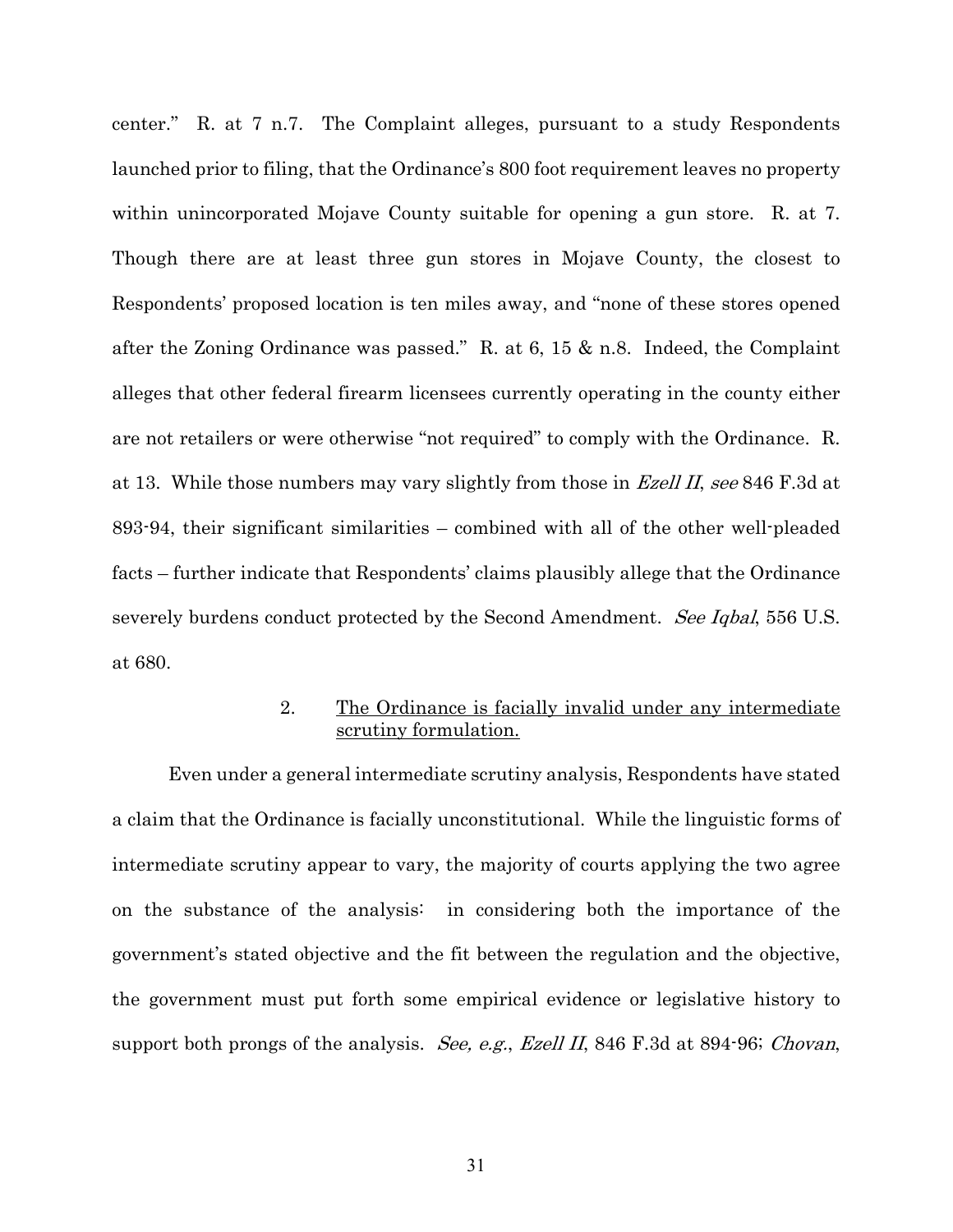735 F.3d at 1139-42; Moore, 702 F.3d at 940-41; Nat'l Rifle Ass'n, 700 F.3d at 207-10; Heller II, 670 F.3d at 1258-59; *Chester*, 628 F.3d at 683.

For instance, when considering the importance of the government's stated objective under intermediate scrutiny, the Seventh Circuit consistently requires the government make a "strong showing" that the law is essential, supported by both "logic and data." *Skoien*,  $614$  F.3d at  $641-42$ ; see also Ezell I,  $651$  F.3d at  $708-09$ . The government must provide evidence, and cannot rely on "shoddy data or reasoning." *Ezell II*, 846 F.3d at 896 (quoting *Ezell I*, 651 F.3d at 709). Thus, in both *Ezell I* and Ezell II, the Seventh Circuit struck down Chicago laws burdening Second Amendment rights because the city failed to provide any empirical evidence justifying those laws. Ezell II, 846 F.3d at 895-96; Ezell I, 651 F.3d at 709-11. The city "continue[d] to assume" that it could invoke the public interest to prevent crime "as a general matter and call it a day," with no evidence to support those claims. Ezell II, 846 F.3d at 895; see Ezell I, 651 F.3d at 709. Conversely, where the federal government could point to specific findings in the legislative history and to empirical studies regarding the need for a law banning gun ownership for those convicted of domestic violence, the Seventh Circuit found that the government satisfied its burden to justify its interest in promulgating the ban. Skoien, 614 F.3d at 641-44.

Other circuits concur in this approach. In *Chovan*, the Ninth Circuit similarly found that the government met its burden to show an important government interest in promulgating a ban on gun ownership by those convicted of domestic violence by citing findings in the legislative history. 735 F.3d at 1139-40. The Fifth Circuit

32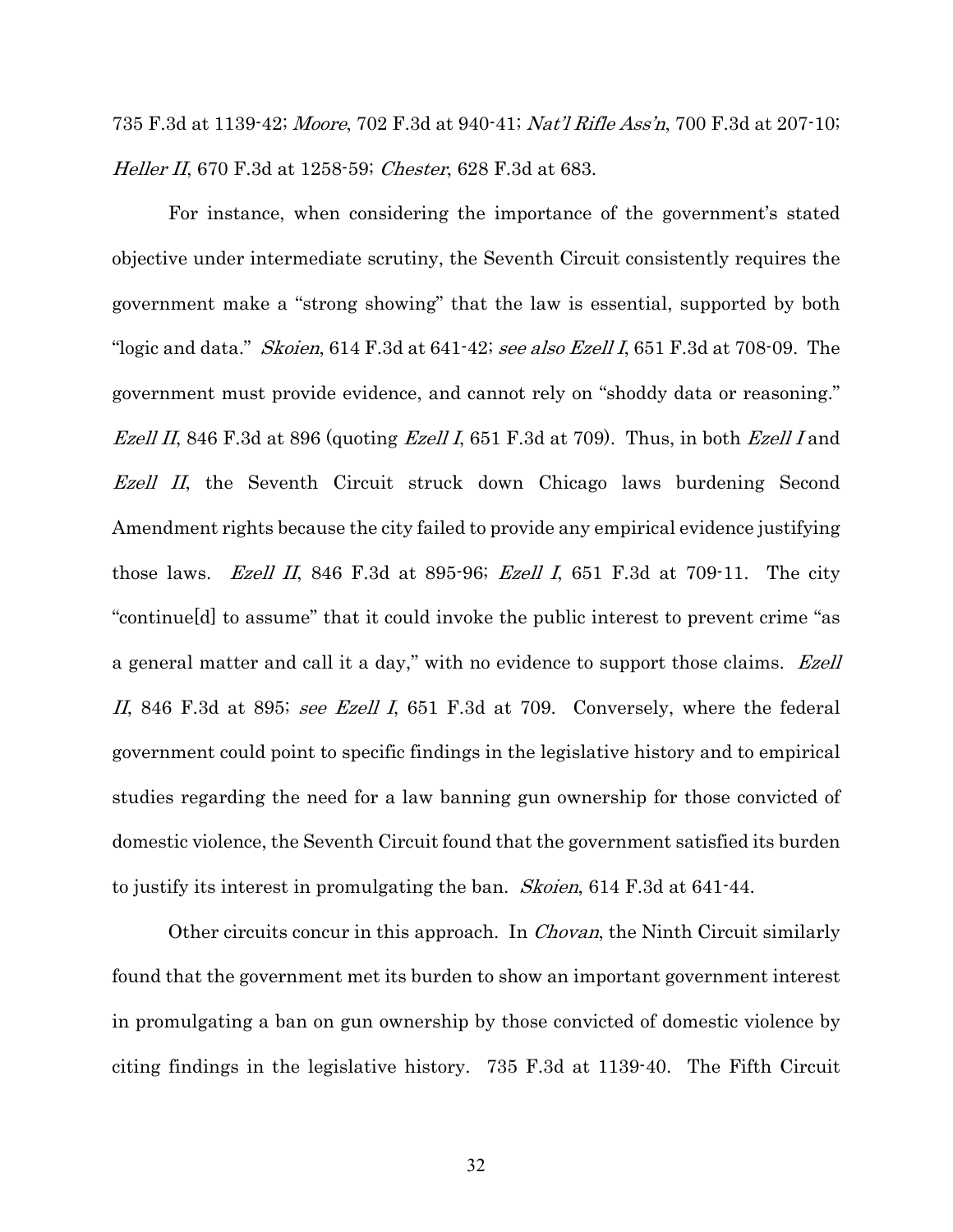similarly held that the government met its burden to justify a law banning the sale of handguns to 18-to-20-year-olds by pointing to extensive findings in the legislative record demonstrating, for example, "a causal relationship between the easy availability of firearms to young people under 21 and the rise in crime." Nat'l Rifle Ass'n, 700 F.3d at 207-08.

Here, Mojave County asserts that its zoning ordinance furthers three interests. R. at 13-14. Certainly, one can argue that the amount of evidence needed under the two different formulations of intermediate scrutiny may differ. Compare Ezell I, 651 F.3d at 708-09, with Jackson, 746 F.3d at 965-66. Yet the common thread, under either analysis, is that the government must produce *some* evidence so that the court may "evaluate the seriousness of [the government's] claimed public-safety concerns. Ezell I, 651 F.3d at 709; see, e.g., Chovan, 735 F.3d at 1139-40.

Mojave County provides no evidence – by way of empirical studies, legislative history, or other means – demonstrating that zoning gun stores within 800 feet of the various uses listed in Zoning Ordinance contributes to the harms Mojave County purports to address. See Ezell II, 846 F.3d at 895; Chovan, 735 F.3d at 1139-40; Ezell I, 651 F.3d at 708-09; see also Mojave Cty., NTX., Code § 17.54.131(B); R. at 13-14. The County instead "rest[s] its entire defense of the [ordinance] on speculation." Ezell I, 651 F.3d at 709. This Court cannot condone the County's pointing to interests such as crime control and preserving the character of residential zones "as a general matter and call it a day." *Ezell II*, 846 F.3d at 895; see R. at 13-14.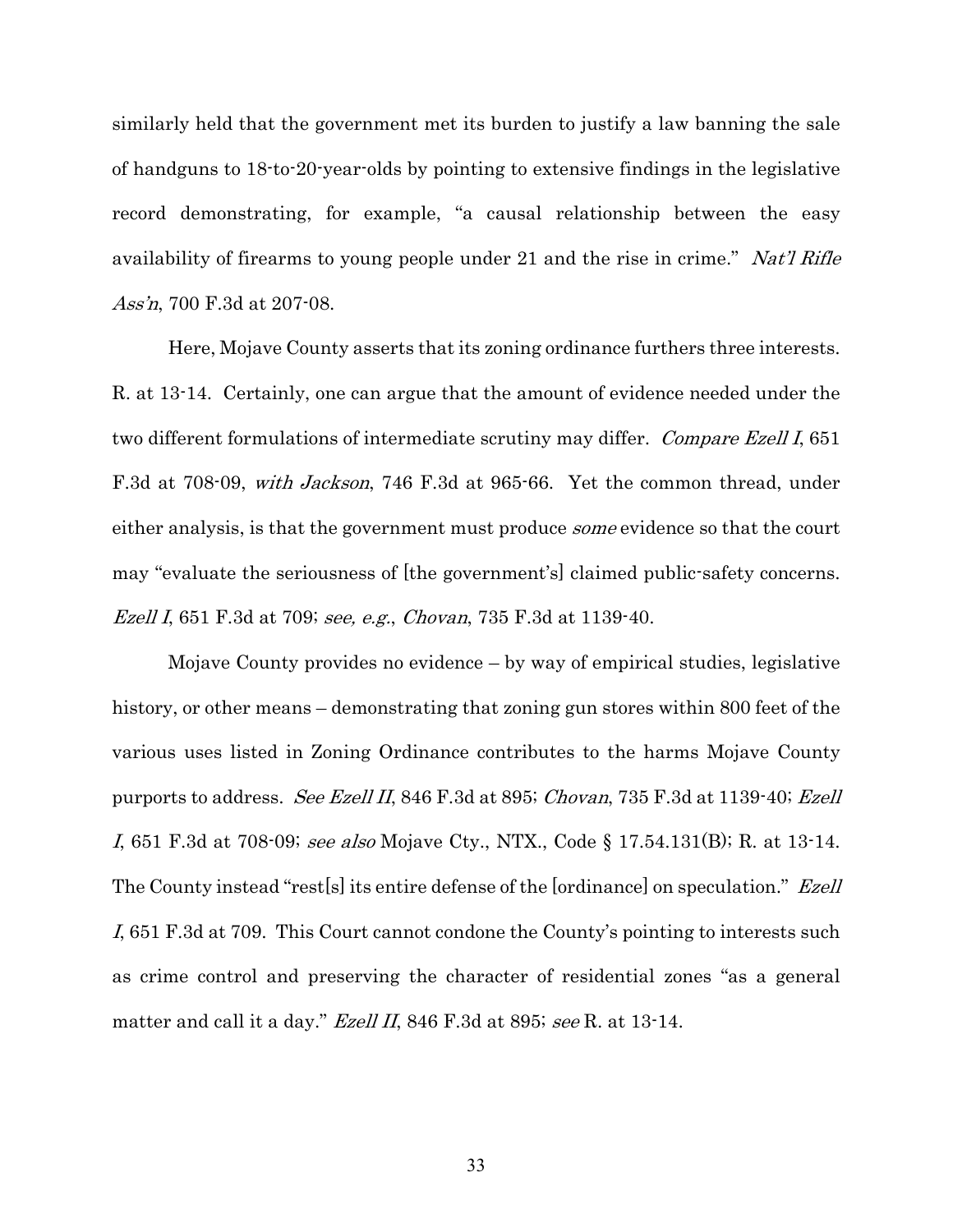For similar reasons, Mojave County also fails to show that the Ordinance is sufficiently tailored to further the asserted interests. Under the second intermediate scrutiny prong, the County must again provide some evidence demonstrating a tight "fit" between its Ordinance and its asserted substantial government interests. See Heller II, 670 F.3d at 1258-59; see also, e.g., Chester, 628 F.3d at 683 ("The government has offered numerous plausible reasons why the disarmament of domestic violence misdemeanants is substantially related to an important government goal; however, it has not attempted to offer sufficient evidence to establish a substantial relationship between [the law] and an important governmental goal.").

Here even assuming that Mojave County's asserted interests are all substantial, the County provides no "meaningful evidence . . . to justify its predictive judgments." *Heller II*, 670 F.3d at 1259. Even under a less-stringent intermediate scrutiny analysis, there must be some sort of legislative history or studies in the record, or even studies in relevant case law, to support the County's assertion that its Ordinance is sufficiently tailored to address its asserted interests. See Jackson, 746 F.3d at 966. No such legislative history or studies exist in the record, see R. at 3.5, 13-15, 19-21, nor can the County point to any case law citing studies that demonstrate that gun shops zoned close to residential districts increases crime or otherwise jeopardizes "the character of residential zones," R. at 13-14.

Finally, the Fourteenth Circuit correctly noted that the District Court erred in its means-end analysis. R. at 14. Under intermediate scrutiny – no matter how it is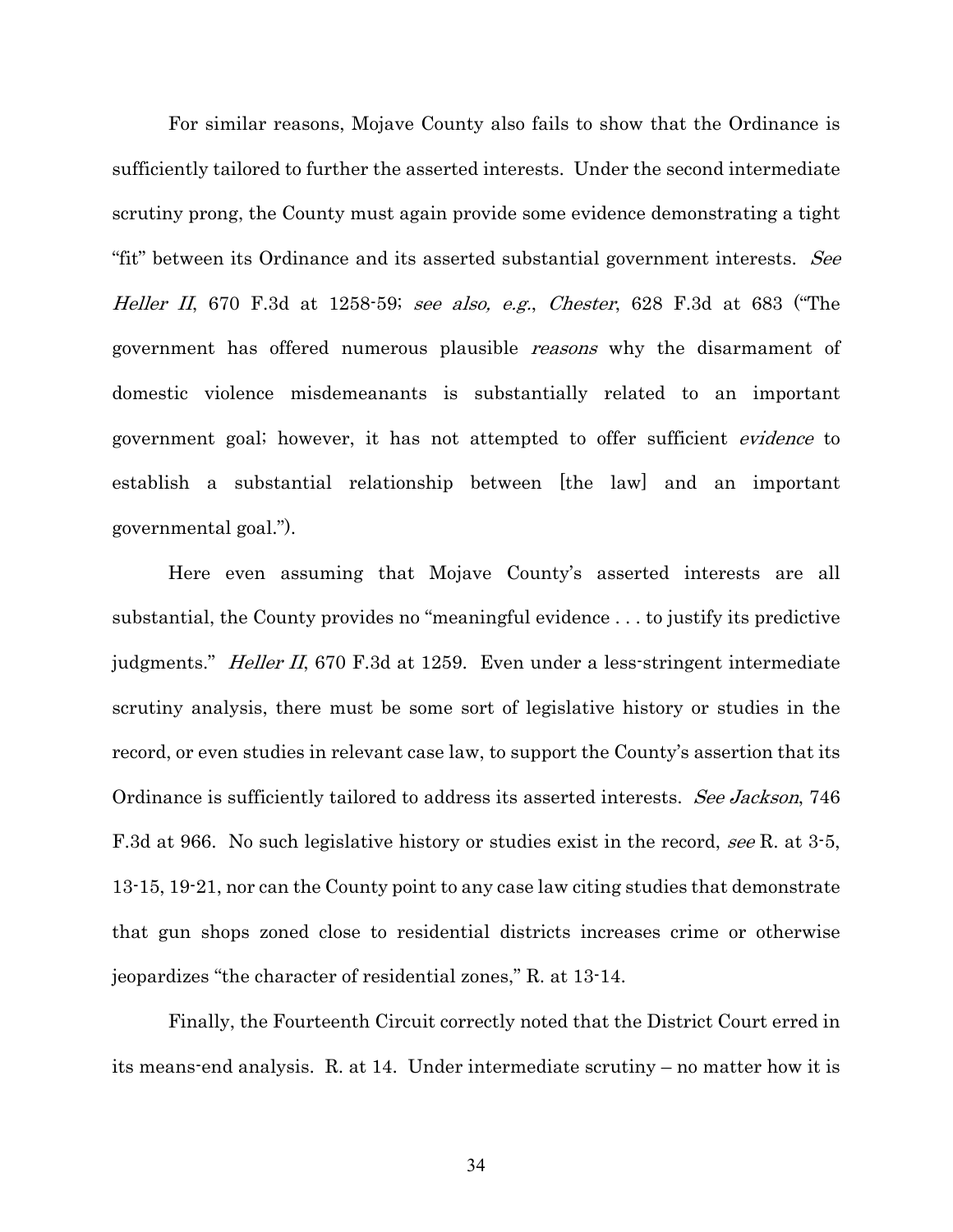termed – the onus remains on the government to show that its chosen means of regulation fits the ends it aims to achieve. See United States v. Virginia, 518 U.S. 515, 533 (1996); see also Heller II, 670 F.3d at 1259. While it is true that the government does receive some deference in reaching a conclusion based on conflicting legislative evidence, see Pena v. Lindley, 898 F.3d 969, 979 (9th Cir. 2018), the government must first demonstrate to this Court that it even considered evidence in the first place before receiving that deference, see Nat'l Rifle Ass'n, 700 F.3d at 207-11; Heller II, 670 F.3d at 1259.

Approving the County's chosen means because it need not be a "perfect match" to its chosen ends without requiring the County to provide any corroborating evidence, as the District Court ruled here, "more closely resemble[s] rational basis review." R. at 14; see, e.g., Schweiker v. Wilson, 450 U.S. 221, 234 (1981) (noting that under rational basis review, this Court "must disregard the existence of other methods of allocation that we, as individuals, perhaps would have preferred"); Massachusetts Bd. of Retirement v. Murgia, 427 U.S. 307, 314 (1976) (stating that in analyzing the chosen means in rational basis review, "[p]erfection . . . is neither possible nor necessary"). Any review of Second Amendment claims even resembling rational basis review disobeys this Court's proclamation against rational basis review of those claims. See Heller, 554 U.S. at 628, n.27. Because Mojave County fails to provide any evidence justifying the need for its Ordinance, the Respondents' Complaint properly alleges that the Ordinance is facially invalid. See, e.g., Ezell I, 651 F.3d at 706; see also Cohen 819 F.3d at 481.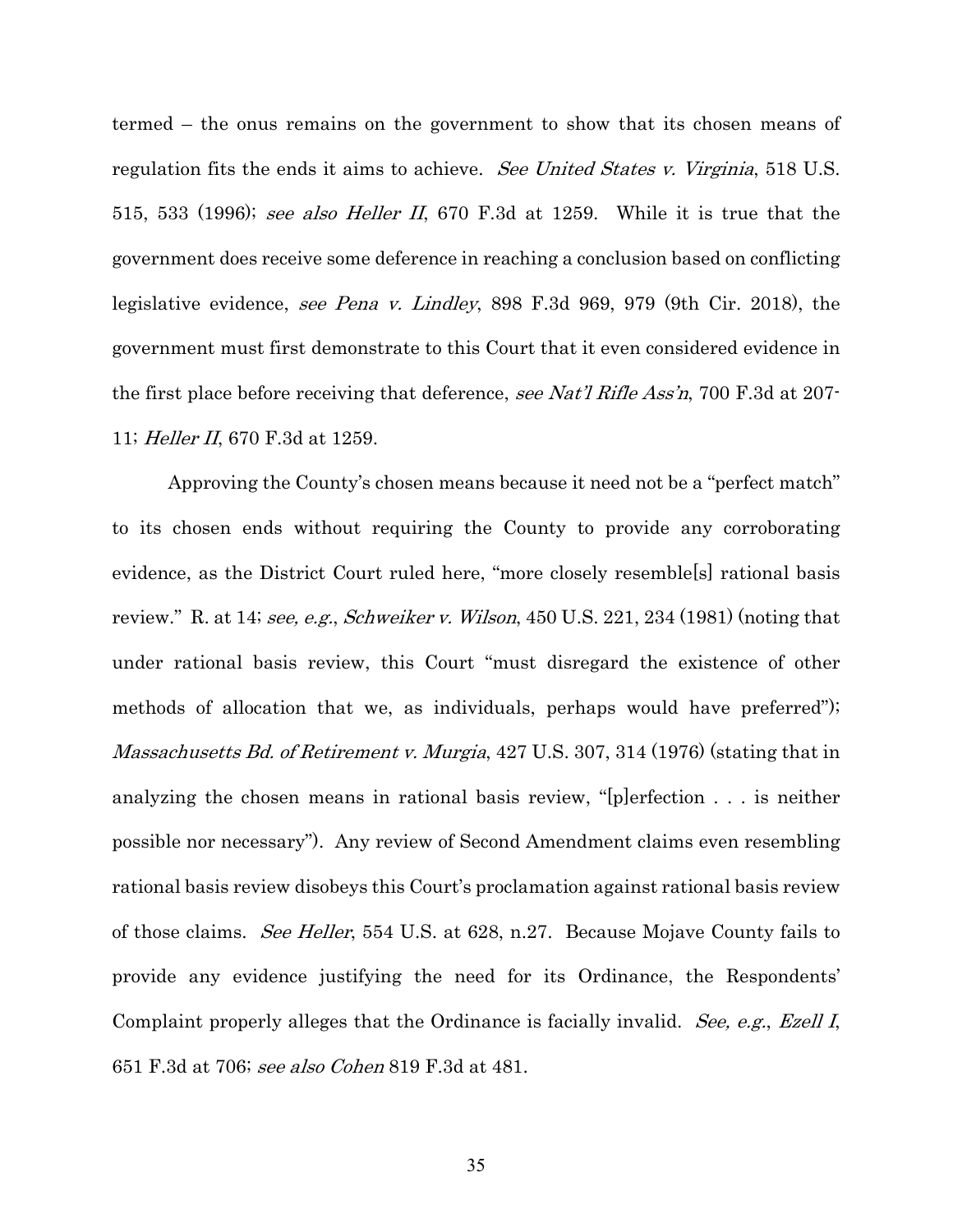### 3. Alternatively, the Complaint sufficiently alleges that the Ordinance is invalid as applied to Respondents.

Even if this Court finds that the Mojave County Ordinance is constitutional on its face, Respondents have properly alleged that the County Commissioners Court's application of the ordinance to Respondents' gun store application is unconstitutional. In moving to dismiss an as-applied challenge, the County must demonstrate a substantial relation between its application of the Ordinance to Respondents and its stated interests in promulgating the Ordinance. See Tyler, 837 F.3d at 693-94.

Here, the facts set forth in Respondents' Complaint overwhelmingly demonstrate a plausible Second Amendment violation. Perhaps the most telling evidence comes from the Planning Department's initial November 2011 report to the Zoning Board regarding Respondents' application for a Conditional Use Permit. See R. at 4. According to that report, not only did the Planning Department find that "there was a public need for a licensed firearms dealer," it found that "a gun shop at the proposed site would not adversely affect the health or safety of persons living or working in the vicinity." R. at 4. Further, the Planning Department found the proposed use compatible with other land uses and transportation in the area. These findings alone are enough to raise a plausible inference each of the County's purported interests in denying Respondents' application, and also enough to suggest pretext. See R. at 13-14; see also Ezell I, 651 F.3d at 710.

Further, even though the proposed gun store location did not comply with the Zoning Ordinance's location requirement, the Zoning Board nonetheless granted

36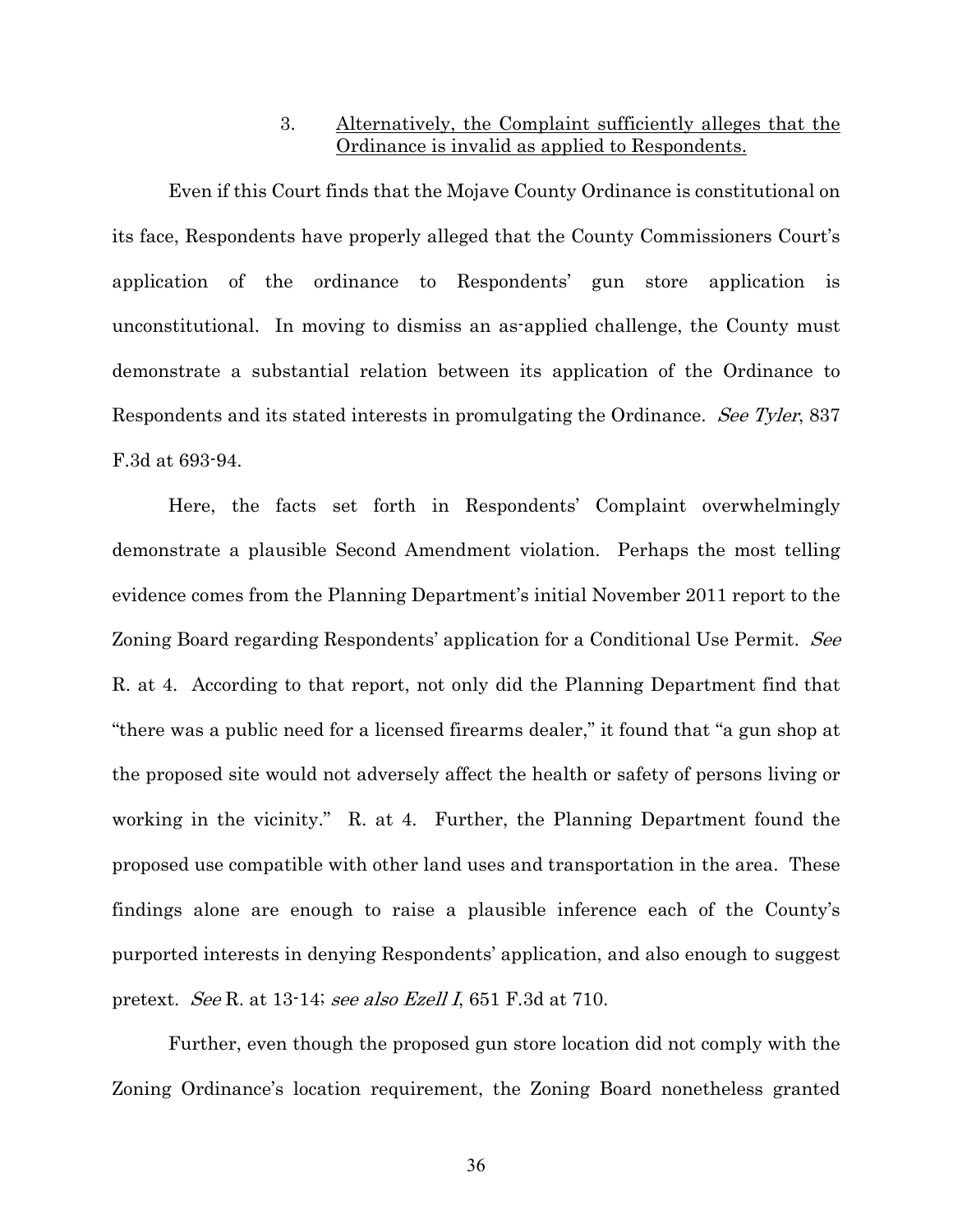Respondent Maxson a variance from the Ordinance. R. at 6. The Board concluded that Respondent Maxson's proposed gun shop "would not be detrimental to the public welfare and warranted a variance in light of the physical buffer created by a major highway between the proposed site and the nearest disqualifying property." R. at 6. These facts give rise to a plausible inference that the Board "did not believe" that all gun shops located within 800 feet of a disqualifying zone "[were] sufficiently dangerous as a class to permanently deprive all" persons wishing to open a gun shop of their Second Amendment right to sell firearms. Tyler, 837 F.3d at 697.

Nonetheless, the County Commissioners' Court – acting only through three of its six members – overturned the Board's decision at the behest of members of the New Tejas Citizens Against the Second Amendment. R. at 6. The record, however, provides no insight as to why the Commissioners' Court made its ruling. See R. at 6, 13-14. As such, Mojave County cannot demonstrate, at the motion to dismiss stage, that its decision to deny Maxson's application for a Conditional Use Permit was substantially related to any important governmental interest. See Tyler, 837 F.3d at 693-99. Therefore, Mojave County cannot meet its burden to show that Respondents' well-pleaded facts fail to state a claim for relief. See Fed. R. Civ. P.  $12(b)(6)$ ; Cohen, 819 F.3d at 481. For these reasons, Respondents urge this Court to affirm the Fourteenth Circuit and remand this case to the District Court for proceedings on the merits.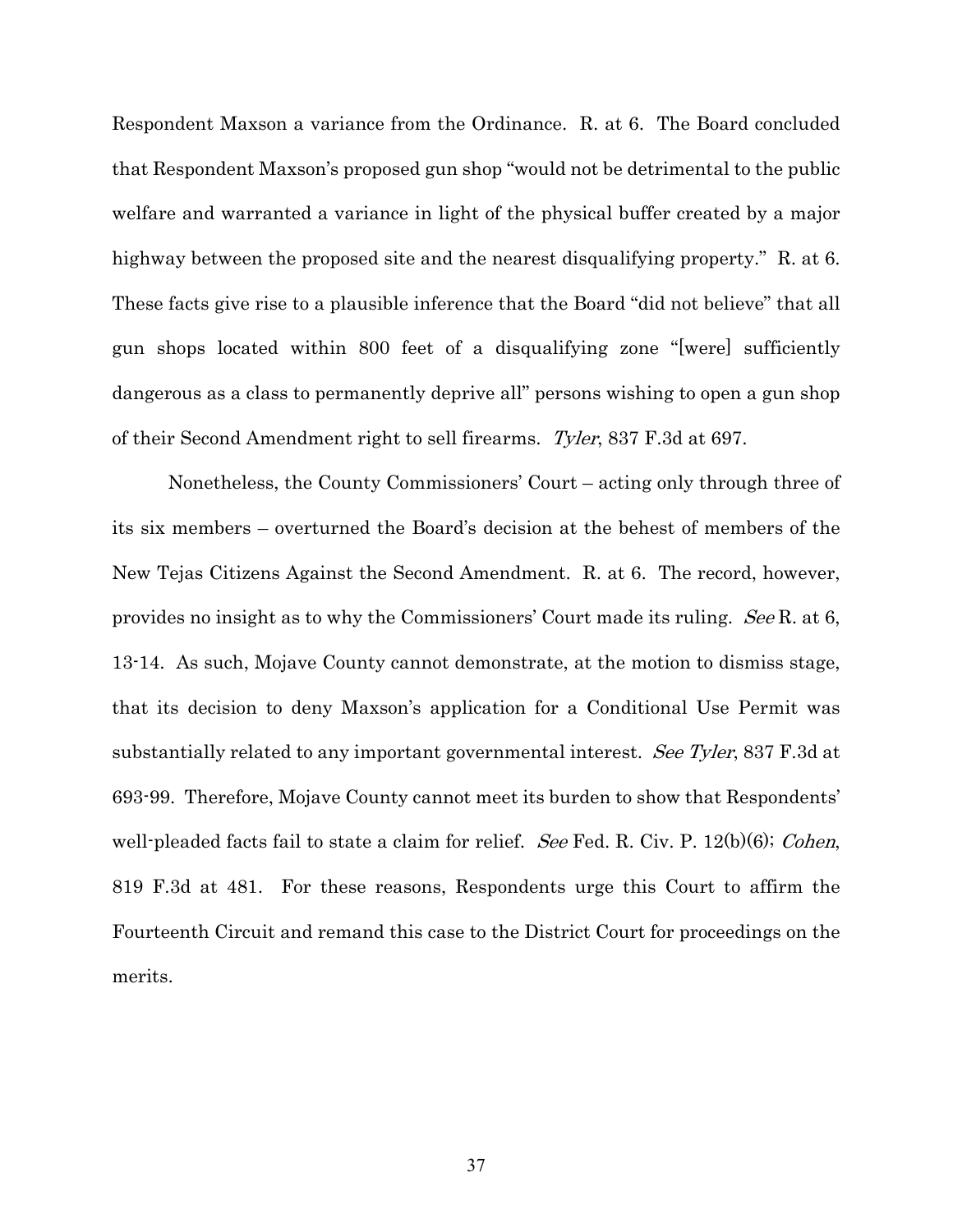II. The Second Amendment protects a right to sell firearms both independently from and as an extension of the rights to keep and bear arms.

The right of the people to keep and bear arms has justly been considered the true palladium of a republic's liberties. 1 BLACKSTONE'S COMMENTARIES APP. 300 (1803); 3 JOSEPH STORY, COMMENTARIES ON THE CONSTITUTION OF THE UNITED STATES § 1890, at 746 (1833). In 2010, this Court secured that right against the states. McDonald, 561 U.S. at 748. But that opinion did not directly address whether the Second Amendment secures a right to sell firearms. This Court has explicitly upheld the right to obtain, register, and keep firearms. See Heller, 554 U.S. at 628. That right fundamentally encompasses two distinct guarantees: the independent right to sell firearms, and the ability to sell firearms as a basis for the right to bear arms at all.

#### A. The Second Amendment secures an independent right to sell firearms.

To determine whether the Second Amendment protects a certain activity from government regulation, this Court relies on the text of the amendment itself, as understood by its drafters. *Heller*, 554 U.S. at 614; see also Washington v. Glucksberg, 521 U.S. 702, 703 (1997) (holding the Constitution clearly "protects those fundamental rights and liberties which are, objectively, deeply rooted in this Nation's history and tradition"). Evidence from the founding era through Reconstruction can shed light on the amendment's original meaning as applied to the states. *Heller*, 554 U.S. at 614-19 (surveying evidence from 1791 to 1868); Ezell I, 651 F.3d at 701-02 (finding the Second Amendment's scope depends on how the amendment was understood when the Fourteenth Amendment was ratified); see David B. Kopel, The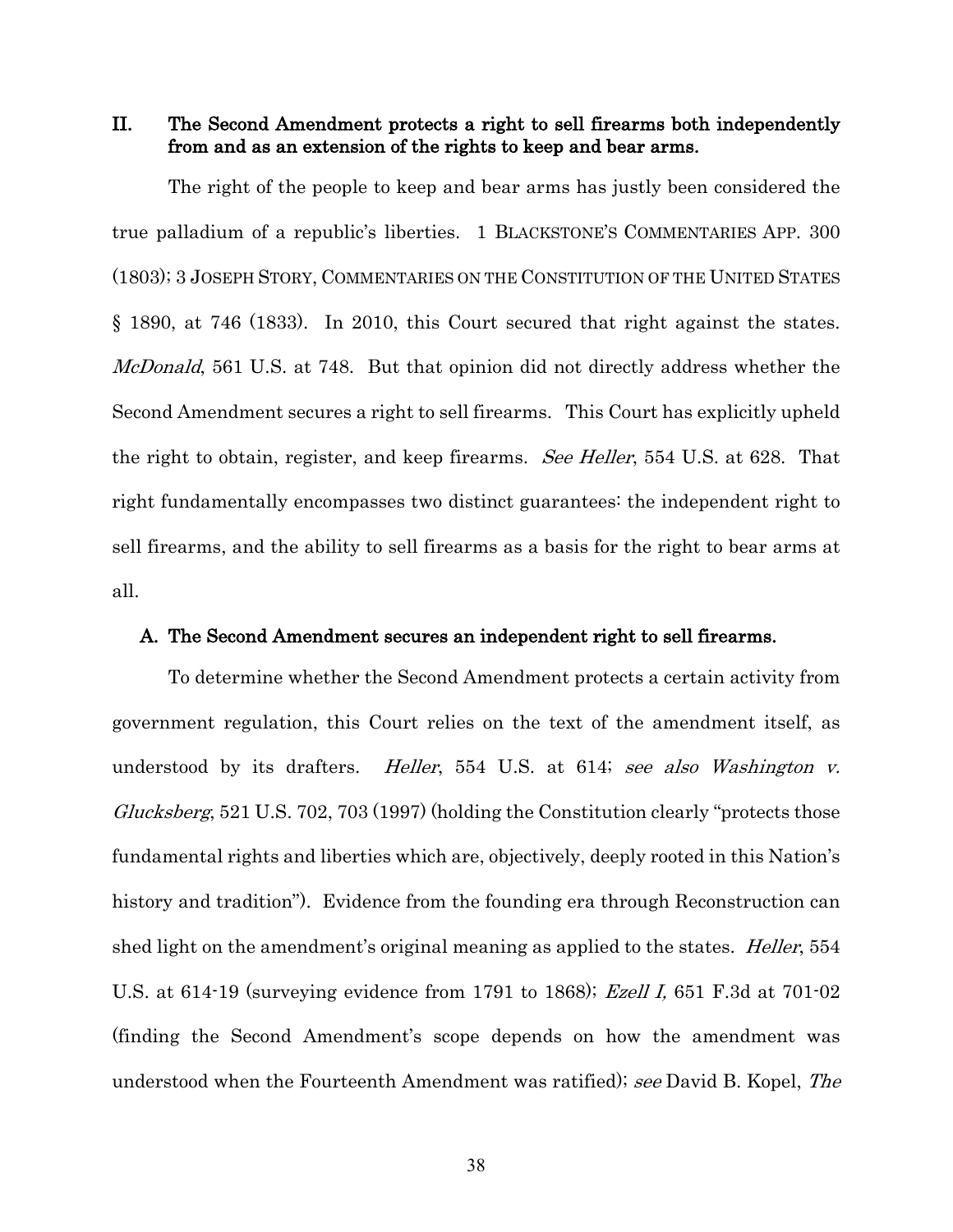Federal Circuits' Second Amendment Doctrines, 61 ST. LOUIS U. L.J. 193, 203 (2017) (arguing the Court can find evidence of the Second Amendment's original meaning "in the Early Republic, the Age of Jackson, and all the way through Reconstruction").

## i. The Second Amendment's original context included an independent right to sell firearms.

The roots of the Second Amendment extend far before our republic. While the Second Amendment "confer[red] no new rights on the people which did not belong to them before," Nunn, 1 Ga. at 249, it did have an ancestor in Magna Carta. The narrower protection for English citizens provided "the subjects which are Protestants, may have Arms for their Defence suitable to their Conditions, and as allowed by law." *Magna Carta*, 1 W. & M., ch. 2,  $\S$  7, in 3 Eng. Stat. at Large 441. This English antecedent eventually grew into the far broader protection the Second Amendment affords. See U.S. CONST. amend. II.

The Founders expanded the protections of the Second Amendment in part because of their own experience with English colonial government. Just before the Revolution, and in a failed attempt to prevent such an action by its ever moreindependent colonists, England banned the export of arms or ammunition from England to any of its colonies. 5 Acts of the Privy Council of England § 305, at 401 (1774). Colonists saw this as a direct attack on their natural and constitutional right to self-defense "in order the more speedily to dragoon and enslave them," and it was met with cries to procure firearms by any means necessary. 1 JOHN DRAYTON, MEMOIRS OF THE AMERICAN REVOLUTION FROM ITS COMMENCEMENT TO THE YEAR 1776, INCLUSIVE; AS RELATING TO THE STATE OF SOUTH-CAROLINA: AND OCCASIONALLY

39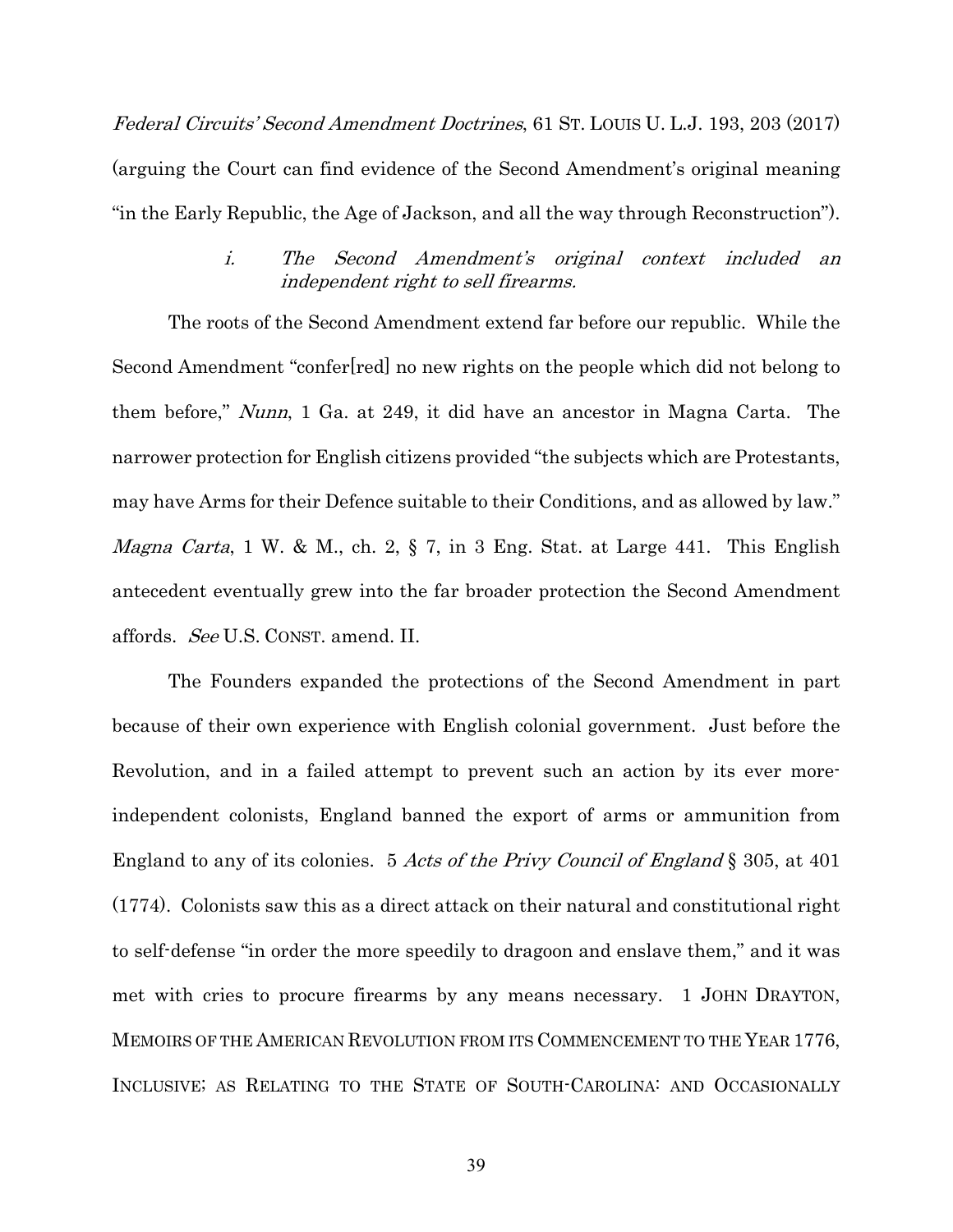REFERRING TO THE STATES OF NORTH-CAROLINA AND GEORGIA 166 (1821). Fifteen years later, with the experience of a hostile British government seeking to eliminate firearms sales in the colonies scorched in their minds, the Founders drafted and proposed the Second Amendment.

The Founders considered the protection of commerce in arms to be central to the liberty of the new Republic. *See Bliss v. Commonwealth*, 2 Litt. 90, 91-92 (Ky. 1822). In advocating the Constitution's ratification, Madison assumed a vast distribution of firearms resulting in one in four Americans – essentially every adult male – possessing firearms. The Federalist No. 46, (James Madison), at 148. Jefferson took special pride in Americans' freedom in manufacturing and selling firearms, saying "our citizens have always been free to make, vend, and export arms," and extolled that firearms sales, "[are] the constant occupation and livelihood of some" – like Roger Maxson today. THOMAS JEFFERSON, 3 WRITINGS 558 (H.A. Washington ed., 1853).

It is no surprise, then, that early cases addressing the Second Amendment and parallel state protections recognized the centrality of commerce in arms to the Second Amendment right to self-defense. The Alabama Supreme Court found that a state constitutional provision parallel to the Second Amendment would be violated whenever a statute would prohibit an action "indispensable to the right of defence." *State v. Reid*, 1 Ala. 612, 618-20 (1840). Importantly, the court did not view the right to "keep and bear arms" as solely an affirmative endorsement of the possession and display on the person of arms. Instead, it read the protection as one restraining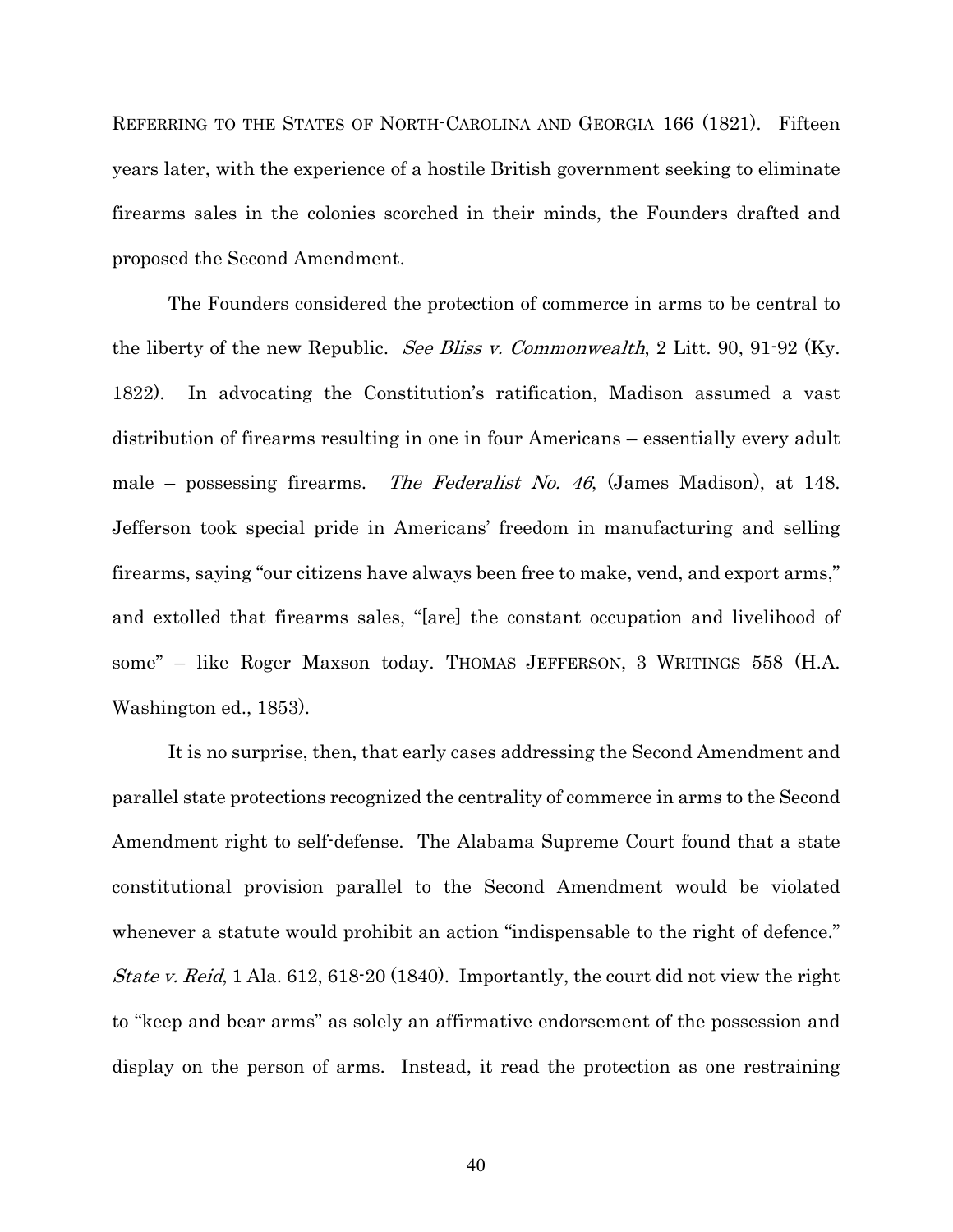government from intrusion on the natural right of defense, much as the Founders viewed the English arms embargo as an intrusion on their liberty.

The Georgia Supreme Court made an even stronger application of the Second Amendment itself when it invalidated a ban on the sale of certain knives and pistols. Nunn, 1 Ga. 243. While the court tacitly approved a ban on the concealed carry of weapons in dicta, it found the ban on the sale of arms to violate both the natural law and the Second Amendment, which it found applied to the states in principle if not in actuality. Id. Thus, the Georgia Supreme Court was willing to approve a regulation of the manner of *bearing* arms, but it could not reconcile a regulation of the *sale* of arms with the principles or protections of the Second Amendment. Put more simply by the Tennessee Supreme Court, the Second Amendment "necessarily involves" a protection of commerce in arms. Andrews v. State, 50 Tenn. 165, 178 (1871).

These early interpretations of the Second Amendment's protections, by both the drafters themselves and courts, evidence an understanding that the right to "keep and bear arms" was a broad protection against government intrusion. Part of this restraint on government tyranny naturally included the people's ability to buy and sell firearms for their defense. The Founders viewed both possession of, and commerce in, arms as essential to preserving the Constitution's other guaranteed liberties and the Republic itself. In fact, Madison viewed the "the advantage of being armed" as setting apart America from every other nation, ensuring that a government hostile to freedom would never overwhelm the citizenry. The Federalist No. 46, (James Madison), at 148.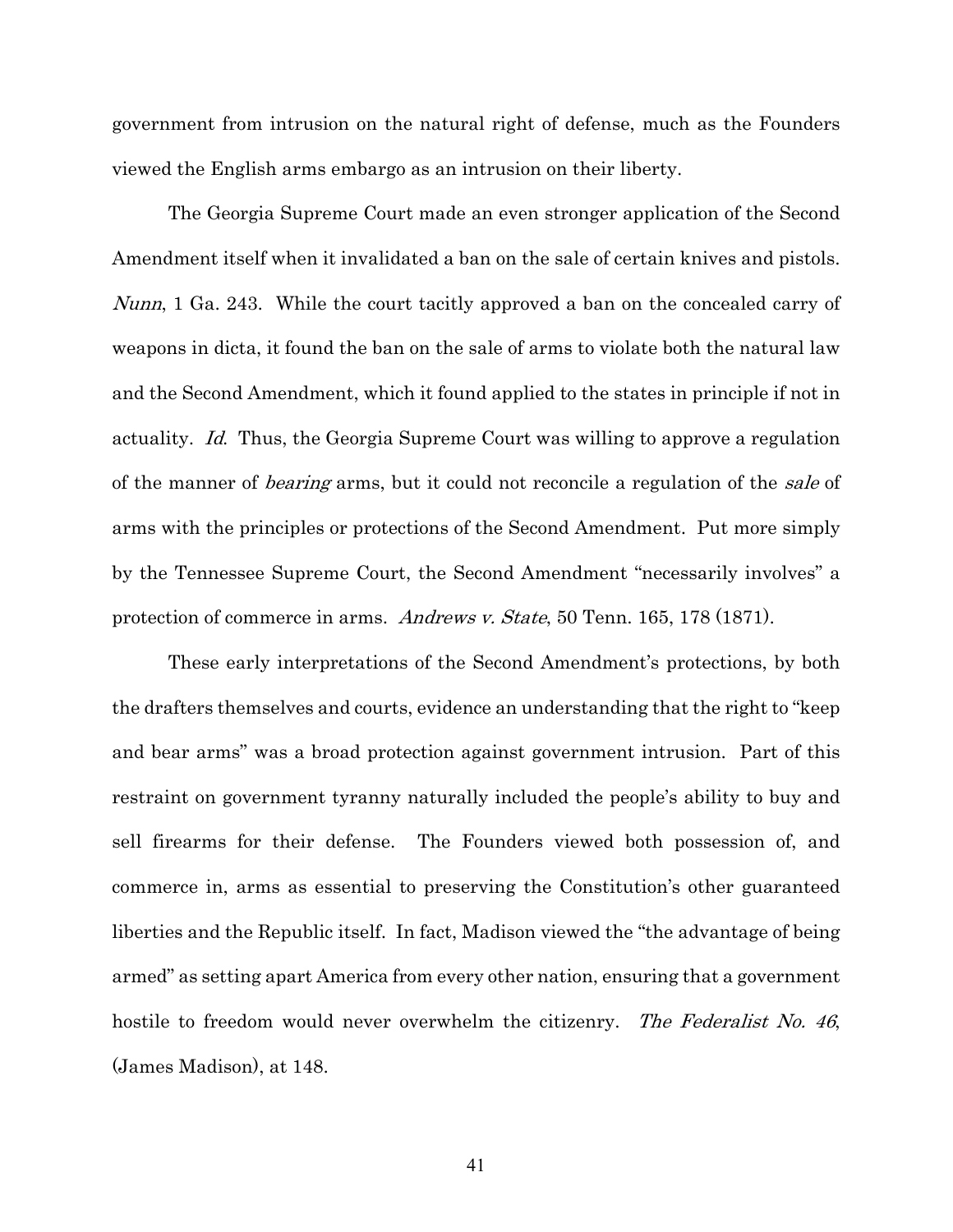More modern cases have yet to reiterate this historic right to sell firearms as firmly rooted in the drafters' understanding of the Second Amendment, but the question has not been squarely presented. This Court has assumed in dicta that its recent decisions have not cast doubt on "longstanding [. . .] laws imposing conditions and qualifications on the commercial sale of arms." *Heller*, 554 U.S. at 626-27; see McDonald, 561 U.S. at 786 (restating dicta from *Heller*). But those opinions were not intended to serve as "an exhaustive historical analysis" of all the rights protected by the Second Amendment and instead should be limited to their more narrow inquiries. Heller, 554 U.S. at 626. Neither does the historical protection of commerce in arms lack modern support. See, e.g., Josh Blackmun, The 1st Amendment, 2nd Amendment, and 3D Printed Guns, 81 TENN. L. REV. 479, 498 (2014) ("[...] a right to make arms, however defined, is firmly grounded in the Second Amendment").

The most appropriate evidence in determining whether the Second Amendment protects an independent right to sell firearms is that which conveys the drafters' understanding of its meaning. A broad but detailed examination of the record demonstrates that the Founders understood the dangers of a hostile government prohibiting the sale of firearms and drafted a broad Second Amendment to prevent such an overreach. Jefferson and Madison stated explicitly their understanding of a relatively free trade in arms as essential to liberty. And potential threats to the right to sell firearms were struck down in cases interpreting the Second Amendment and parallel state provisions. Nothing in this Court's previous decisions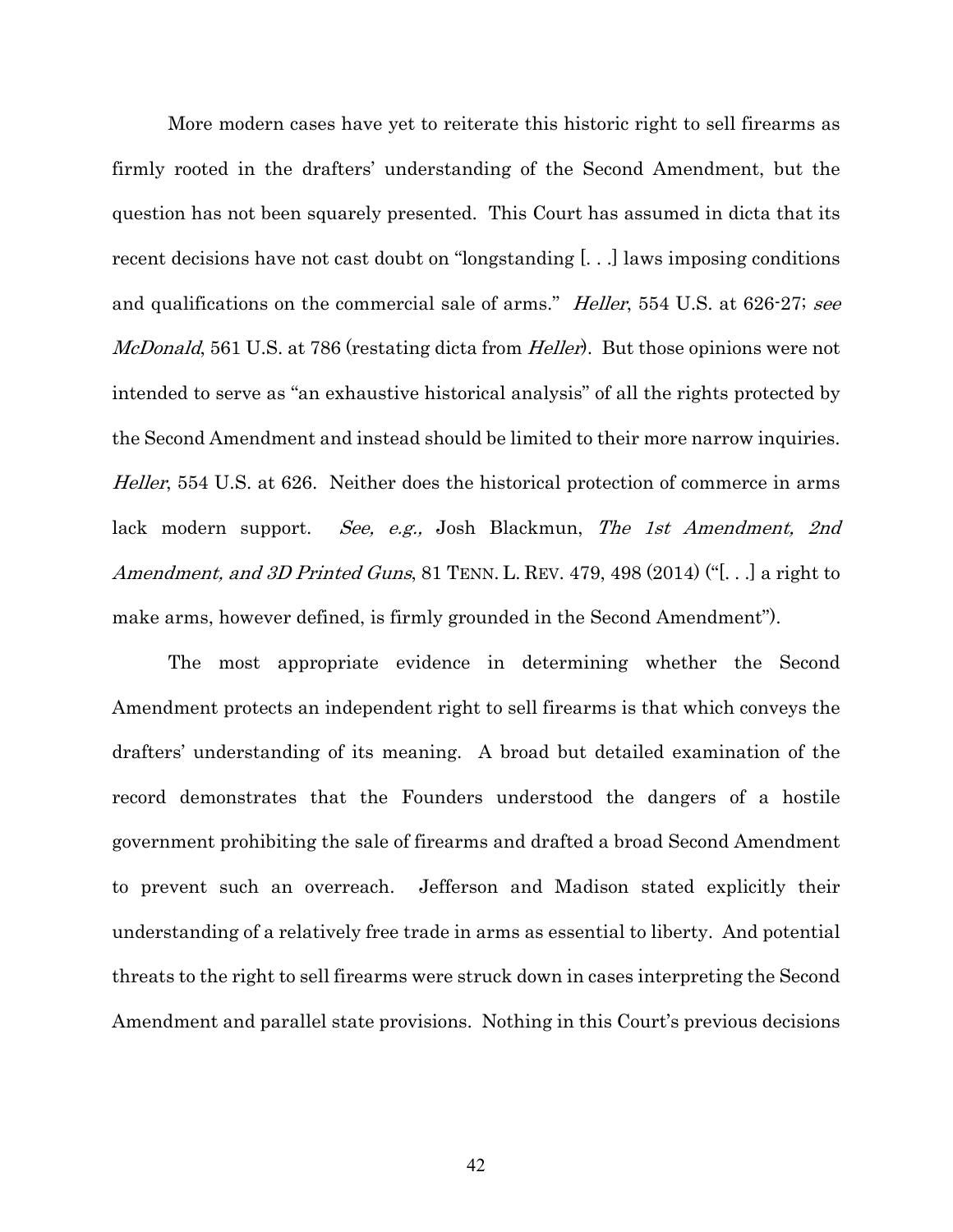forecloses the conclusion, consistent with the historical record, that the sale of firearms is an activity fully and independently protected by the Second Amendment.

> ii. The Second Amendment includes an independent right to sell firearms in the same way that other Constitutional rights may be asserted by their providers.

Firearms retailers have an independent right under the Second Amendment to sell firearms in the same way that bookstores possess independent rights under the First Amendment and doctors possess a right to provide the constitutional right to obtain an abortion. See, e.g., Planned Parenthood v. Danforth, 428 U.S. 52, 62 (1976) (holding that women have the right, with a physician, to obtain an abortion) (emphasis added); American Booksellers Ass'n v. Hudnut, 771 F.2d 323 (7th Cir. 1985) aff'd by Hudnut v. American Booksellers Ass'n, 475 U.S. 1001 (1986). In Danforth, the doctors who provided abortion services were able to assert rights independently from the rights of their patients. Danforth, 428 U.S. at 62. Likewise, the bookstore in Hudnut was able to assert First Amendment protections over their right to sell pornography. Hudnut, 771 F.2d at 325.

In the context of the Second Amendment, firearms retailers also possess independent Second Amendment rights. Under the precedent set in Danforth and Hudnut, providers of services necessary to effectuate constitutional rights are also entitled to independent constitutional protections. See Danforth, 428 U.S. at 62; Hudnut, 771 F.2d at 325. Mr. Maxson and Brotherhood of Steel hold an independent Second Amendment protection to sell firearms, subject to only those restrictions that can be upheld under the appropriate standard of scrutiny.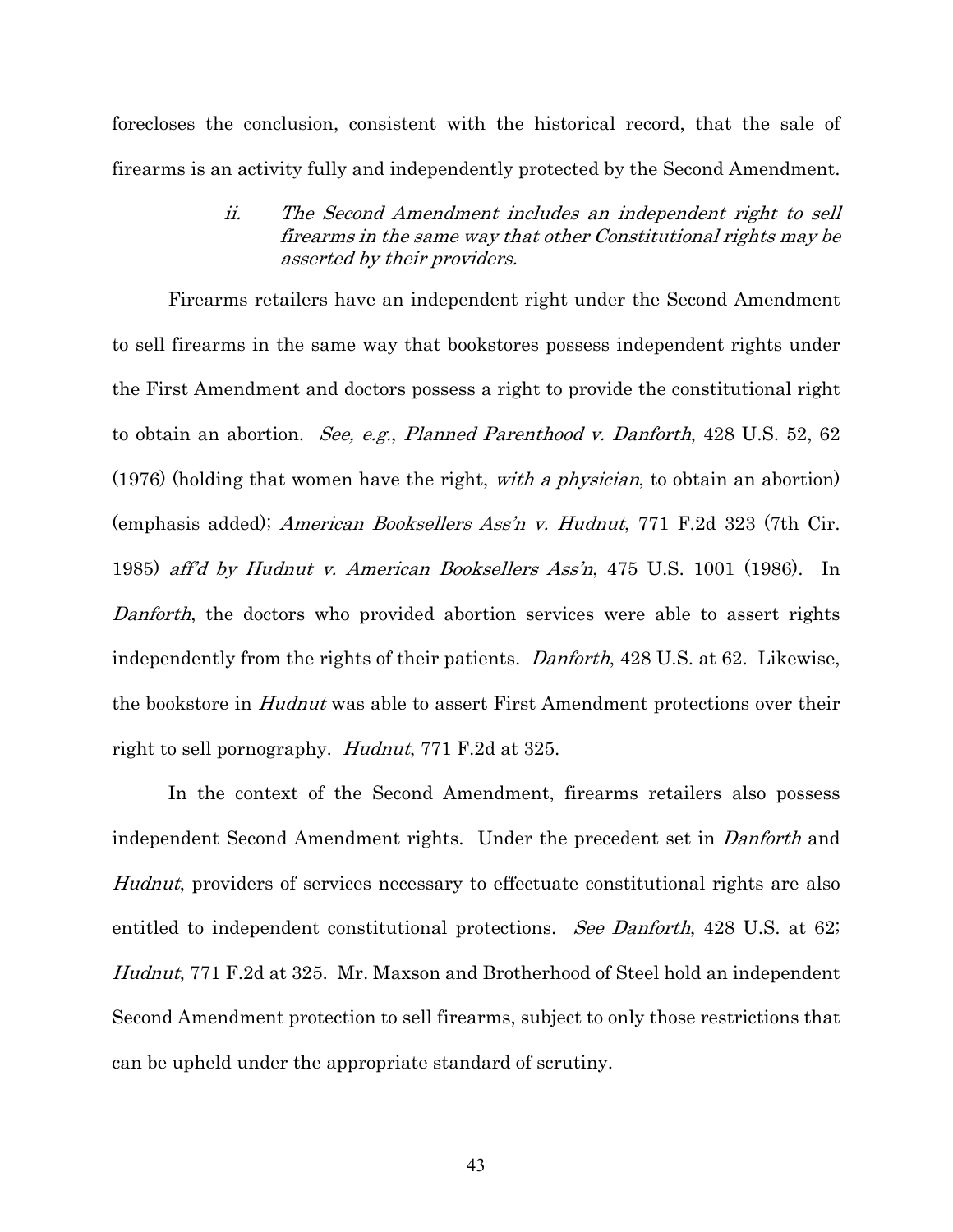### B. The Second Amendment's protections necessarily encompass the right to sell arms in order to effectuate the primary right to keep and bear arms.

Maxson and the Brotherhood of Steel are entitled to Second Amendment protection because their right to sell firearms form the fundamental basis on which others may exercise their right to keep and bear arms. History and modern jurisprudence also firmly establish that the Second Amendment's right to keep and bear arms must, by necessity, also encompass the right to sell arms. This Court has recognized that no state may completely remove citizens' ability to lawfully acquire, license, and keep firearms. Heller, 554 U.S. at 628-36. This holding was premised on the fact that certain abilities must be protected in order to give effect to the Second Amendment's fundamental protection. Id. The right to keep and bear arms means nothing if a person cannot meaningfully obtain, and then use, those arms in a lawful exercise of their constitutional rights. *Id.* at 628-29. In order for any person to effectuate their right to keep and bear arms, others must also be able to sell those arms. The Second Amendment therefore must also encompass several auxiliary protections, including the right to sell firearms.

#### i. The Second Amendment encompasses a right to acquire arms.

The Mojave County zoning ordinance attempts to regulate away the ability of citizens to exercise their Second Amendment rights and lawfully acquire firearms. In Heller, this Court held that the Second Amendment protects a right to acquire arms. Id. at 628-36. Justice Scalia, writing for the Court, noted that government restrictions on the commercial availability of firearms should not be called into question, per se. Id. at 626. Specifically, this Court held that its decision "should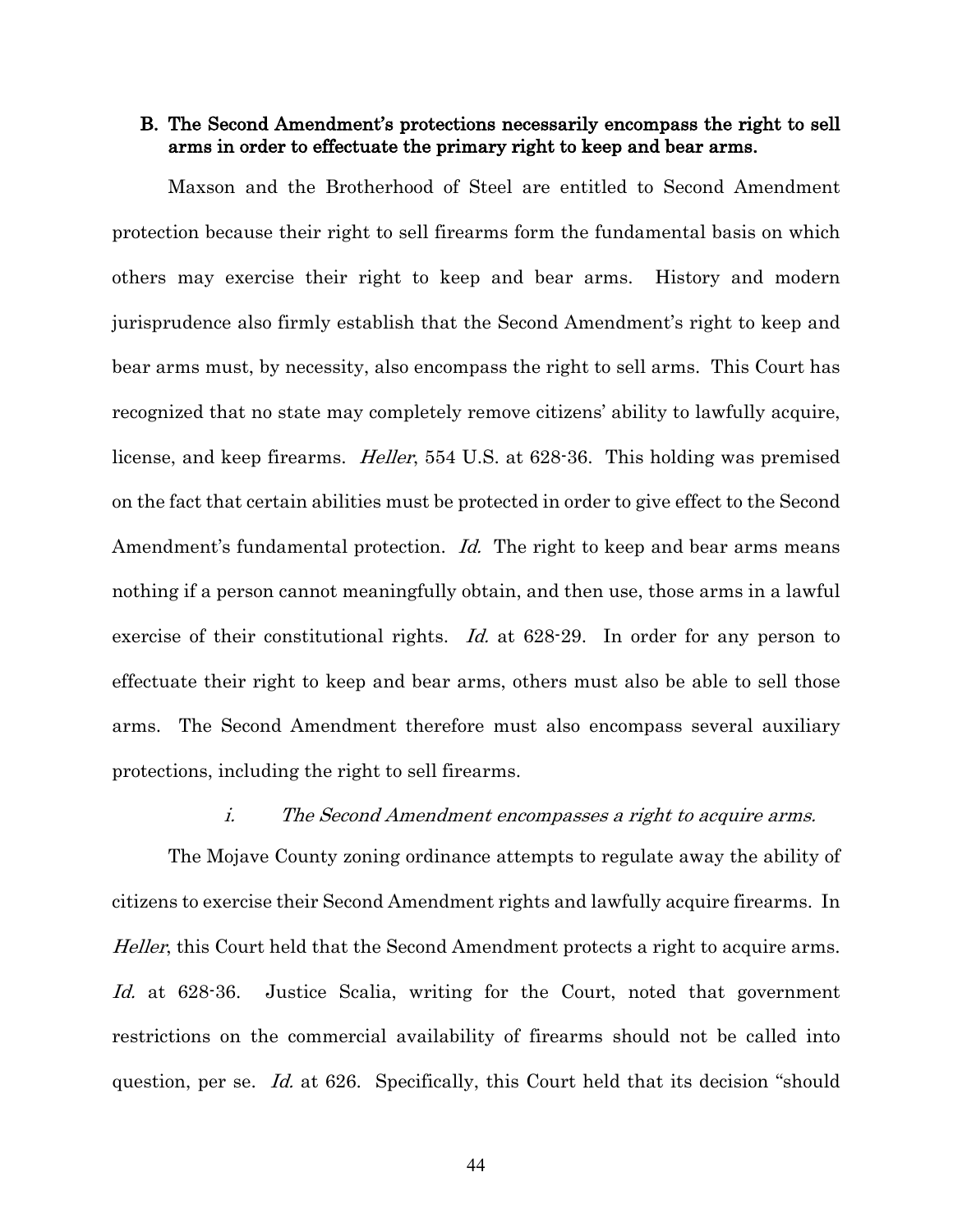[not] be taken to cast doubt on . . . laws imposing *conditions and qualifications* on the commercial sale of arms." Id. Justice Scalia's carefully chosen phrasing illustrates that such a restriction could be unlawful, thereby indicating that arms sellers do have Second Amendment rights. See id.

Judge O'Scannlain reasoned similarly on behalf of the Ninth Circuit in the original decision in *Teixeira v. County of Alameda*, arguing that "[i]f 'the right of the people to keep and bear arms' is to have any force, the people must have a right to acquire the very firearms they are entitled to keep and to bear." 822 F.3d 1047, 1055 (9th Cir. 2016) rev'd en banc, 873 F.3d 670 (9th Cir. 2017). Enumerated rights must necessarily include protections of the subsidiary activity necessary to exercise those rights. See id. The Ninth Circuit implied this in its en banc rehearing of Teixeira as well, finding that certain rights must be implicit in the Second Amendment's core protection. Teixeira v. County of Alameda, 873 F.3d 670, 693 (9th Cir. 2017) (en banc) ("[A]lthough the Second Amendment 'does not explicitly protect ammunition . . . , without bullets, the right to bear arms would be meaningless." (quoting Jackson, 746 F.3d at 967)).

The Third Circuit further applied the *Heller* premise in recognizing that courts must consider the conditions of restrictions on firearms commerce when analyzing the constitutionality of those restrictions. Marzzarella, 614 F.3d at 92, n. 8. "If there were somehow a categorical exception for these restrictions, . . . there would be no constitutional defect in prohibiting the commercial sale of firearms [entirely]. Such a result would be untenable under *Heller.*" *Id.*; see also David B. Kopel, *Does the*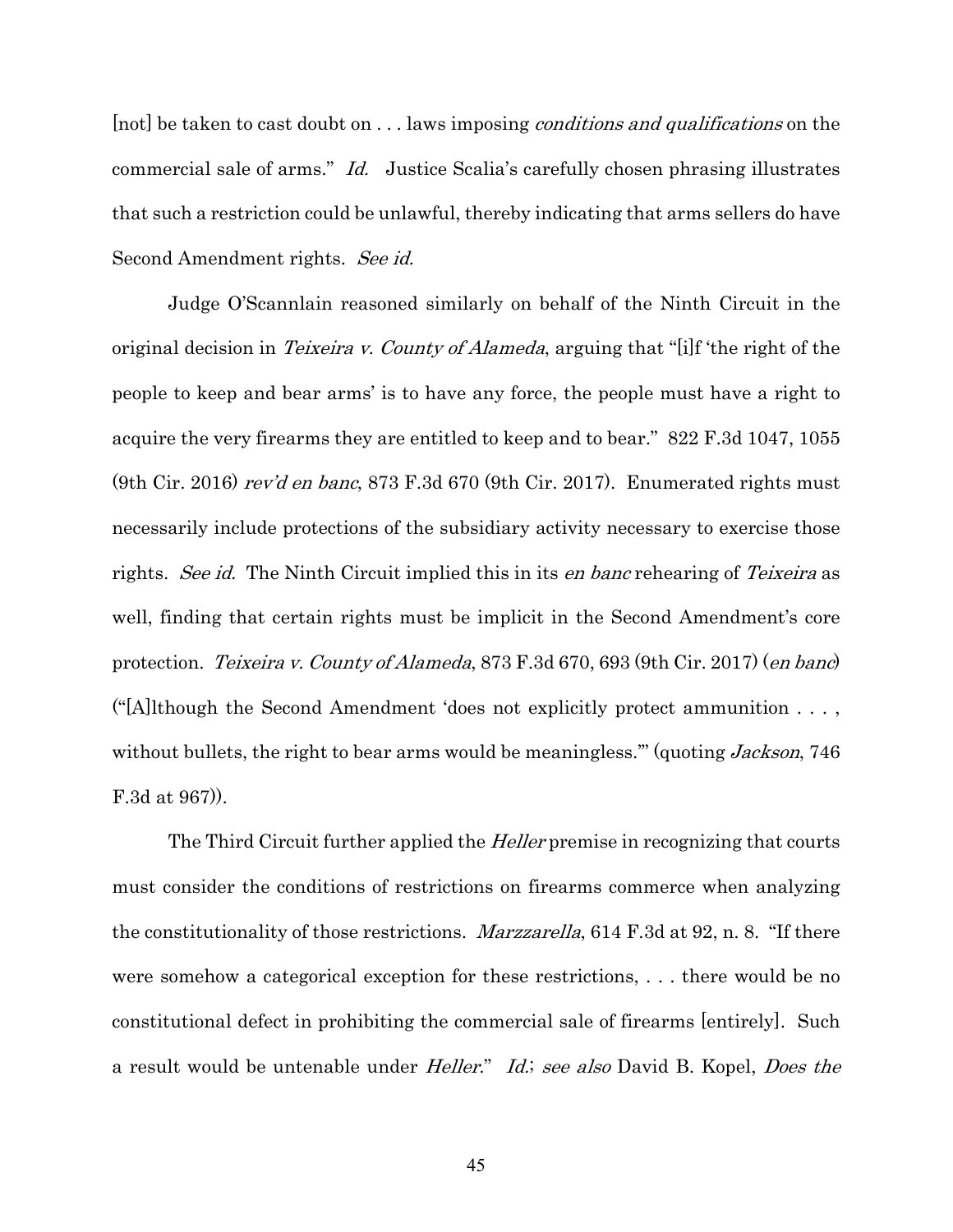Second Amendment Protect Firearms Commerce?, 127 HARV. L. REV. F. 230, 232-33 (2014).

The right to acquire firearms is not absolute, but it must be one of the fundamental protections under the Second Amendment. See Ill. Ass'n of Firearms Retailers v. City of Chicago, 961 F. Supp. 2d 928, 930 (N.D. Ill. 2014). That right is implicated here because the County of Mojave is substantially interfering with the ability of individuals to acquire firearms through commercial firearms sales. See id.

### ii. In order to acquire arms, some parties must have the subsidiary right to sell arms.

Because individuals must be able to acquire arms, it would be untenable to conclude that Mr. Maxson and the Brotherhood of Steel cannot assert a right to sell firearms. In order to effectuate the rights of Mojave residents to acquire arms, the Brotherhood of Steel and Mr. Maxson also have the right to sell arms, and the County Zoning Ordinance impermissibly threatens those rights.

Many courts have chosen to avoid the constitutional inquiry of whether commercial firearms sales are protected by the Second Amendment and have chosen to assume that commercial arms sales are protected conduct. See, e.g., Pena, 898 F.3d at 976 (noting that it is judicious for courts to assume that commercial sales are protected by the Second Amendment in some manner, because regulations on commercial sales are so often upheld under the appropriate level of scrutiny); Silvester v. Harris, 843 F.3d 816, 827-29 (9th Cir. 2016) (assuming that a mandatory waiting period for firearms sales burdened protected Second Amendment conduct); Wilson v. Lynch, 835 F.3d 1083, 1092 (9th Cir. 2016) (holding that a regulation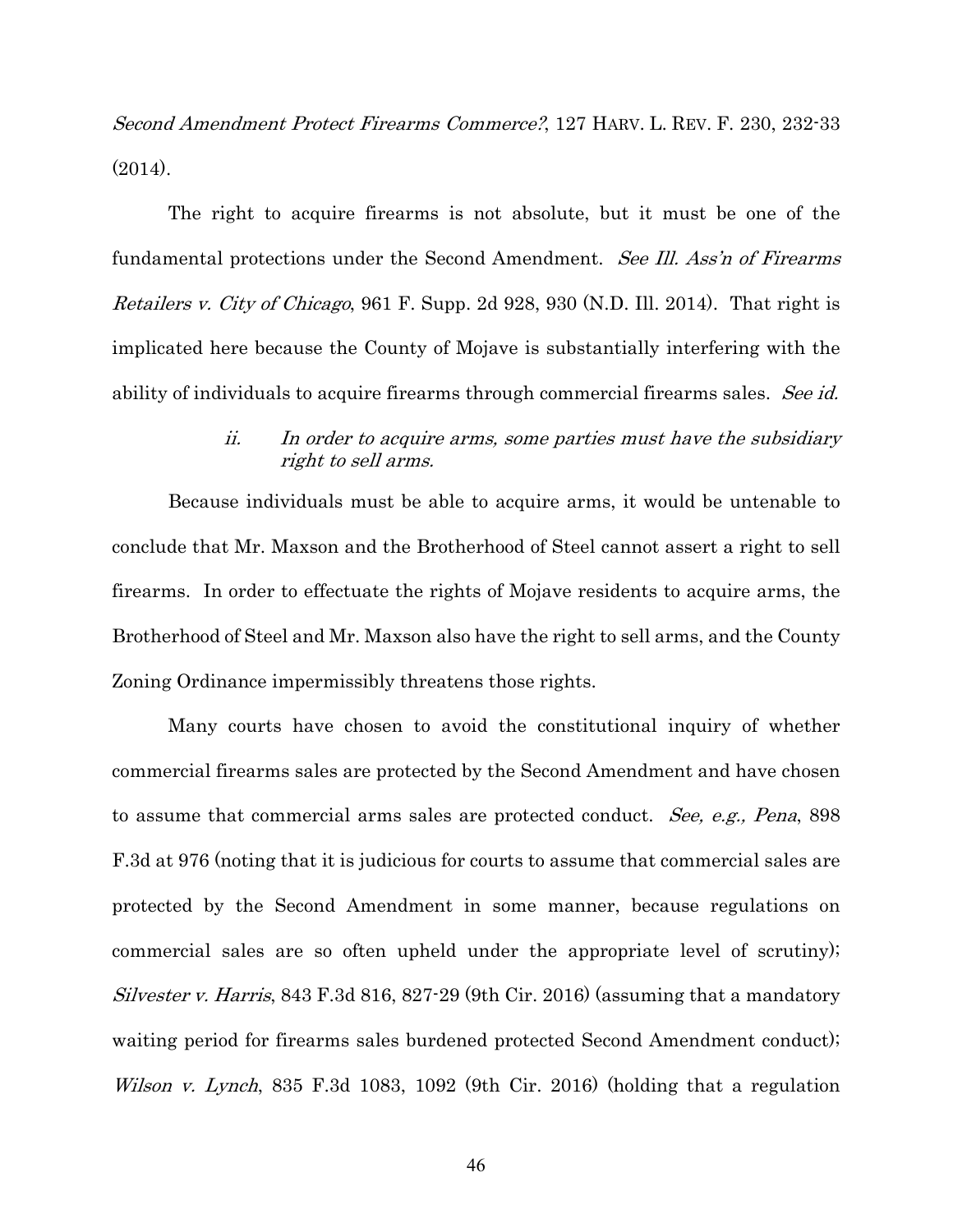preventing those with medical marijuana cards from purchasing arms was protected conduct, but upholding that regulation under intermediate scrutiny). Even without this assumption, however, *Heller* and subsequent cases demonstrate that the right to acquire firearms must be afforded at least some Second Amendment protection in order to give meaningful effect to any Second Amendment rights at all. See supra *Part II(B)(i).* This Court affirmed that sentiment in *McDonald*, noting that the right to keep a handgun in the home was necessary to effectuate the primary protection of the Second Amendment—using arms in one's home for self-defense. 561 U.S. at 767.

The federal courts of appeals are split on the question of whether the activity of selling firearms is protected under the Second Amendment as a subsidiary right. This Court in *Heller* noted that some restrictions on firearms are "presumptively lawful", such as "conditions and qualifications on the commercial sale of arms." 554 U.S. at 626-27 & n.26. Some circuits interpret this language to imply that the sale of firearms is not protected by the Second Amendment. See United States v. Chafin, 423 F. App'x 342, 343-44 (4th Cir. 2011); Teixeira, 873 F.3d at 673; United States v. *Conrad*, 923 F. Supp. 2d 843 (W.D. Va. 2013). Other circuits recognize that this language implies a right to sell firearms, subject to reasonable conditions and qualifications. See Ezell I, 651 F.3d at 710-11.

The Fourth Circuit asserted in *Chafin* that there is no right to sell arms under the original intent of the Constitution. Chafin, 423 F. App'x at 343-44. The court upheld a regulation prohibiting the sale of firearms to a known drug user based on the premise that there is no right to sell weapons. Id. The Ninth Circuit followed the

47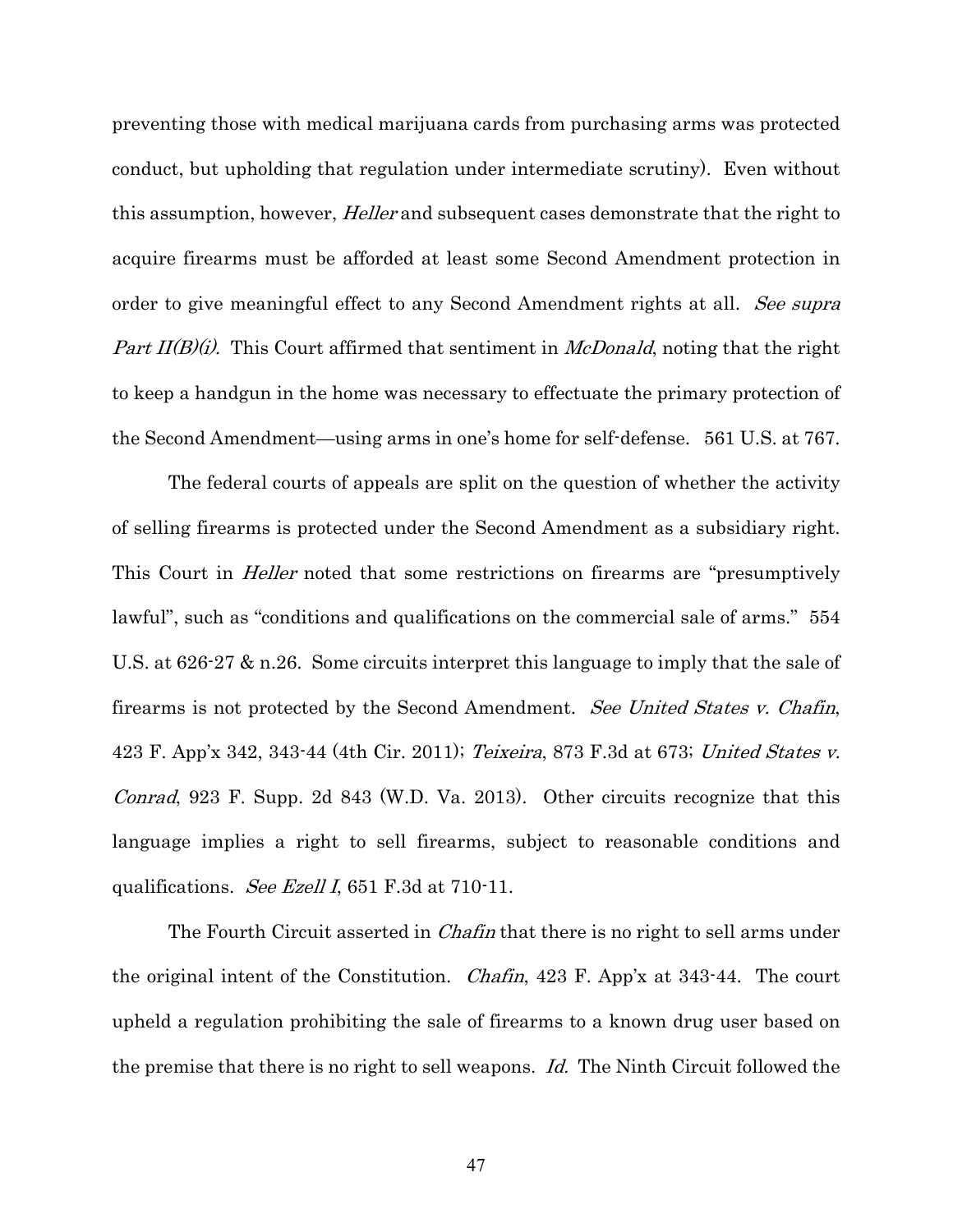Chafin reasoning when it held in the en banc rehearing of Teixeira that "gun buyers" have no right to have a gun store in a particular location . . . as long as their access is not meaningfully constrained," because "the Second Amendment does not elevate convenience and preference over all other considerations." Teixeira, 873 F.3d at 680. Even this holding affirms that the Second Amendment does offer some protection to those who sell firearms as a subsidiary to the right of individuals to acquire arms. See id. The Chafin theory is improper as applied beyond its own and similar contexts because it fails to recognize that firearms sales are necessary to effectuate the right to keep and bear arms, and that meaningful constraints on those sales burdens lawful exercise of the Second Amendment. See Chafin, 423 F. App'x at 343-44.

Other circuits disagree with the Fourth and Ninth circuits and have upheld the right to sell firearms. See Ezell I, 651 F.3d at 710-11; see also Kerr v. Hickenlooper, 744 F.3d 1156, 1163 (10th Cir. 2014) vacated  $&$  remanded at 135 S. Ct. 2927 (2015). The Seventh Circuit considered an analogous situation to the instant case in *Ezell v. City of Chicago* when it struck down an ordinance that barred gun ranges within the Chicago city limits. *Ezell I*, 651 F.3d at 710-11. The court held that, in order to effectively use a firearm in the home for self-defense, individuals must be able to learn how to use that firearm, and that banning gun ranges in the city effectively prevented citizens from acquiring that proficiency. Id. Likewise, under the *Ezell* theory, a ban of all gun stores within a Chicago suburb necessarily burdened Second Amendment activity because it prevented individuals from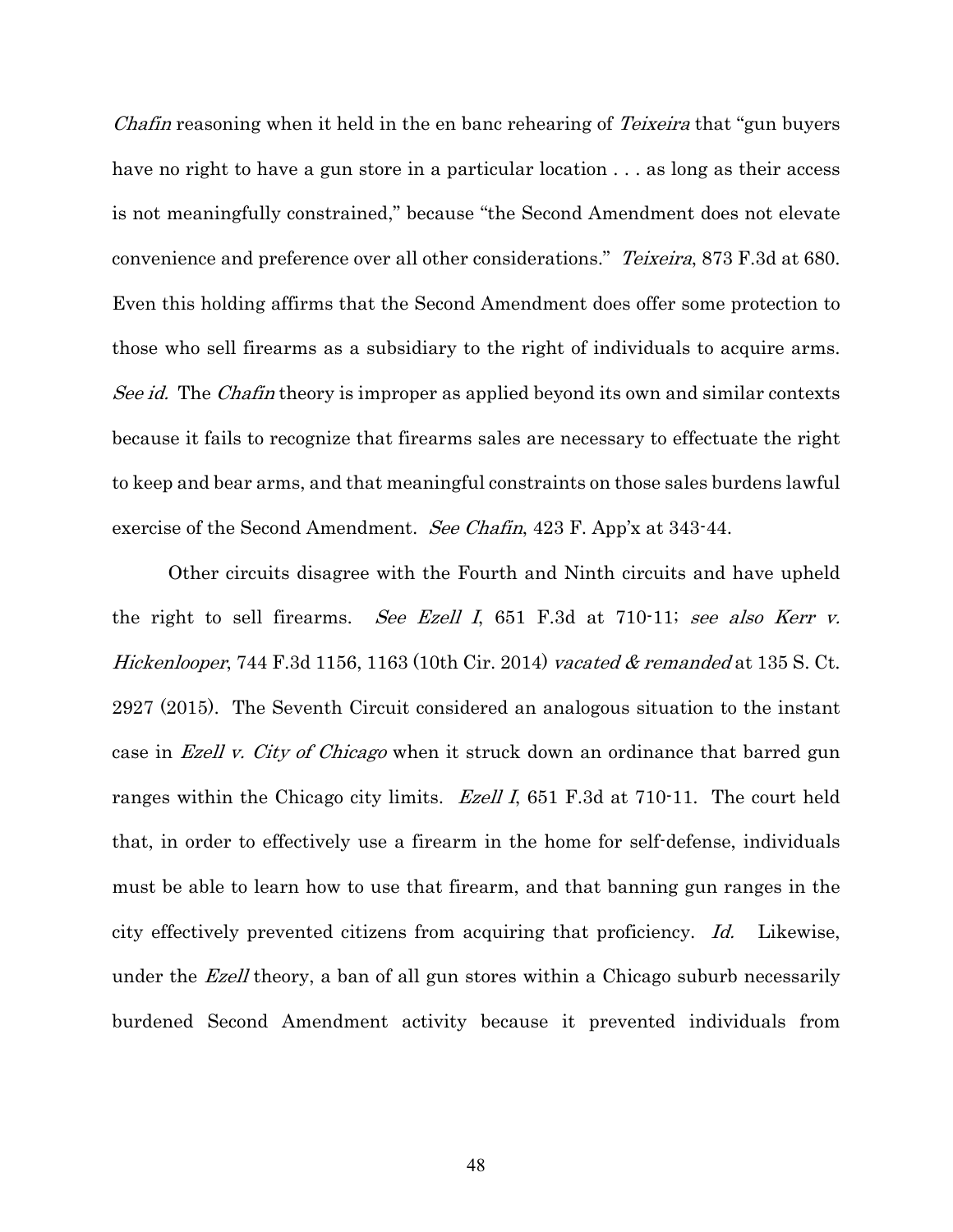acquiring arms in a lawful way, for lawful purposes. Kole v. Village of Norridge, 941 F. Supp. 2d 933, 942-46 (N.D. Ill. 2013).

These two theories of the right to sell arms can be reconciled through a clarification of the *Heller* dicta. In establishing that some limits on the sale of firearms are presumptively lawful, this Court recognized that there can be a wide variety of valid regulations pertaining to the sale of firearms. *Heller*, 554 U.S. at 635. For example, the regulation in *Chafin* concerned one's ability to sell firearms to a known drug criminal. 423 F. App'x at 343-44. A regulation on this activity does not necessarily implicate conduct that would be otherwise protected by the Second Amendment—regulations on whether criminals may own a firearm are presumptively lawful and have been upheld across the country. *Id.; see Heller*, 554 U.S. at 635. Likewise, a regulation that prevented individuals from owning unlawfully altered firearms – like sawed-off shotguns – would not implicate activity otherwise protected by the Second Amendment. See Chester, 628 F.3d at 679.

Here, by contrast, the right to acquire weapons necessarily requires that Mr. Maxson and the Brotherhood of Steel be permitted to sell firearms to those wishing to lawfully exercise their rights—not those with criminal histories or those who wish to obtain unlawfully altered weapons. The Mojave Zoning Ordinance goes far beyond regulations that merely limit those to whom dealers may sell weapons or prohibit selling certain types of weapons. The ordinance eliminates the ability of American citizens to engage in their constitutionally protected rights subsidiary to the primary protections of the Second Amendment.

49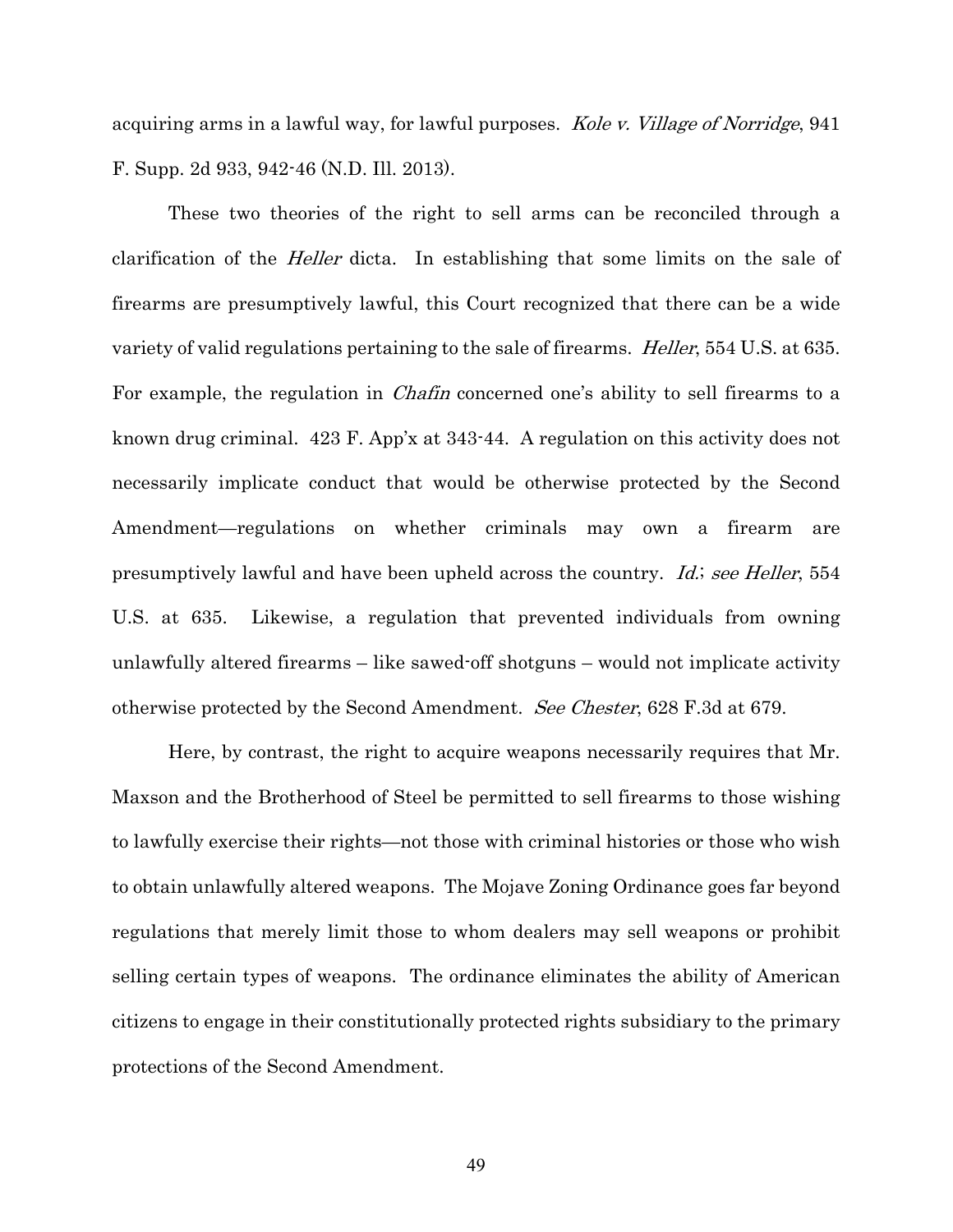Respondents do not contest that states are never able to enact statutes limiting the exercise of Second Amendment rights. It is well established that the Second Amendment's protections are not absolute. *Heller*, 554 U.S. at 626. States may prohibit transfer of weapons without serial numbers. Marzzarella, 614 F.3d at 95. States may place restrictions on how individuals may carry firearms in public. See *Moore*, 702 F.3d at 942. Fees associated with firearms purchase also do not unduly implicate Second Amendment rights because there is no right to sell firearms free from the imposition of fees. *Bauer v. Harris*, 94 F. Supp. 3d 1149, 1155 (E.D. Cal. 2015). States may even place reasonable restrictions on the existence and location of firearms retailers. *Teixeira*, 873 F.3d at 673. But the validity of these measures does not imply that the conduct being burdened is unprotected by the Second Amendment. Rather, they affirm that the Second Amendment applies to this conduct, but qualify those protections based on the reasonable interests of the state.

Mr. Maxson and the Brotherhood of Steel are attempting to engage in conduct that is fundamentally protected by the Second Amendment. Without the right to sell arms, the right to acquire arms and ultimately to keep and bear arms is meaningless. Because the County utilized the zoning ordinance to limit and ultimately eliminate Mr. Maxson's and the Brotherhood's right to sell arms, it burdened conduct protected by the Second Amendment as a subsidiary right to the Amendment's core protection.

## iii. Unless retailers are permitted to sell arms, the Second Amendment could only be effectuated by manufacturing arms.

It is vital that Mr. Maxson and the Brotherhood of Steel be permitted, like other lawful firearms dealers, to sell arms. If retailers cannot sell arms, individuals

50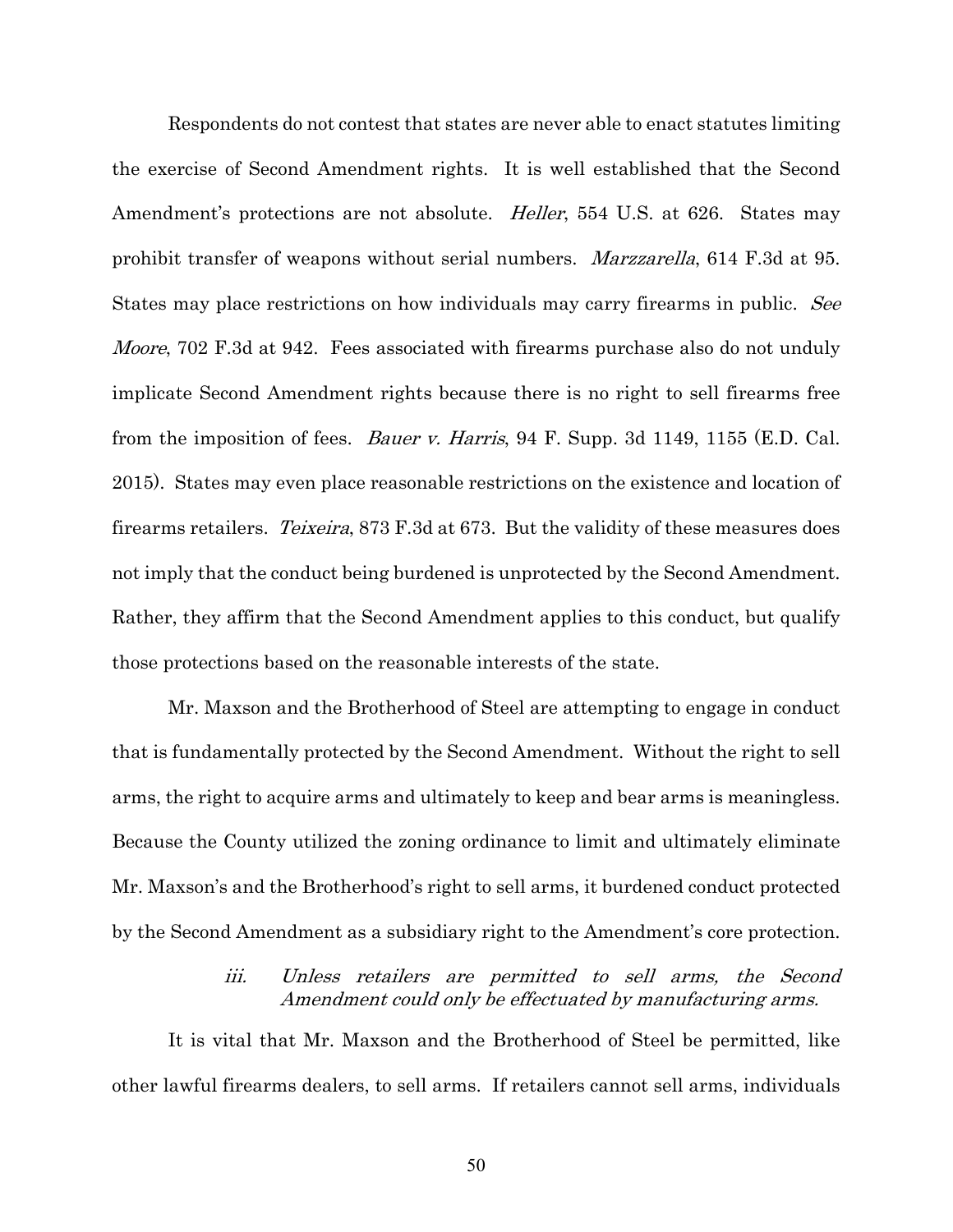wishing to lawfully exercise their right to keep and bear arms would have to manufacture their own firearms. See Blackmun, supra, at 496-98. The right to manufacture firearms is also a subsidiary protection under the Second Amendment. Id. However, the state should not attempt to force all individuals to exercise their Second Amendment rights solely through manufacturing firearms. To do so would substantially impair the ability of the state to effectively regulate firearm safety, licensing, ownership, and production. Cf. Heller, 554 U.S. at 626 n.26.

The advent of three-dimensional printing could pose serious threats to public safety, particularly if manufacturing firearms becomes the only method of effectuating individual Second Amendment rights. See Blackmun, supra, at 508-11. Three-dimensional printed weapons are often undetectable to metal detectors and are very difficult to regulate for safety. Id. Eliminating the right to sell firearms would not further the interests of the state in public safety, it would fundamentally compromise those interests. See id.

Here, Mojave County practically eliminates the right to sell firearms and may incur these public safety risks. The ordinance under which Mr. Maxson and the Brotherhood of Steel sought their conditional use permit allowed for many conditions on the sale of firearms, including where those arms could be sold, licensing requirements for dealers, and a balancing test that allows the county to take in all of the circumstances surrounding a particular firearms retailer. The Court of Appeals below properly found that Mojave County has utilized its lawful ability to institute zoning restrictions that effectively eliminate the right to sell firearms. The policy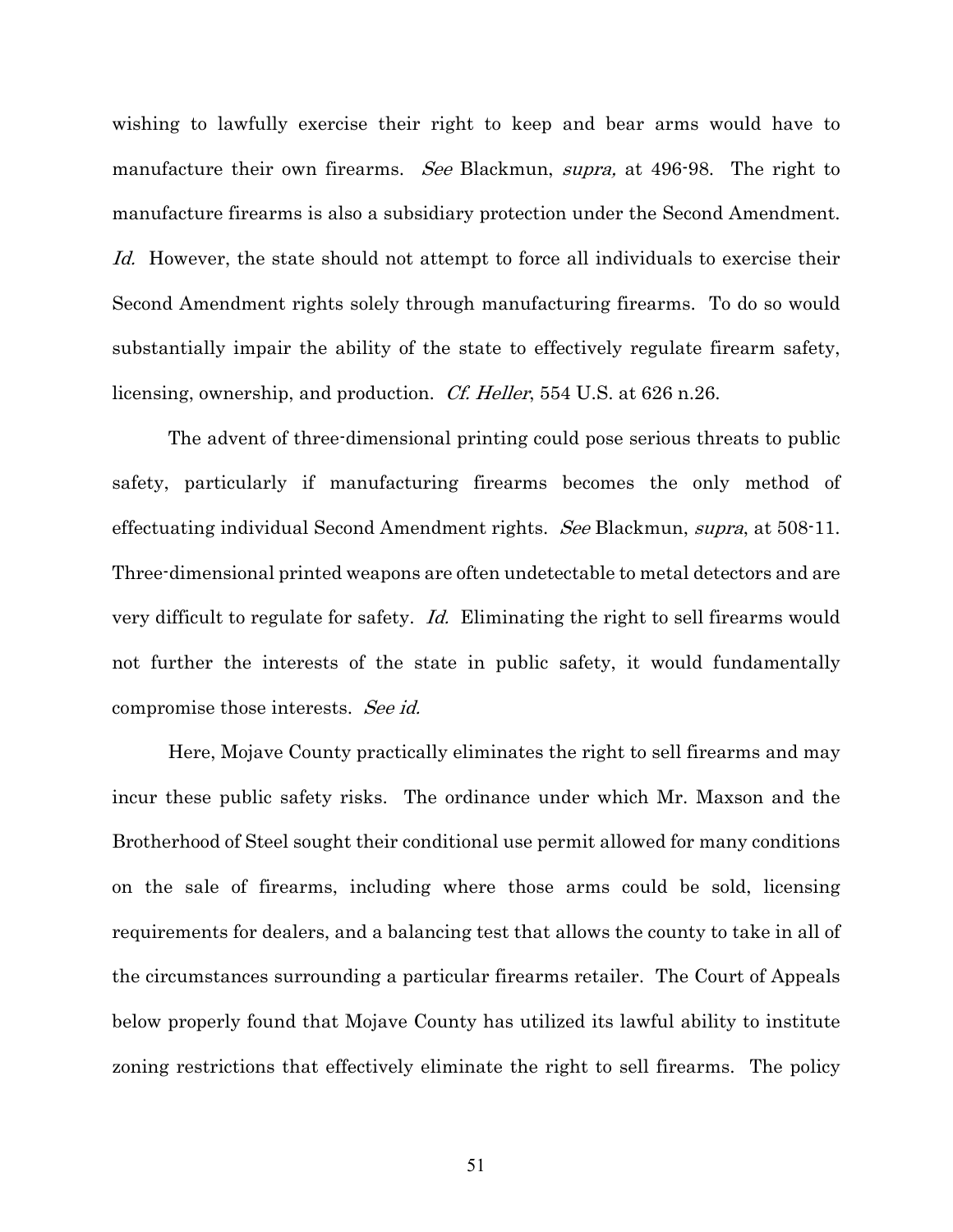rationale that the County asserts, ensuring the safety of its residents, is actually compromised, not furthered, by this action.

## C. The Mojave County Ordinance impermissibly burdens the ability of citizens to exercise either their primary or subsidiary rights to sell firearms under the Second Amendment.

Regulation of firearms sales must not prohibitively burden individuals who wish to exercise their Second Amendment rights. See Bauer, 94 F. Supp. 3d at 1155 (citing *Peruta v. County of San Diego*,  $742$  F.3d  $1144$ ,  $1181$  (9th Cir. 2014)). The appropriate inquiry is whether the Mojave County regulation deprives any individual of his ability to exercise his Second Amendment rights. See Peruta, 742 F.3d at 1191. The regulation at issue here deprives at least some residents of Mojave County the ability to meaningfully and lawfully exercise their Second Amendment rights to acquire and sell firearms.

The record reflects, and the Court of Appeals below properly found, that the Mojave County Ordinance burdens conduct protected by the Second Amendment. History supports the contention that the Second Amendment includes an independent right to sell firearms. See Andrews, 50 Tenn. at 178. In the alternative, the Second Amendment protects the right to sell firearms as a fundamental prerequisite to Amendment's core protection. See McDonald, 561 U.S. at 767. Further, as Respondents alleged in the District Court, the Brotherhood of Steel and Mr. Maxson would provide services not otherwise available to Mojave County residents, which deepens the fundamental character of the Second Amendment protection here. These services, such as the ability to train with a firearm and become proficient in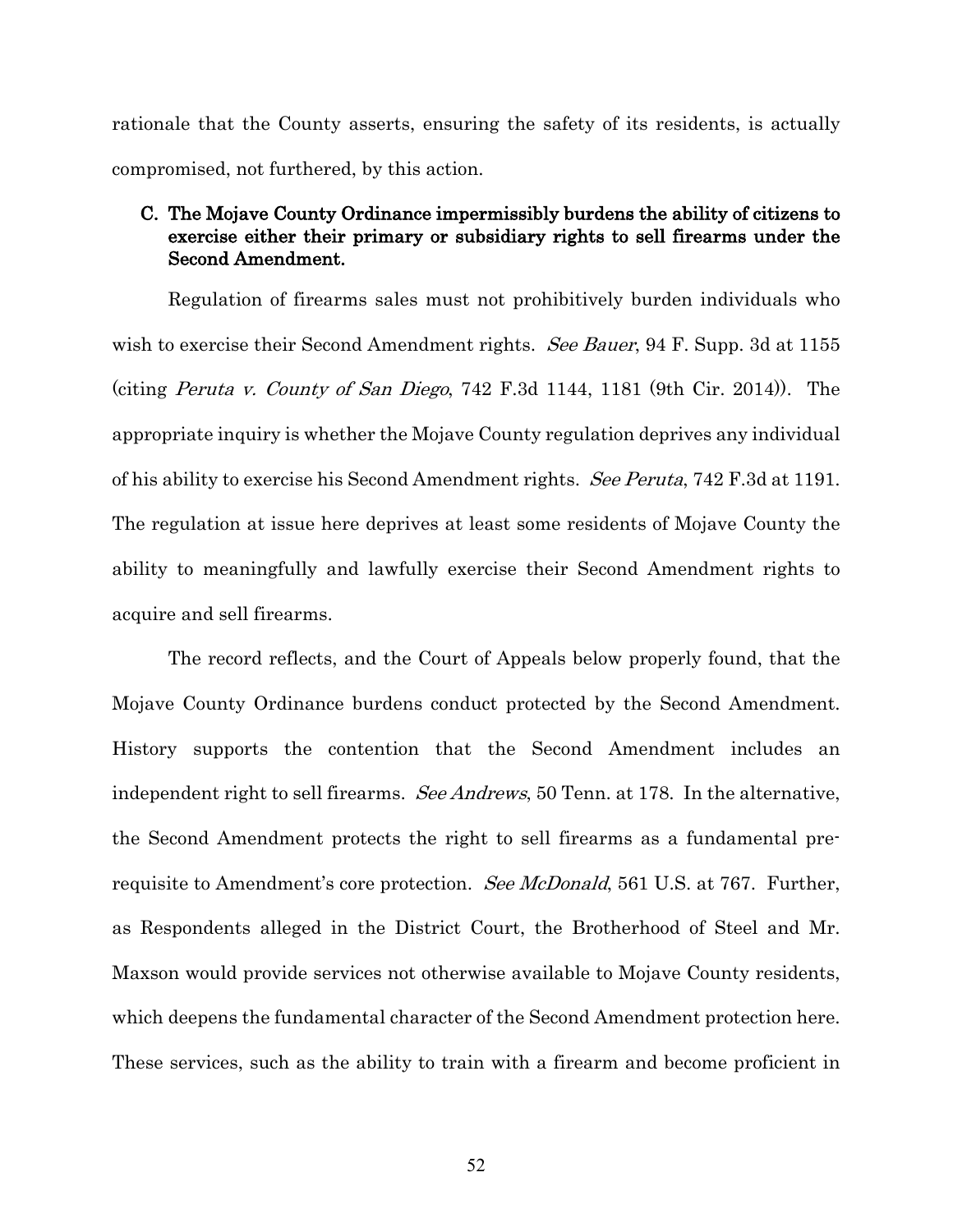using that weapon for self-defense, are also fundamental to the primary protection of the Second Amendment. See Ezell I, 651 F.3d at 708.

Here, the Mojave County Ordinance and the application of that ordinance in this case do not allow Mr. Maxson and the Brotherhood of Steel to freely exercise their Second Amendment rights. Under the pleadings standards, Mr. Maxson and the Brotherhood of Steel needed to allege facts that plausibly support a claim for relief in order to survive the County's motion to dismiss. See Iqbal, 556 U.S. at 677-80; Twombly, 550 U.S. at 564-70. Respondents did so in this case because the Second Amendment protects a right to sell firearms both as an independent right and as a subsidiary right that is necessary to effectuate the fundamental protection of keeping and bearing arms, and the facts as alleged before the District Court indicate that Mojave County violated that right by using its zoning ordinance to prevent Mr. Maxson and the Brotherhood of Steel from selling firearms.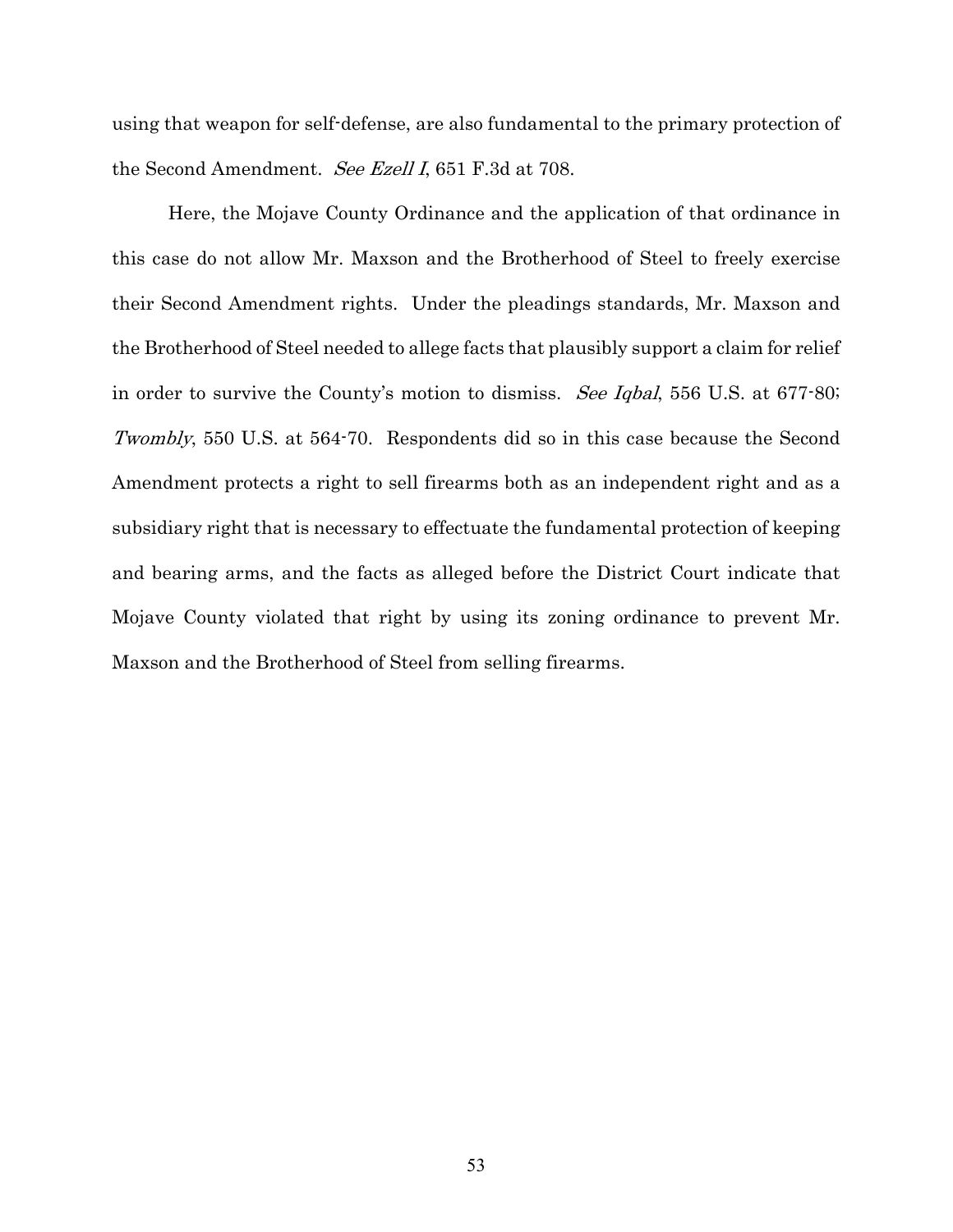#### **CONCLUSION**

Mr. Maxson and the Brotherhood of Steel have the right to sell firearms, both as a subsidiary right to that of every American to keep and bear arms, and as an independent right protected by the Second Amendment. Mojave County, by enacting this zoning ordinance, has substantially burdened Mr. Maxson's and the Brotherhood's ability to exercise those rights. Because of this burden, the regulation should be subject only to heightened scrutiny, and it would summarily fail to fulfill that standard. This Court should affirm the decision of the Fourteenth Circuit Court of Appeals, reverse the District Court's grant of Petitioners' motion to dismiss, and remand for further proceedings.

> Respectfully submitted, /s/ Team #63 Team #63 Counsel for Respondents November 19, 2018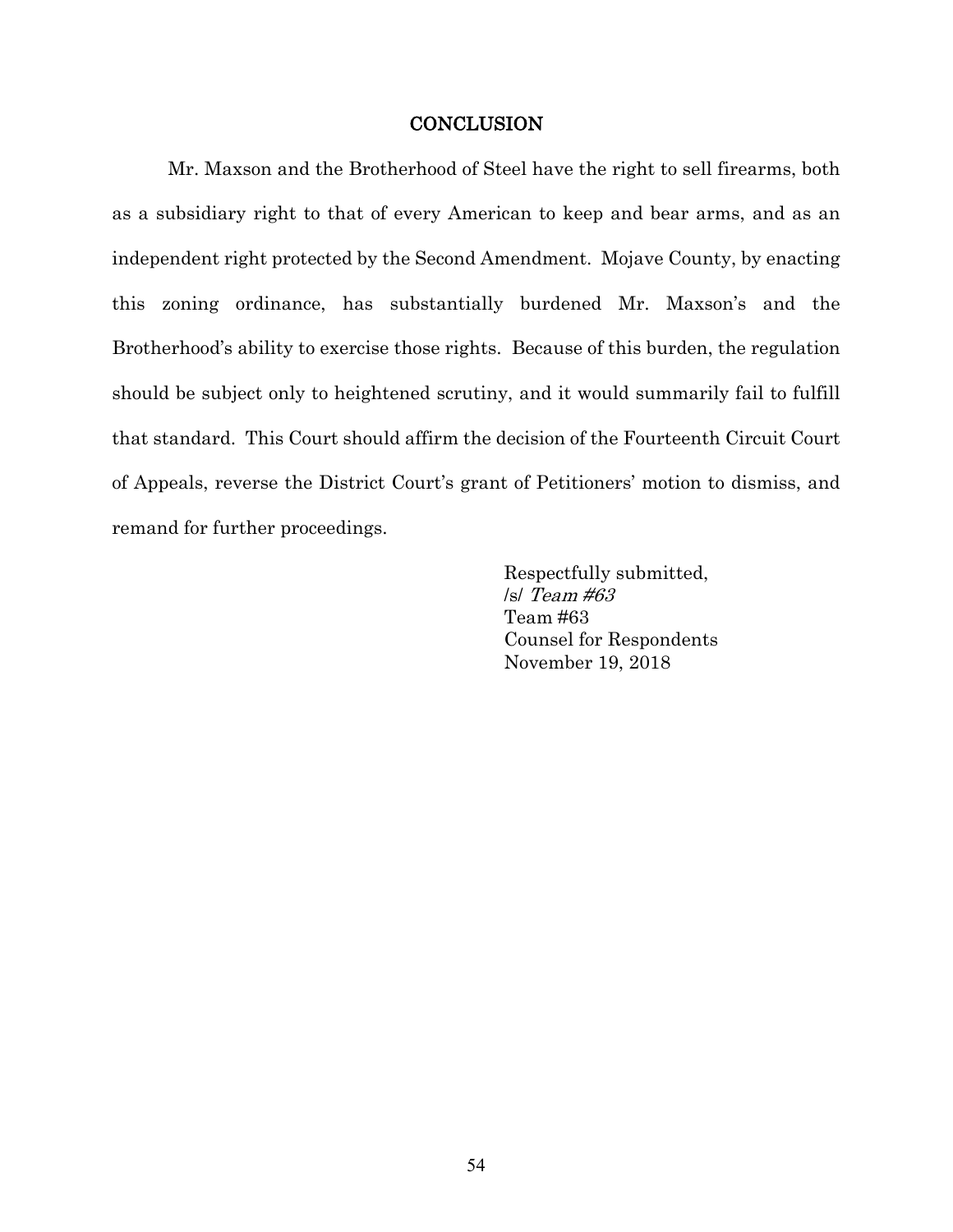## **CERTIFICATE OF SERVICE**

By our signature, we certify that a true and correct copy of Respondents' brief on the merits was forwarded to Petitioner, Mojave County, through the counsel of record by certified U.S. mail, return receipt requested, on this, the 19th day of November, 2018.

> /s/ Team #63 Team #63 Counsel for Respondents November 19, 2018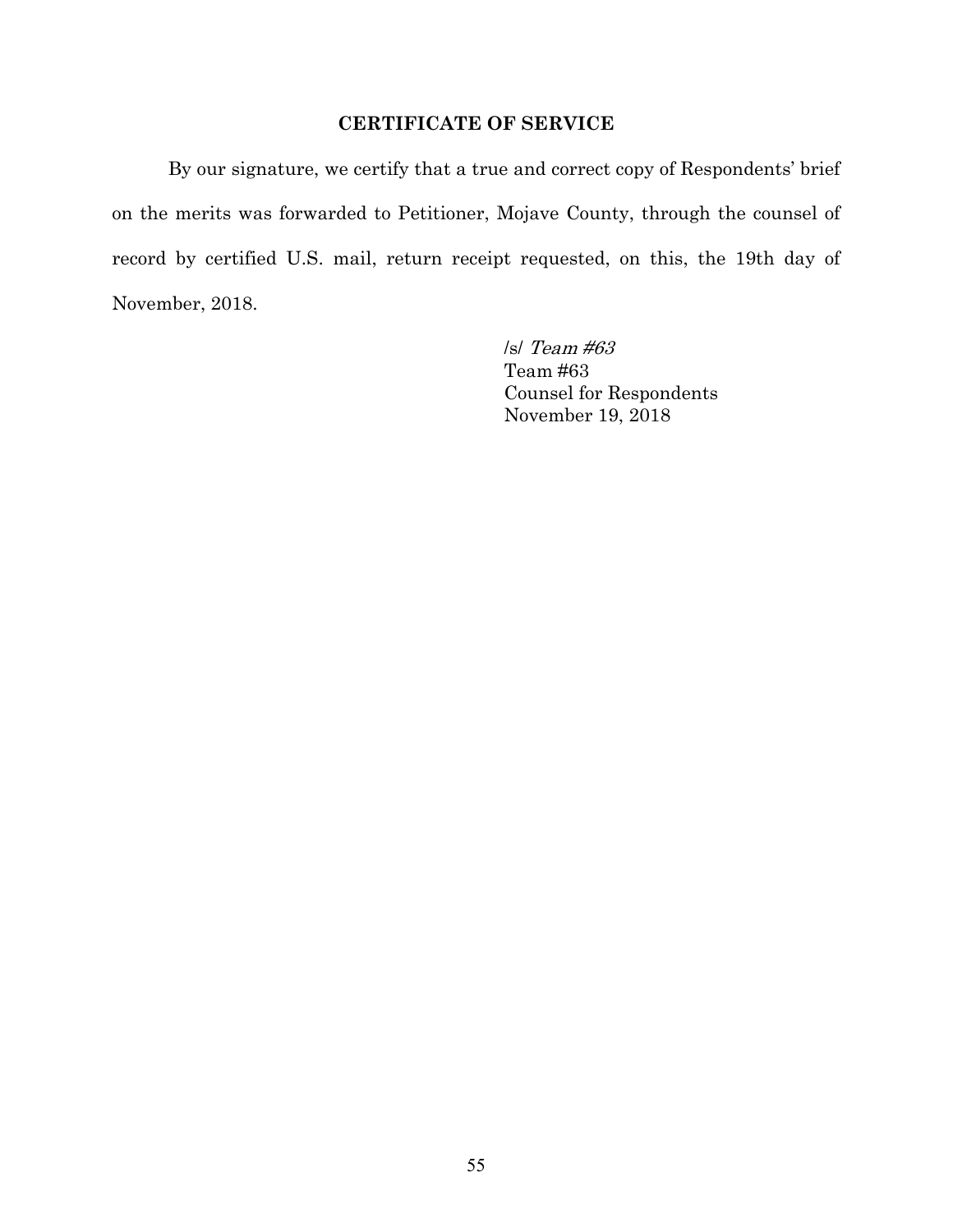## CERTIFICATE OF COMPLIANCE

Pursuant to Competition Rule 2.5 and Supreme Court Rule 33.1, the undersigned hereby certifies that the Brief of Respondents, Roger Maxson and Brotherhood of Steel, contains 13,980 words, beginning with the Statement of Jurisdiction through the Conclusion, including all headings and footnotes, but excluding the Certificate of Service, Certificate of Compliance, and the attached Appendix.

> /s/ Team #63 Team #63 Counsel for Respondents November 19, 2018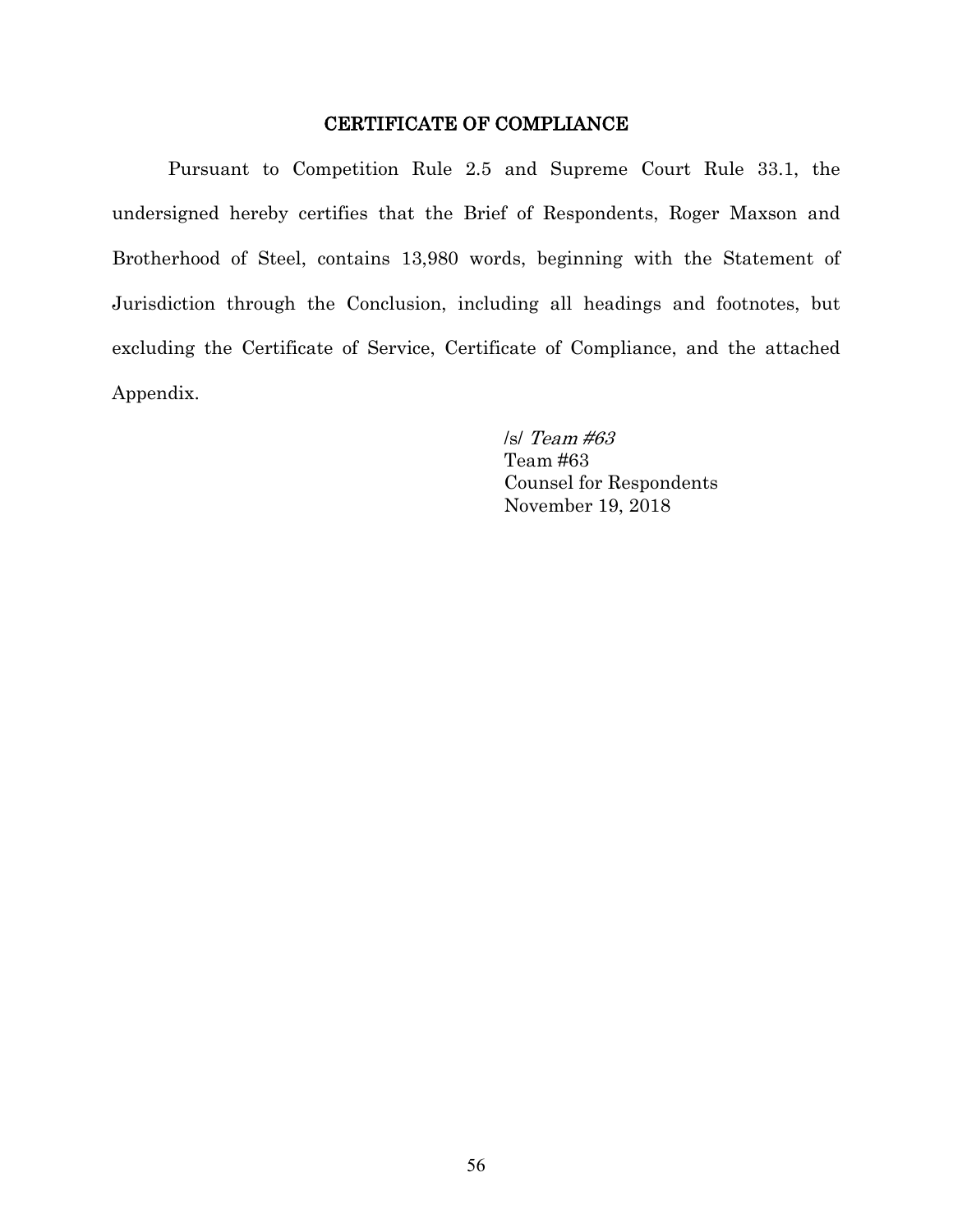#### Appendix

#### 17.54.130 - Conditional uses.

Certain uses, referred to in this title as conditional uses, are hereby declared to possess characteristics which require special review and appraisal in each instance, in order to determine whether or not the use:

- A. Is required by the public need;
- B. Will be properly related to other land uses and transportation and service facilities in the vicinity;
- C. If permitted, will under all the circumstances and conditions of the particular case, materially affect adversely the health or safety of persons residing or working in the vicinity, or be materially detrimental to the public welfare or injurious to property or improvements in the neighborhood; and
- D. Will be contrary to the specific intent clauses or performance standards established for the district, in which it is to be located.

A use in any district which is listed, explicitly or by reference, as a conditional use in the district's regulations, shall be approved or disapproved as to zoning only upon filing an application in proper form and in accordance with the procedure governing such uses set forth hereinafter.

#### 17.54.131 - Conditional uses—Firearms sales.

In addition to the findings required of the board of zoning adjustments under Sections 17.54.130 and 17.54.140, no conditional use permit for firearms sales shall issue unless the following additional findings are made by the board of zoning adjustments based on sufficient evidence:

- A. That the district in which the proposed sales activity is to occur is appropriate;
- B. That the subject premises is not within eight hundred (800) feet of any of the following: Residentially zoned district; elementary, middle or high school; preschool or day care center; other firearms sales business; religious center; or liquor stores or establishments in which liquor is served;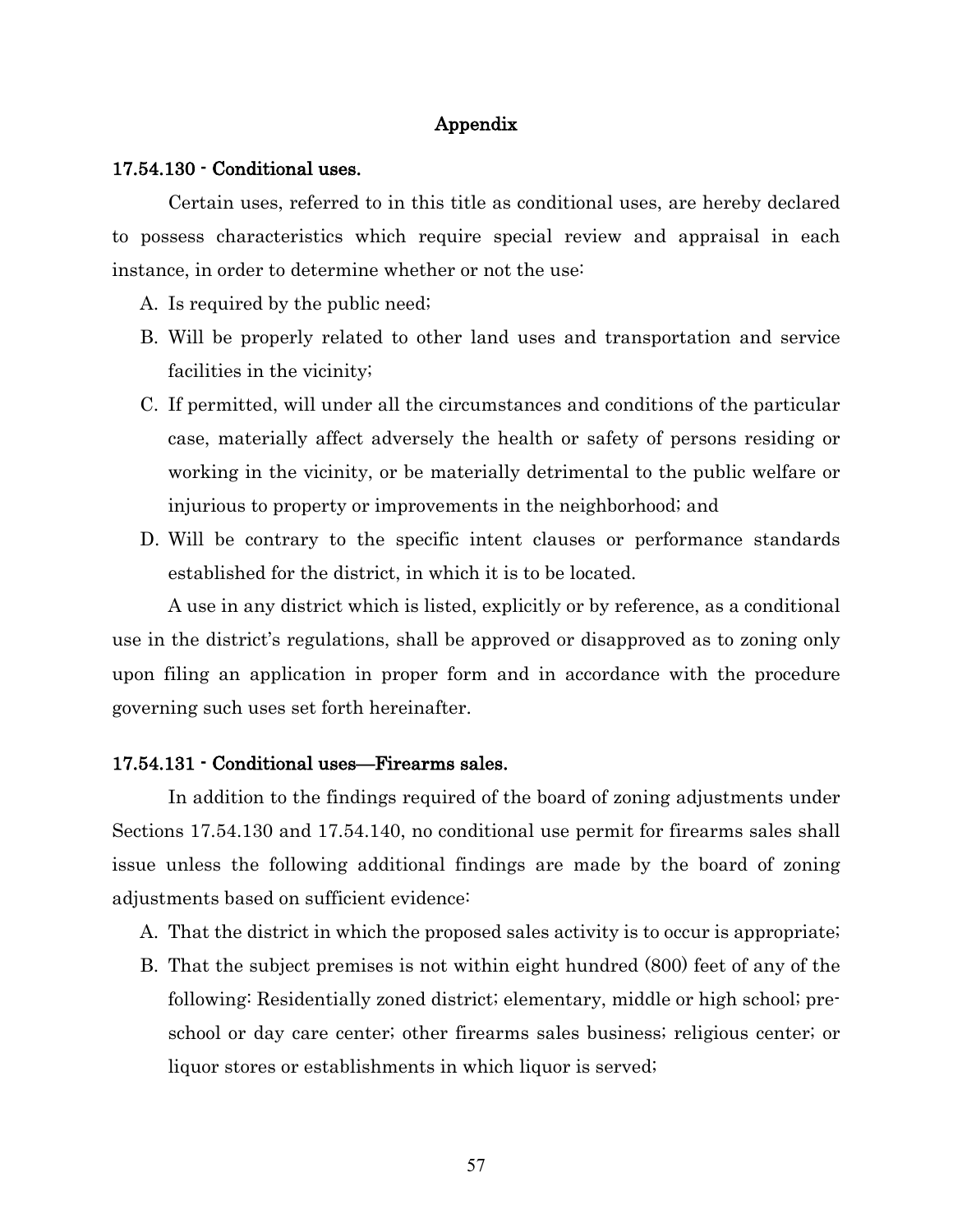- C. That the applicant possesses, in current form, all of the firearms dealer licenses required by federal and state law;
- D. That the applicant has been informed that, in addition to a conditional use permit, applicant is required to obtain a firearms dealer license issued by the County of Mojave before sale activity can commence, and that information regarding how such license may be obtained has been provided to the applicant;
- E. That the subject premises is in full compliance with the requirements of the applicable building codes, fire codes and other technical codes and regulations which govern the use, occupancy, maintenance, construction or design of the building or structure;
- F. That the applicant has provided sufficient detail regarding the intended compliance with the Penal Code requirements for safe storage of firearms and ammunition to be kept at the subject place of business and building security.

#### 17.54.140 - Conditional uses—Action.

The board of zoning adjustments shall receive, hear and decide applications for a conditional use permit and after the conclusion of the hearing may authorize approval as to zoning of the proposed use if the evidence contained in or accompanying the application or presented at the hearing is deemed sufficient to establish that, under all circumstances and conditions of the particular case, the use is properly located in all respects as specified in Section 17.54.130, and otherwise the board of zoning adjustments shall disapprove the same. In each case, notice of the hearing shall be given. Where for any reason a board of zoning adjustments is unable to take an action on an application, the planning director has the power to transfer the application to the planning commission, who shall then receive, hear, and decide such applications as specified in Section 17.54.130.